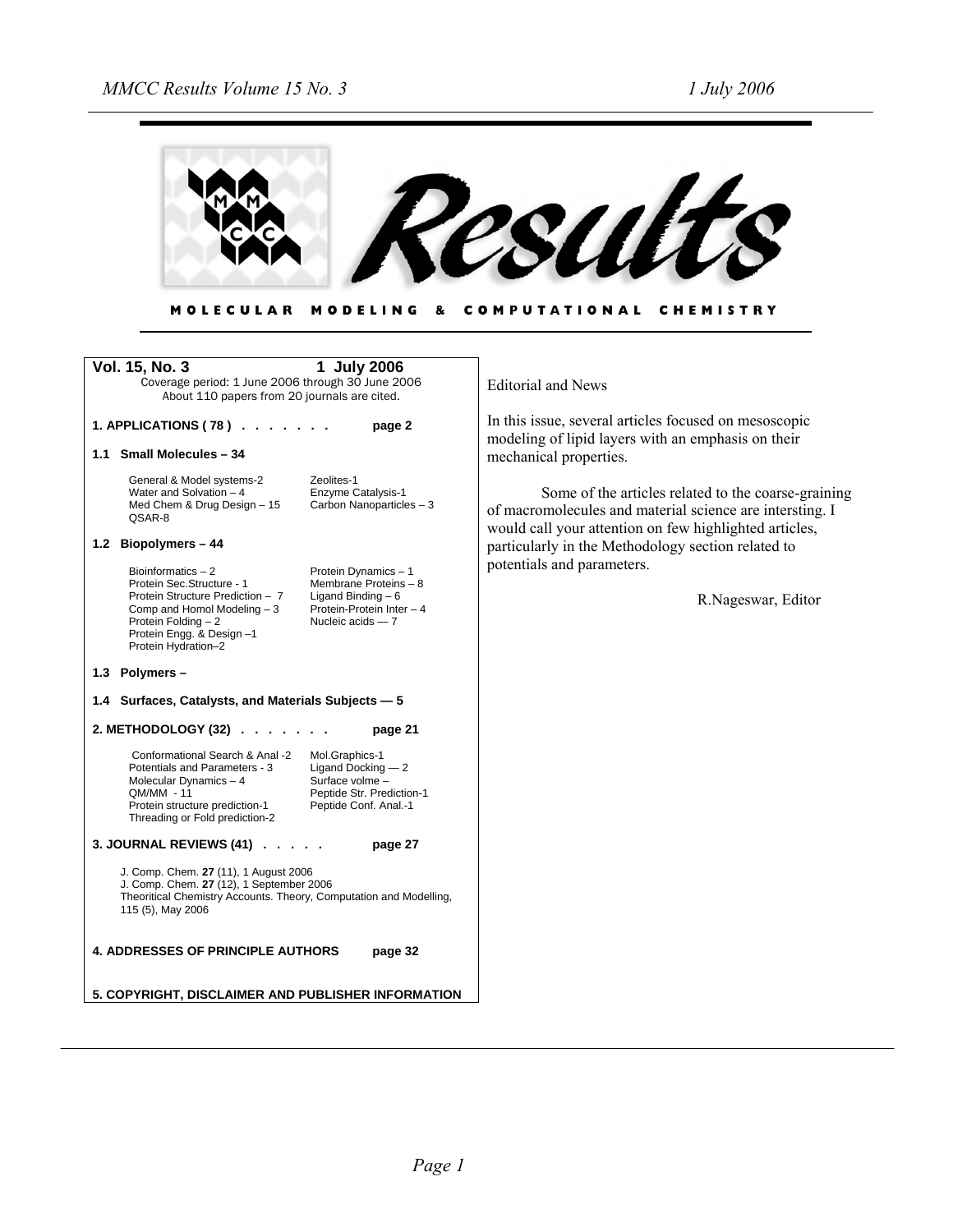# **1. APPLICATIONS**

## 1.1. *Small Molecules*

## **General and Model Systems**

| How well can coarse-grained models of real polymers<br>describe their structure? The case of polybutadiene.<br>Leonid Yelash* [Johannes-Gutenberg Univ.], Marcus Müller,<br>Wolfgang Paul, and Kurt Binder<br>J.Chem. Theor.and Comp. 2, 588-597 (2006) | United atom force field model of polybutadiene based<br>MD simulation data is used to investigate the coarse-<br>graining of chemical structure of macromolecules. The<br>influence of degree of coarse-graining on the structure<br>functions is studied. The results are compared to MC<br>simulations of the corresponding coarse-grained bead-<br>spring model and Chen-Kreglewski potential for chain<br>molecules. |
|---------------------------------------------------------------------------------------------------------------------------------------------------------------------------------------------------------------------------------------------------------|--------------------------------------------------------------------------------------------------------------------------------------------------------------------------------------------------------------------------------------------------------------------------------------------------------------------------------------------------------------------------------------------------------------------------|
| The extent of cooperativity of protein motions observed<br>with elastic network models is similar for atomic and<br>coarser-grained models.                                                                                                             | The applicability of elastic network models over a<br>broader range of representational scales is compared.<br>Normal mode analysis is applied for multiple scales on a<br>high-resolution protein data set using various cutoff radii                                                                                                                                                                                   |
| T.Z. Sen, Yaping Feng, J.V. Garcia,<br>A. Kloczkowski, and R.L. Jernigan* [Iowa State Univ.]<br>J.Chem. Theor. and Comp. 2, 696-704 (2006)                                                                                                              | to define the residues considered the extent of<br>cooperativity of their motions. The results showed that<br>atomic level elastic network models provide an improved<br>representation for the collective motions of proteins<br>compared to the coarse-grained models.                                                                                                                                                 |

## **Water and Solvation**

**Simulation of phase separation in alcohol/water mixtures using two-body force field and standard molecular dynamics.** 

E.S. Ferrari, R.C. Burton , R.J. Davey\* [The Univ. of Manchester], A. Gavezzotti

*J.Comp. Chem.* **27***,* 1211-1219 (2006)

MD simulations are carried out on pure alcohols and alcohol/water mixtures. All-atom force field with Lennard-Jones potentials are used for mixtures by developing combination rules with the TIP3P water model. The results showed the ability of a molecular dynamics simulation with optimized force field, to simulate and, to a certain extent, predict the properties of binary mixtures.

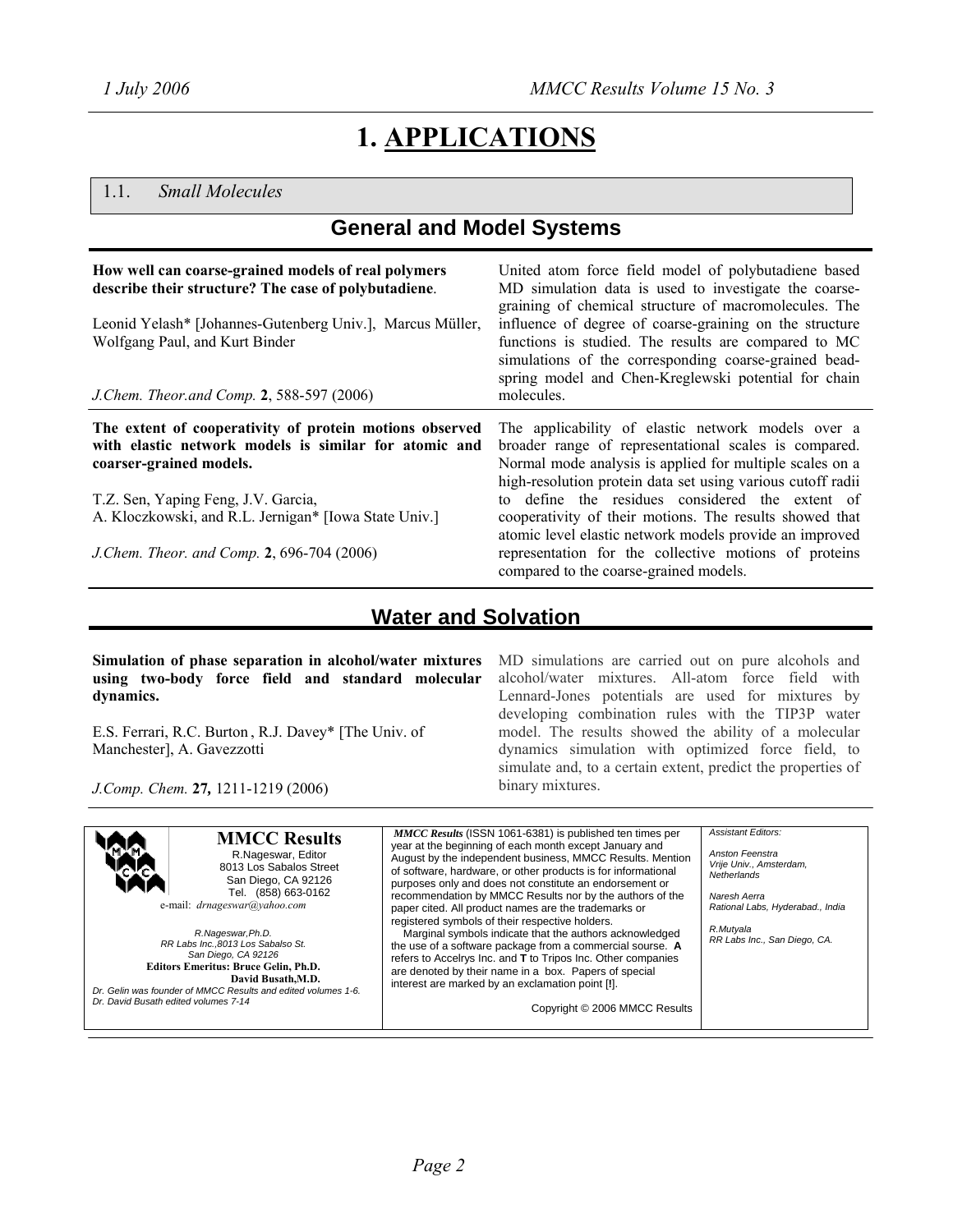Water and Solvation (cont'd)

| Fast relaxation dynamics of the cardiotonic drug<br>milrinone in water solutions.<br>M. El-Kemary, J.A. Organero, and A. Douhal* [Univ. de<br>Castilla-La Mancha]<br>J. Med. Chem., 49 (11), 3086 -3091, 2006                                                                                  | The fast relaxation dynamics of 1,6-dihydro-2-methyl-6-<br>oxo-3,4'-bipyridine-5-carbonitrile is characterized in<br>water solutions at different pH. B3LYP with 6-31+G**<br>level calculations showed that in a water cavity, K is<br>more stable than the enol form by 7 kcal/mol, and the<br>ICT could take place within the pyridone moiety.                                                                                                                     |
|------------------------------------------------------------------------------------------------------------------------------------------------------------------------------------------------------------------------------------------------------------------------------------------------|----------------------------------------------------------------------------------------------------------------------------------------------------------------------------------------------------------------------------------------------------------------------------------------------------------------------------------------------------------------------------------------------------------------------------------------------------------------------|
| Gd(III) Polyaminocarboxylate chelate: Realistic many-<br>body molecular dynamics simulations for molecular<br>imaging applications.<br>Carine Clavaguéra, Emmanuelle Sansot, Florent Calvo, and<br>Jean-Pierre Dognon* [Univ. Paul Sabatier]<br>J. Phys. Chem. B. 110 (26), 12848-12851 (2006) | simulations<br>MD<br>used<br>study<br>the<br>are<br>to<br>polyaminocarboxylate complexes of gadolinium (III) ion<br>in water. The results providing coordination numbers and<br>average residence times in quantitative agreement with<br>available experimental data. A theoretical analysis, based<br>on fitting a fluctuating charges model on ab initio data,<br>indicates that charge transfer between the ion and the<br>ligand is significant.                |
| Elastic bag model for molecular dynamics simulations of<br>solvated systems: Application to liquid water and solvated<br>peptides.<br>Yuhui Li, Goran Krilov, and B.J. Berne* [Columbia Univ.]                                                                                                 | The extended fluctuating elastic boundary (FEB) model<br>is applied for the simulation of bulk water and solvated<br>alanine dipeptide. Both the confining potential and<br>boundary particle interaction functions are modified to<br>preserve the structural integrity of the boundary and<br>prevent the leakage of the solute-solvent system through<br>the boundary. The applicability of this model to<br>biomolecular simulations is investigated through the |
| J. Phys. Chem. B. 110 (26), 13256-13263 (2006)                                                                                                                                                                                                                                                 | analysis of conformational population distribution of<br>solvated alanine dipeptide.                                                                                                                                                                                                                                                                                                                                                                                 |

# **Medicinal Chemistry and Drug Design**

| ${\bf A}!$<br>New leads for selective GSK-3 inhibition: Pharmacophore<br>mapping and virtual screening studies.                                                           | A pharmacophore mapping strategy is employed to<br>identify new leads for selective GSK-3 inhibition.<br>Distance comparison method (DISCO) is used to<br>generate a pharmacophore map to show selective GSK-3                  |
|---------------------------------------------------------------------------------------------------------------------------------------------------------------------------|---------------------------------------------------------------------------------------------------------------------------------------------------------------------------------------------------------------------------------|
| D.S. Patel and P.V. Bharatam*[NIPER]                                                                                                                                      | inhibition. The derived pharmacophore map is validated<br>using (i) important interactions involved in selective                                                                                                                |
| J.Comp. Aided Mol.Design.20, 55-66 (2006)                                                                                                                                 | GSK-3 inhibitions, and (ii) an in-house database<br>containing different classes of GSK-3 selective, non-<br>selective and inactive molecules. FlexX based molecular<br>docking study is carried out for final screening.       |
| thiopyrano $[2,3-d][1,3]$ thiazol-2-ones<br>with<br>Anticancer<br>norbornane moiety. Synthesis, cytotoxicity, physico-<br>chemical properties, and computational studies. | COMPARE analyses of differential growth inhibition<br>patterns of compounds at the $GI_{50}$ level showed high<br>correlations with some of the antitubulin agents. The<br>lipophilicity of the compounds was studied by RP-TLC |
| Roman Lesyk* [Danylo Halytsky Lviv Nati. Medical Univ.],                                                                                                                  | and found to correlate well with calculated $log P$ values.                                                                                                                                                                     |
| Borys Zimenkovsky, Dmytro Atamanyuk, Frank Jensen,                                                                                                                        | Docking and structure-activity relationship studies                                                                                                                                                                             |
| Kieć-Kononowicz<br>and<br>Andrzej<br>Gzella<br>Katarzyna                                                                                                                  | produced seven QSAR models with 2 or 3 variables, with<br>correlation coefficients $r^2 > 0.9$ and leave-one-out cross-                                                                                                         |
| Bioorg. Med. Chem. 14, 5230-5240 (2006)                                                                                                                                   | validation correlation coefficients, $q^2 > 0.8$ .                                                                                                                                                                              |

*Bioorg. Med. Chem*. **14**, 5230-5240 (2006)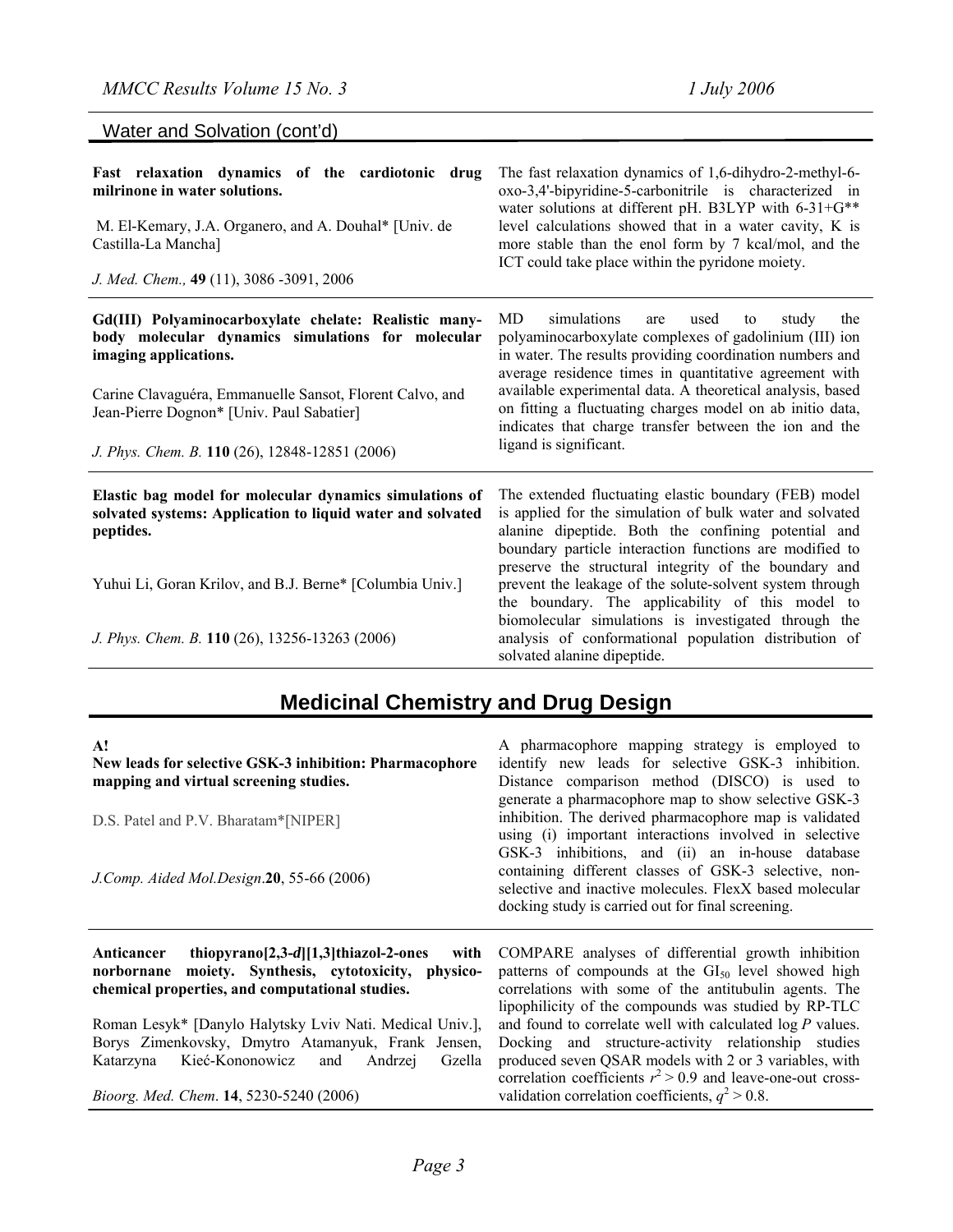| Medicinal Chemistry and Drug Design (cont'd)                                                                                                                                                                                                                                                              |                                                                                                                                                                                                                                                                                                                                                                                                                                                                                                                                                                                                                                                                                                                                                                                                                                                                  |
|-----------------------------------------------------------------------------------------------------------------------------------------------------------------------------------------------------------------------------------------------------------------------------------------------------------|------------------------------------------------------------------------------------------------------------------------------------------------------------------------------------------------------------------------------------------------------------------------------------------------------------------------------------------------------------------------------------------------------------------------------------------------------------------------------------------------------------------------------------------------------------------------------------------------------------------------------------------------------------------------------------------------------------------------------------------------------------------------------------------------------------------------------------------------------------------|
| linear<br><b>Synthesis</b><br>and<br>biological<br>evaluation<br>of<br>phenylethynylbenzenesulfonamide<br>regioisomers<br>as<br>cyclooxygenase-1/-2 (COX-1/-2) inhibitors.<br>R. Anana, P.N. Praveen Rao, Qiao-Hong Chen and<br>E.E. Knaus* [Univ. of Alberta]<br>Bioorg. Med. Chem. 14, 5259-5265 (2006) | Molecular modeling studies showed that the meta-<br>$SO2NH2 COX-2$ pharmacophore is inserted inside the<br>COX-2 secondary pocket (Arg-513, Phe-518, Val-523,<br>and His-90). Docking of 3-(2-phenylethynyl)benzene-<br>sulfonamide within the COX-1 binding site showed that<br>the $meta$ - $SO_2NH_2$ pharmacophore is unable to interact<br>with the respective amino acid residues in COX-1 that<br>correspond to those near the secondary pocket in COX-2<br>due to the presence of the larger Ile-523 in COX-1 that<br>replaces Val-523 in COX-2.                                                                                                                                                                                                                                                                                                         |
| derivatives<br>Heterocyclic<br>analogs<br>of benzanilide<br>as potassium channel activators. IX.<br>V. Calderone*[Univ. of Pisa], F.L. Fiamingo, I. Giorgi,<br>M. Leonardi, Oreste Livi, A. Martelli and E. Martinotti<br>Euro. J. Med. Chem. 41, 761-767 (2006)                                          | The pharmacological results are provided the structural<br>requirements, needed for a satisfactory BK-opener<br>activity. The presence of a phenolic function, with a<br>possible H-bond donor role is confirmed. The presence of<br>nitrogen heterocycles on the acid side of the amide linker<br>seems to be a negative requirement, while furan and<br>thiophene are well tolerated. The introduction of<br>insaturated heterocyclic rings on the basic side of the<br>amide linker, led to satisfactory biological activity, while<br>the presence of aliphatic heterocycles lowered the<br>pharmacological effect.                                                                                                                                                                                                                                          |
| Computational simulations of HIV-1 proteases-multi-drug<br>resistance due to nonactive site mutation L90M.<br>Hirotaka Ode* [Chiba Univ.], Saburo Neya, Masayuki Hata,<br>Wataru Sugiura, and Tyuji Hoshino<br>J. Am. Chem. Soc. 128 (25), 7887 -7895, 2006                                               | Computational simulations of L90M PR in complex with<br>each of three kinds of inhibitors and one typical substrate,<br>and the mechanism of resistance are described. The<br>L90M mutation causes changes in interaction between<br>the side chain atoms of the 90th residue and the main<br>chain atoms of the 25th residue, and a slight dislocation<br>of the 25th residue causes rotation of the side chain at the<br>84th residue. The rotation of the 84th residue leads to<br>displacement of the inhibitor from the appropriate<br>binding location, resulting in a collision with the flap or<br>loop region. The difference in levels of resistance to the<br>three inhibitors has been explained from energetic and<br>structural viewpoints, which provides the suggestion for<br>promising drugs keeping its efficacy even for the L90M<br>mutant. |
| Structure-based virtual screening of chemical libraries for<br>drug discovery.<br>Sutapa Ghosh, Aihua Nie, Jing An and Ziwei Huang* [The<br>Burnham Inst. for Med. Res.]<br>Curr. Opi. Stru. Biol. 10, 194-202, 2006.                                                                                     | Virtual screening is used to high-throughput screening to<br>improve the speed and efficiency of the drug discovery<br>and development process. The availability of inexpensive<br>high-performance computing platforms in recent years<br>has transformed this field into one that is highly diverse<br>and rapidly evolving, where large chemical databases are<br>successfully screened to identify hits for a wide range of<br>targets such as Bcl-2 family proteins, G protein-coupled<br>receptors, kinases, metalloproteins, nuclear hormone<br>receptors, proteases and many more.                                                                                                                                                                                                                                                                       |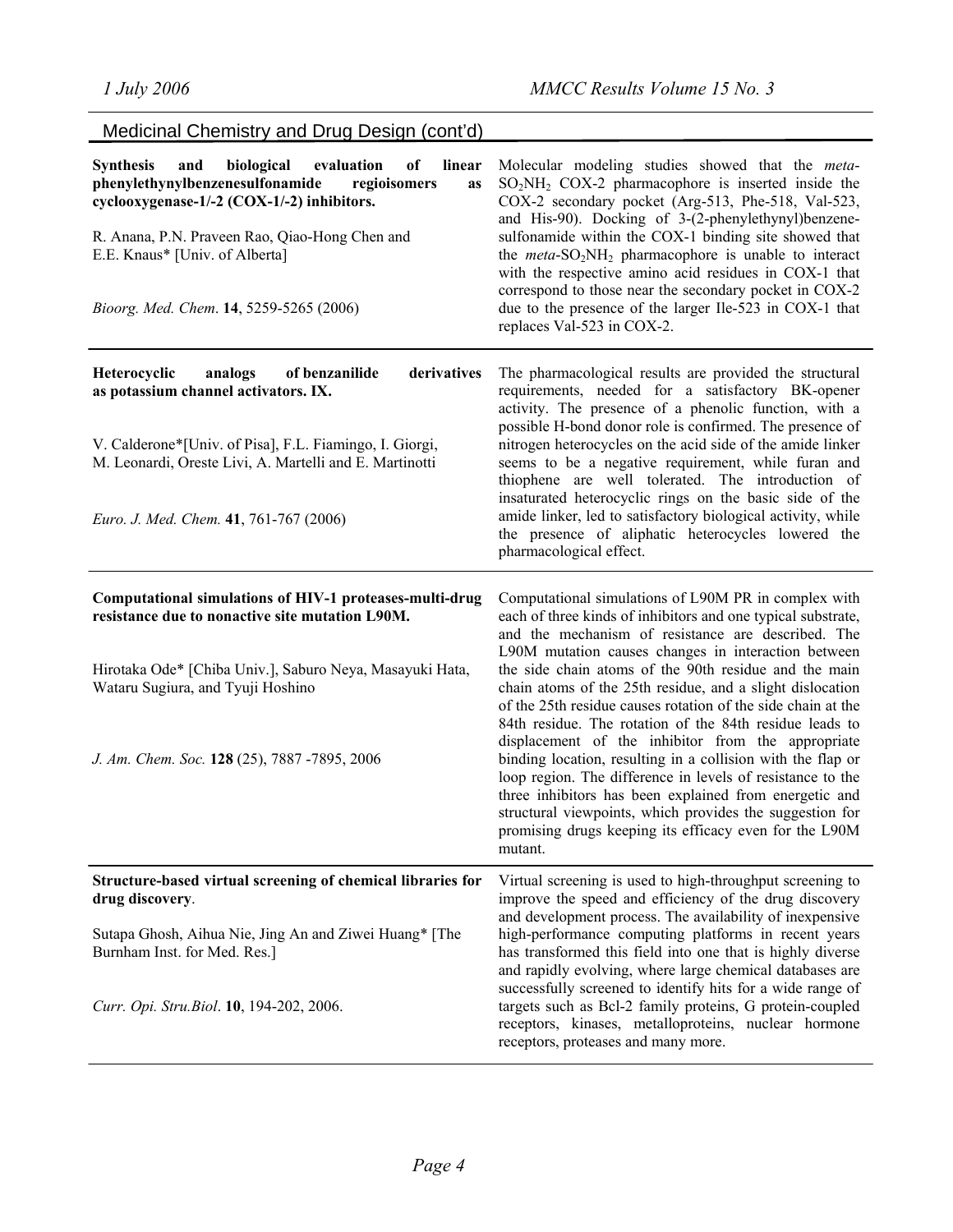| Medicinal Chemistry and Drug Design (cont'd)                                                                                                                                                                                                                                                                                                                                                                                               |                                                                                                                                                                                                                                                                                                                                                                                                                                                                                                                                                                                                                     |
|--------------------------------------------------------------------------------------------------------------------------------------------------------------------------------------------------------------------------------------------------------------------------------------------------------------------------------------------------------------------------------------------------------------------------------------------|---------------------------------------------------------------------------------------------------------------------------------------------------------------------------------------------------------------------------------------------------------------------------------------------------------------------------------------------------------------------------------------------------------------------------------------------------------------------------------------------------------------------------------------------------------------------------------------------------------------------|
| Aptamer therapeutics advance.<br>J.F. Lee, G.M. Stovall and A.D. Ellington* [Univ.<br>of Texas at Austin]<br>Curr. Opi. Stru. Biol. 10, 282-289, 2006.                                                                                                                                                                                                                                                                                     | Aptamers have definite advantages over antibodies,<br>chemically synthesized and modifications are introduced<br>that improve their stabilities and pharmacokinetic<br>properties. A number of aptamers against therapeutically<br>important targets have shown efficacy in cell and animal<br>models. Advances in selection technologies and a more<br>thorough exploration of how to deliver nucleic acids to<br>target cells and tissues should further speed the process of<br>drug development.                                                                                                                |
| An integrated in silico 3D model-driven discovery of a<br>novel, potent, and selective amidosulfonamide 5-HT <sub>1A</sub><br>agonist (PRX-00023) for the treatment of anxiety and<br>depression.<br>O.M. Becker* [Predix Pharm.], D.S. Dhanoa, Y.Marantz,<br>D.Chen, S.Shacham, C.Srinivasa, A. Heifetz, P. Mohanty, M.<br>Fichman, A. Sharadendu, R. Nudelman, M. Kauffman, and<br>S. Noiman<br>J. Med. Chem., 49 (11), 3116 -3135, 2006 | PREDICT methodology is used to model the structure of<br>5-HT <sub>1A</sub> and performing in silico screening on that<br>structure leading to discover a lead compound. The lead<br>compound is optimized following a strategy devised<br>based on in silico 3D models. In vivo preclinical and<br>data<br>Phase-I<br>clinical<br>for<br>20m<br>tolerability,<br>pharmacokinetics, and pharmacodynamics studies are<br>reported. This is the first report for a Phase-III drug<br>candidate that is discovered and optimized, from start to<br>finish, using in silico model-based methods as the<br>primary tool. |
| A!<br>The discovery of new 11β-hydroxysteroid dehydrogenase<br>type-1 inhibitors by common feature pharmacophore<br>modeling and virtual screening.<br>D. Schuster, E.M. Maurer, C. Laggner, L.G. Nashev,<br>T. Wilckens, T. Langer*[Univ. of Berne], and A. Odermatt<br>J. Med. Chem., 49 (11), 3454-3466, 2006.                                                                                                                          | Catalyst is used to develop ligand-based multifeature<br>pharmacophore models for 11β-HSD1 inhibitors. The<br>results suggested that inhibitor-based pharmacophore<br>models for $11\beta$ -HSD1 in combination with suitable cell-<br>based activity assays, including such for related enzymes,<br>could be used for the identification of selective and<br>potent inhibitors.                                                                                                                                                                                                                                    |
| A!<br>Refining the multiple protein structure pharmacophore<br>method: Consistency across three independent HIV-1<br>protease models.<br>K.L. Meagher, M.G. Lerner, and H.A. Carlson* [Univ. of<br>Michigan]<br>J. Med. Chem., 49 (11), 3478-3484, 2006                                                                                                                                                                                    | Multiple protein structures (MPS) approach is used to<br>create a receptor-based pharmacophore model of the<br>desired target. This is applied to all three unbound crystal<br>structures of HIV-1p. This is improved with denser probe<br>mapping of the binding site and refined the selection<br>criteria for pharmacophore elements. This improved<br>protocol has led to the development of a consistent 8-site<br>pharmacophore model for HIV-1p, which is independent<br>of starting structure, and a robust MPS pharmacophore<br>method that is more amenable to automation.                                |
| Computational prediction of oral drug absorption based<br>on absorption rate constants in humans.<br>J. Linnankoski, J.M. Mäkelä, Veli-Pekka Ranta, Arto Urtti*<br>[Orion Pharma.] and M. Yliperttula.<br>J. Med. Chem., 49 (11), 3674-3681, 2006                                                                                                                                                                                          | The relationships between the $K_a$ values of the 22<br>structurally diverse drugs and computational molecular<br>descriptors are established with PLS analysis. The<br>analysis showed that the most important parameters<br>describing $log K_a$ are polar surface area, number of<br>hydrogen bond donors, and $log\ D$ at a physiologically<br>relevant pH. The use of combination of only two<br>computational molecular descriptors is possible to predict<br>with good accuracy the $K_a$ value for a new drug<br>candidate.                                                                                 |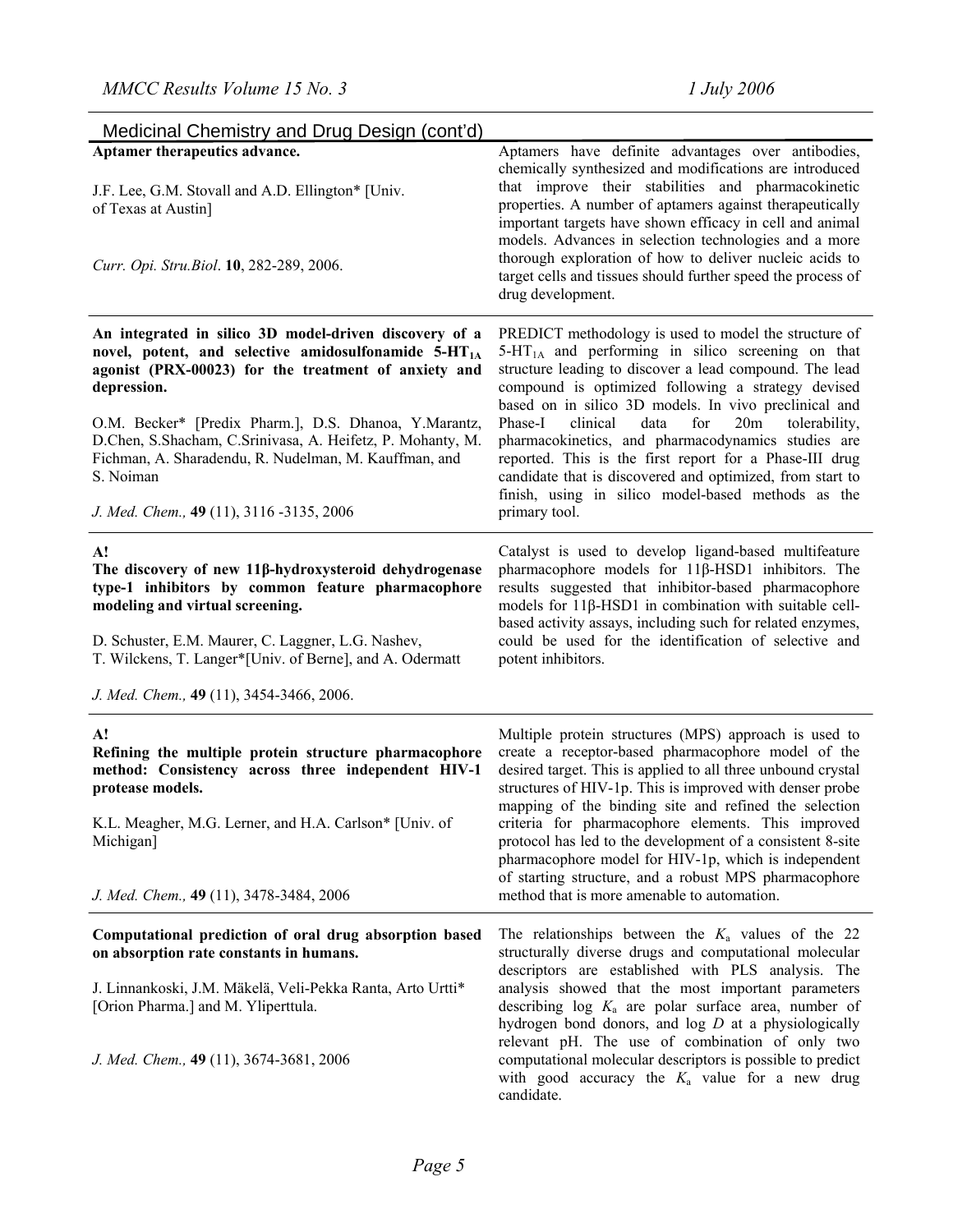Medicinal Chemistry and Drug Design (cont'd)

| Toward understanding the structural basis of cyclin-<br>dependent kinase 6 specific inhibition.<br>Heshu Lu and U. Schulze-Gahmen*[Lawrence Berkeley<br>Nati. Lab.]<br>J. Med. Chem., 49 (11), 3826-3831, 2006                                                                                                                                                                                                    | CDK4 and CDK6 enzymes are described with the<br>structures of human CDK6 with a very specific kinase<br>inhibitor, based on a pyrido $[2,3-d]$ pyrimidin-7-one<br>scaffold, and with the less specific aminopurvalanol<br>inhibitor. The results suggested that relatively small<br>conformational differences between CDK2 and CDK6 in<br>the hinge region are contributing to the inhibitor<br>specificity by inducing changes in the inhibitor<br>orientation that lead to sterical clashes in CDK2 but not<br>CDK6. These complex structures provided valuable<br>insights for the future development of CDK-specific<br>inhibitors. |
|-------------------------------------------------------------------------------------------------------------------------------------------------------------------------------------------------------------------------------------------------------------------------------------------------------------------------------------------------------------------------------------------------------------------|------------------------------------------------------------------------------------------------------------------------------------------------------------------------------------------------------------------------------------------------------------------------------------------------------------------------------------------------------------------------------------------------------------------------------------------------------------------------------------------------------------------------------------------------------------------------------------------------------------------------------------------|
| Discovery, structure-activity relationship study, and oral<br>analgesic efficacy of cyproheptadine derivatives possessing<br>N-type calcium channel inhibitory activity.<br>T. Yamamoto, S. Niwa, S. Iwayama, H. Koganei, Shin-ichi<br>Fujita, T. Takeda, M. Kito, Y. Ono, Y. Saitou, A. Takahara,<br>S. Iwata, H. Yamamoto and M. Shoji* [ Ajinomoto Company<br>Inc.]<br>Bioorg. Med. Chem. 14, 5333-5339 (2006) | Antiallergic drug cyproheptadine (Cyp) is known to have<br>inhibitory activities for L-type calcium channels in<br>addition to histamine and serotonin receptors. Cyp has an<br>inhibitory activity against N-type calcium channel, is<br>optimized to obtain more selective N-type calcium<br>channel blocker with analgesic action. A potent N-type<br>calcium channel inhibitory activity which had lower<br>inhibitory activities against L-type calcium channel,<br>histamine $(H_1)$ , and serotonin $(5-HT_{2A})$ receptors than<br>those of Cyp-13 showed an oral analgesic activity in rat<br>formalin-induced pain model.      |
| Targeting cancer cells: Magnetic nanoparticles as drug<br>carriers.<br>C. Alexiou*[Univ. of Erlangen-Nurnberg], R.J. Schmid,<br>R. Jurgons, M. Kremer, G. Wanner, C. Bergemann,<br>E. Huenges, T. Nawroth, W. Arnold and F.G. Parak.<br>J. Euro.Biophys. 35, 446-450, 2006.                                                                                                                                       | Iron oxide nanoparticles are used covered by starch<br>derivatives with phosphate groups which bound<br>mitoxantrone as chemotherapeutikum. In the present<br>work, a strong magnetic field gradient at the tumour<br>location accumulates the nanoparticles is showed.<br>Electron microscope investigations showed that the<br>ferrofluids could be enriched in tumour tissue and tumour<br>cells.                                                                                                                                                                                                                                     |
| Structural and electronic characterization of antioxidants<br>from marine organisms.<br>M. Belcastro, T. Marino, N. Russo* [Univ. of Calabria] and<br>M. Toscano.<br>Theor.Chem.Accounts.115, 361-369 (2006)                                                                                                                                                                                                      | DFT with $B3LYP/6-311++G**$ level is used to<br>investigate the molecular properties of new systems that<br>serve as antioxidants. These studies are performed in gas<br>phase and in solvent. The results showed that the<br>hydroquinone derivatives have the greatest potentiality as<br>antioxidants between the studied systems.                                                                                                                                                                                                                                                                                                    |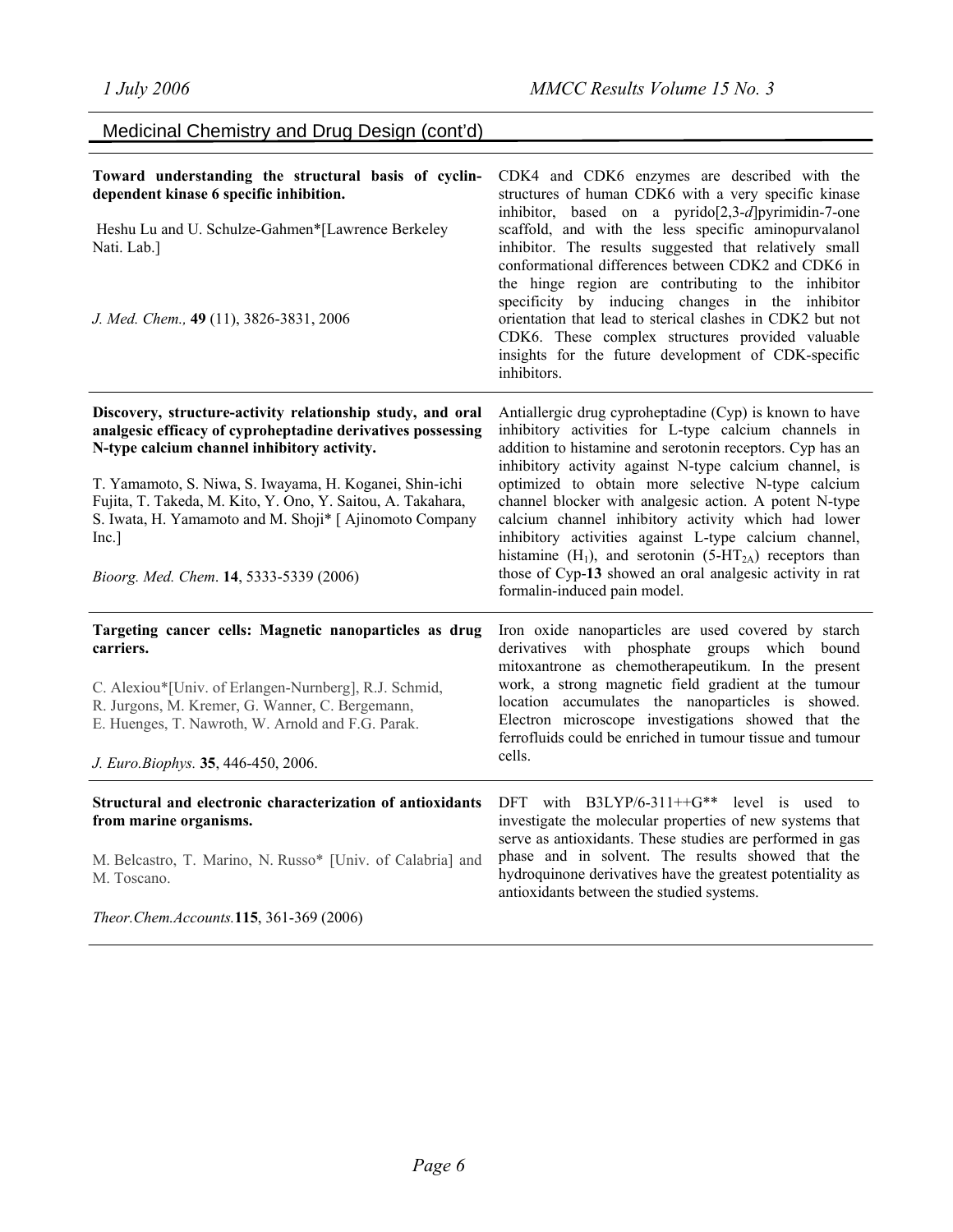# **Quantitative Structure-Activity Relations**

| Discovery, structure-activity relationship study, and oral<br>analgesic efficacy of cyproheptadine derivatives possessing<br>N-type calcium channel inhibitory activity.                                                                                             | Antiallergic drug cyproheptadine (Cyp) is known to have<br>inhibitory activities for L-type calcium channels in<br>addition to histamine and serotonin receptors. Cyp had an<br>inhibitory activity against N-type calcium channel, is                                                                                                                                     |
|----------------------------------------------------------------------------------------------------------------------------------------------------------------------------------------------------------------------------------------------------------------------|----------------------------------------------------------------------------------------------------------------------------------------------------------------------------------------------------------------------------------------------------------------------------------------------------------------------------------------------------------------------------|
| Takashi Yamamoto, Seiji Niwa, Satoshi Iwayama, Hajime<br>Koganei, Shin-ichi Fujita, Tomoko Takeda, Morikazu Kito,<br>Yukitsugu Ono, Yuki Saitou, Akira Takahara, Seinosuke<br>Iwata, Hiroshi Yamamoto and Masataka Shoji* [ Ajinomoto<br>company Inc.]               | optimized to obtain more selective N-type calcium<br>channel blocker with analgesic action. A potent N-type<br>calcium channel inhibitory activity which had lower<br>inhibitory activities against L-type calcium channel,<br>histamine (H <sub>1</sub> ), and serotonin (5-HT <sub>2A</sub> ) receptors than<br>those of Cyp-13 showed an oral analgesic activity in rat |
| Bioorg. Med. Chem. 14, 5333-5339 (2006)                                                                                                                                                                                                                              | formalin-induced pain model.                                                                                                                                                                                                                                                                                                                                               |
| Antiproliferative effect of<br><b>Baylis-Hillman</b><br>adducts<br>and a new phthalide derivative on human tumor cell lines.<br>Luciana K. Kohn, C.H. Pavam, D. Veronese, F. Coelho, J.E.<br>De Carvalho and Wanda P. Almeida* [Medical Sciences<br>Faculty/Unicamp] | Qualitative<br>structure-activity<br>relationship<br>studies<br>showed that carbon-carbon double bond and the presence<br>of an electron-withdrawing substituent at the aromatic<br>ring are essential for the activity. A quinoline-phthalide<br>derivative has exhibited a potent effect on the<br>proliferation of all cell lines and their special cytotoxic           |
| Euro. J. Med. Chem. 41, 738-744 (2006)                                                                                                                                                                                                                               | activity against NCIADR cell line.                                                                                                                                                                                                                                                                                                                                         |
| Solid-phase synthesis and pharmacological evaluation<br>of peptidomimetics<br>of a library<br>as potential<br>farnesyltransferase inhibitors: An approach to new lead<br>compounds.                                                                                  | Inhibitors of Oncogenic Ras enzyme is developed as<br>potential anti-cancer drugs, particularly based on the<br>structure of the $CA1A2X$ carbonyl terminus of Ras.<br>Multipin method is used to measure the activity and their<br>molecular docking in the active site of the enzyme                                                                                     |
| P. Gilleron, R. Millet, R. Houssin, N. Wlodarczyk, A. Farce,<br>A. Lemoine, J.-F. Goossens, P. Chavatte, N. Pommery and J.-<br>P. Hénichart* [Univ. de Lille-II]                                                                                                     | provides details on key interactions with the protein.                                                                                                                                                                                                                                                                                                                     |
| Euro. J. Med. Chem. 41, 745-755 (2006)                                                                                                                                                                                                                               |                                                                                                                                                                                                                                                                                                                                                                            |
| Prediction of standard Gibbs energies of the transfer of<br>peptide anions from aqueous solution to nitrobenzene<br>based on support vector machine and the heuristic<br>method.                                                                                     | QSPR is performed to predict the standard Gibbs<br>energies of the transfer of peptide anions from aqueous<br>solution to nitrobenzene. The four molecular descriptors<br>selected<br>by<br>the<br>heuristic<br>method<br>(HM)<br>in<br>Comprehensive Descriptors<br>for<br>Structural<br>and                                                                              |
| Luan Feng, Zhang Xiaoyun, Zhang Haixia, Zhang Ruisheng*<br>[Lanzhou Univ.], Liu Mancang, Hu Zhide and Fan Botao                                                                                                                                                      | Statistical Analysis (CODESSA) are used as inputs for<br>support vector machine and radial basis function neural<br>networks. The results obtained by the novel machine                                                                                                                                                                                                    |
| J.Comp. Aided Mol.Design.20, 1-11 (2006)                                                                                                                                                                                                                             | learning technique, SVM, are compared with those<br>obtained by HM and RBFNN. The results are well<br>agreed with the experimental values and provided a<br>potential method for predicting the physiochemical<br>property $(\Delta G^{\theta})$ of various small peptides.                                                                                                |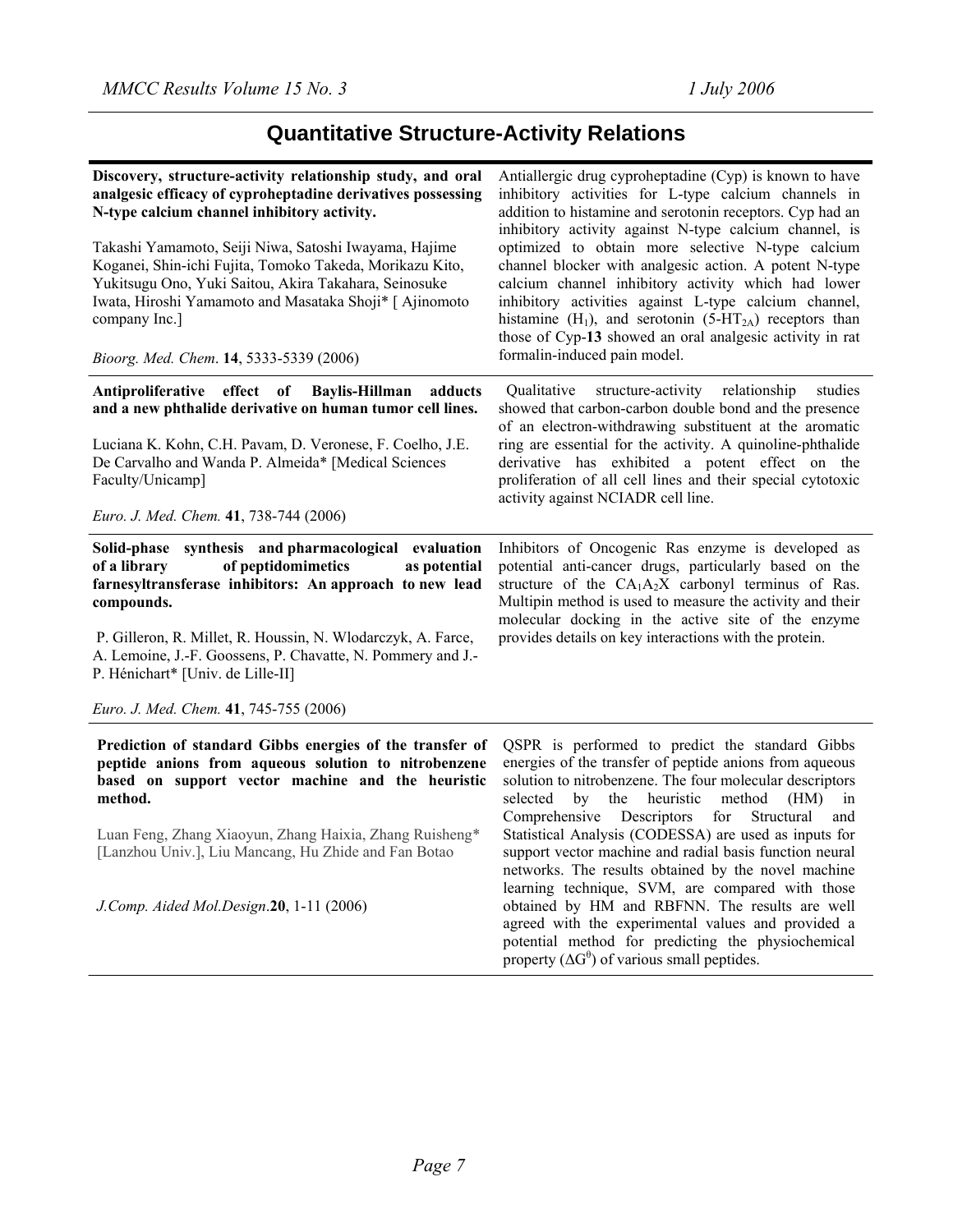Quantitative Structure-Activity Relationships (cont'd)

| $1-(3,3-$<br>Investigation<br>of<br>substituent<br>effect<br>of<br>diphenylpropyl)-piperidinyl phenylacetamides on CCR5<br>binding affinity using QSAR and virtual screening<br>techniques.<br>A. Afantitis, G. Melagraki, H. Sarimveis* [Nat.Tech.Univ.],<br>P.A. Koutentis, J. Markopoulos and O. Igglessi-Markopoulou | QSAR model is developed with multiple linear regression<br>analysis is applied to a series of 51 derivatives of $1-(3,3-$<br>diphenylpropyl)-piperidinyl<br>phenylacetamides<br>with<br>CCR5 binding affinity. Elimination Selection-Stepwise<br>Regression Method (ES-SWR) is used for the selection<br>and the effects of various structural modifications on<br>biological activity are investigated. |
|--------------------------------------------------------------------------------------------------------------------------------------------------------------------------------------------------------------------------------------------------------------------------------------------------------------------------|----------------------------------------------------------------------------------------------------------------------------------------------------------------------------------------------------------------------------------------------------------------------------------------------------------------------------------------------------------------------------------------------------------|
| J.Comp. Aided Mol.Design.20, 83-95 (2006)                                                                                                                                                                                                                                                                                |                                                                                                                                                                                                                                                                                                                                                                                                          |
| New ligands with affinity for the $\alpha_4\beta_2$ subtype of nicotinic<br>acetylcholine receptors: Synthesis, receptor binding, and<br>3D-QSAR modeling.                                                                                                                                                               | GRID/GLOPE approach is used to predict 3D-QSAR<br>model for a new series of piperazines, diazepanes,<br>diazabicyclononanes,<br>diazocanes,<br>and<br>diazabicyclodecanes. Hydrogen bonding from both                                                                                                                                                                                                    |
| K. Audouze, E. Østergaard Nielsen, G.M. Olsen, P. Ahring,<br>T.D. Jorgensen, D. Peters, T. Liljefors, and T. Balle* [Danish]<br>Univ. of Pharm. Sci.]                                                                                                                                                                    | hydrogens on the protonated amine and from the pyridine<br>nitrogen to a water molecule. The combination of 3D-<br>QSAR and homology modeling proved successful for the<br>interpretation of structure-affinity relationships as well as                                                                                                                                                                 |
| J. Med. Chem., 49 (11), 3159 -3171, 2006                                                                                                                                                                                                                                                                                 | the validation of the individual modeling approaches.                                                                                                                                                                                                                                                                                                                                                    |
| Comparison between 5,10,15,20-tetraaryl-<br>and 5,15-<br>photosensitizers:<br>diarylporphyrins<br>as<br>Synthesis,<br>photodynamic activity, and quantitative structure-activity<br>relationship modeling.                                                                                                               | QSAR regression model is developed based on<br>theoretical holistic molecular descriptors, of a series of 34<br>photosensitizers. The present study<br>tetrapyrrolic<br>explained the structural features significantly influence<br>the photodynamic activity of tetrapyrrolic derivatives:                                                                                                             |
| S.Banfi* [Univ. of Insubria], E.Caruso, L. Buccafurni,<br>R. Murano, E. Monti, M. Gariboldi, Ester Papa, and<br>P. Gramatica.                                                                                                                                                                                            | diaryl compounds were more active with respect to the<br>tetraarylporphyrins, and among the diaryl derivatives,<br>hydroxy-substituted compounds were more effective than<br>the corresponding methoxy-substituted ones.                                                                                                                                                                                 |
| J. Med. Chem., 49 (11), 3293-3304, 2006                                                                                                                                                                                                                                                                                  |                                                                                                                                                                                                                                                                                                                                                                                                          |
| Discovery of a novel family of SARS-CoV protease<br>inhibitors by virtual screening and 3D-QSAR studies.                                                                                                                                                                                                                 | In this study, a compound database is screened by the<br>structure-based virtual screening approach to identify<br>initial hits as inhibitors of SARS-CoV 3CLPro. 59,363                                                                                                                                                                                                                                 |
| Keng-Chang Tsai, Shih-Yuan Chen, Po-Huang Liang, I-Lin<br>Lu, Neeraj Mahindroo, Hsing-Pang Hsieh, Yu-Sheng Chao,<br>Lincoln Liu, Donald Liu, Wei Lien, Thy-Hou Lin*<br>[Nati.Health Res.Inst.] and Su-Ying Wu*                                                                                                           | compounds are docked, 93 are selected for the inhibition<br>assay, and 21 showed inhibition against SARS-CoV<br>3CL <sup>pro</sup> , with three of them having common substructures.<br>Maybridge, ChemBridge, and SPECS-SC databases led<br>to the identification of another 25 compounds that                                                                                                          |
| J. Med. Chem., 49 (11), 3485-3495, 2006.                                                                                                                                                                                                                                                                                 | exhibited inhibition against SARS-CoV 3CLpro. 28<br>compounds are subjected to 3D-QSAR studies to<br>elucidate the pharmacophore of SARS-CoV 3CLpro.                                                                                                                                                                                                                                                     |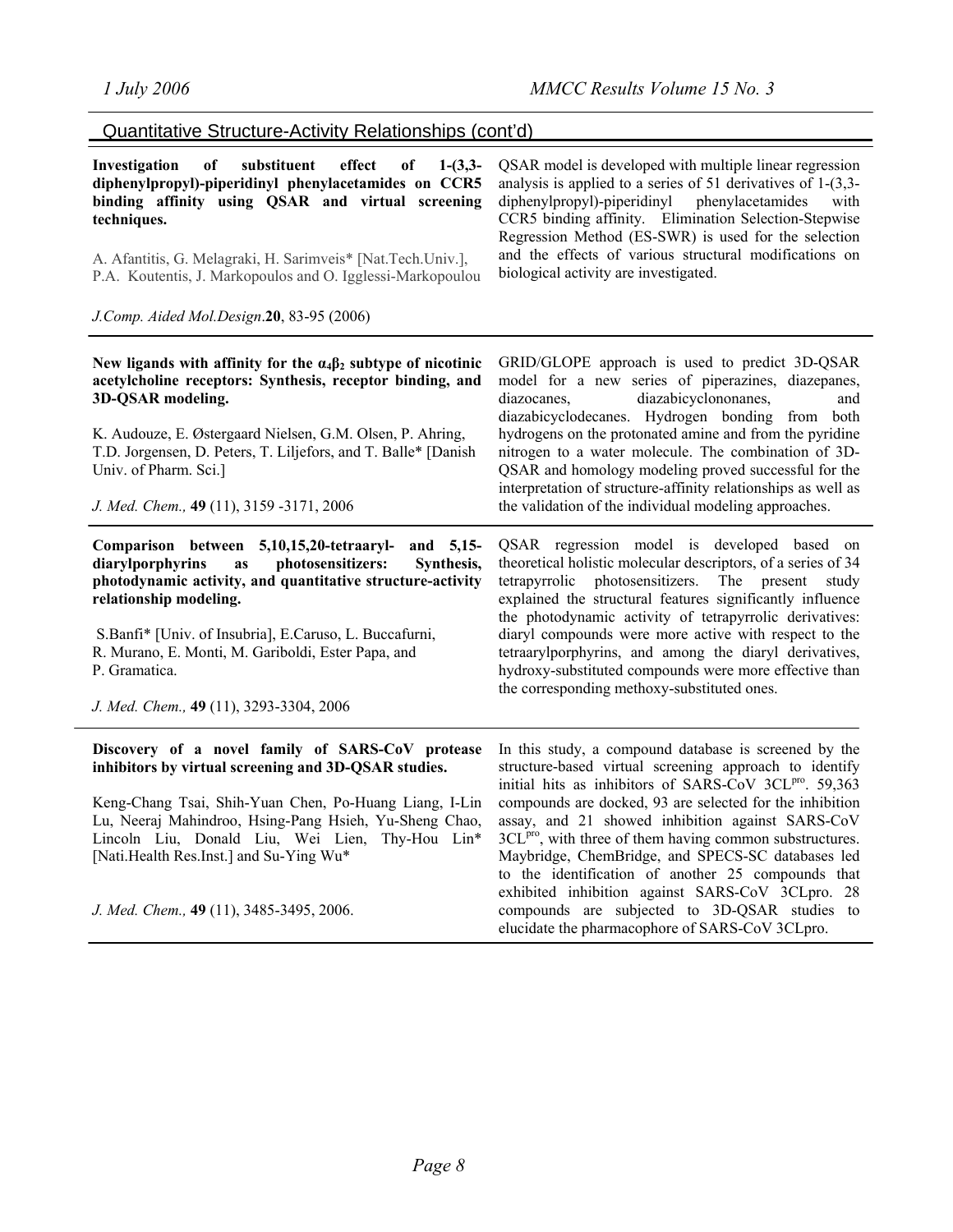## **Zeolites**

| Gibbs ensemble Monte Carlo simulation of supercritical<br>$CO2$ adsorption on NaA and NaX zeolites. | MC simulation is used to study the adsorption of<br>supercritical carbon dioxide on two kinds of zeolites with<br>identical chemical composition with different pore |
|-----------------------------------------------------------------------------------------------------|----------------------------------------------------------------------------------------------------------------------------------------------------------------------|
| S. Liu and X. Yang* [Nanjing Univ. of Tech.]                                                        | structure NaA and NaX. The adsorption behaviors of<br>supercritical $CO2$ on the NaA and NaX zeolites, based on                                                      |
| J. Chem. Phys. 124, 244719-244725 (2006)                                                            | the adsorption isotherms and isosteric heats of adsorption,<br>are discussed in detail and are compared with the<br>experimental results.                            |
|                                                                                                     |                                                                                                                                                                      |

## **Enzyme Catalysis**

#### **On the nature of oxoiron (IV) intermediate in dioxygen activation by non-heme enzymes.**

A.V. Nemukhin, I.A. Topol\* [Nat. Cancer Inst. at Frederick], R.E. Cachau and S.K. Burt.

*Theor.Chem.Accounts: Theory, Computation, and Modeling*. **115**, 348-353 (2006)

Electronic properties of the molecular systems with the short distance Fe-O unit, which are presumably formed as reaction intermediates during oxygen activation by nonheme enzymes. The non-heme enzymatic intermediates are assigned to the systems with the oxidation state of Fe between III and IV, as recently proposed for the TauD enzyme in experimental studies.

## **Carbon Nanoparticles**

| Sol-Gel assembly of CdSe nanoparticles to form porous<br>aerogel networks.<br>I.U. Arachchige and Stephanie L. Brock* [Wayne State<br>Univ.]<br>J. Am. Chem. Soc. 128 (25), 7964 -7971, 2006 | CdSe aerogels prepared by oxidative aggregation of<br>primary nanoparticles, followed by $CO2$ supercritical<br>drying studies are described. The resultant materials are<br>mesoporous, with an interconnected network of colloidal<br>nanoparticles, and exhibit BET surface areas up to 224<br>$m^2/g$ and BJH average pore diameters in the range of 16-<br>32 nm. The specific optical characteristics of the aerogel<br>could further modified by surface ligand exchange at the<br>wet-gel stage, without destroying the gel network. |
|----------------------------------------------------------------------------------------------------------------------------------------------------------------------------------------------|----------------------------------------------------------------------------------------------------------------------------------------------------------------------------------------------------------------------------------------------------------------------------------------------------------------------------------------------------------------------------------------------------------------------------------------------------------------------------------------------------------------------------------------------|
| Longitudinal polarizability of carbon nanotubes.<br>E.N. Brothers* [Princeton Univ.], G.E. Scuseria, and<br>K.N. Kudin.                                                                      | DFT is used to determine the longitudinal polarizabilities<br>of carbon nanotubes. The polarizability per atom of a<br>nanotube in the axial direction is primarily determined by<br>the band gap. This is explained in terms of the sum over<br>states equation used to determine polarizability and                                                                                                                                                                                                                                        |
| J. Phys. Chem. B. 110 (26), 12860-12864 (2006)                                                                                                                                               | noting that the vast majority of the polarizability arises<br>from a few elements near the band gap. This universal<br>trend is then used with experimentally determined band<br>gaps to predict the experimental polarizability of carbon<br>nanotubes.                                                                                                                                                                                                                                                                                     |
| Ozonization at the vacancy defect site of the single-walled<br>carbon nanotube.                                                                                                              | Ab initio based MD simulations within a two layered<br>ONIOM approach is used to study the ozonization at the<br>vacancy defect site of the single-walled carbon nanotube.                                                                                                                                                                                                                                                                                                                                                                   |
| L. Vincent Liu, W. Quan Tian, and Y. Alexander Wang*<br>[Univ. of British Columbia]                                                                                                          | The reaction involving the unsaturated active carbon<br>atom is the most probable pathway, where ozone<br>undergoes fast dissociation at the active carbon atom at<br>300 K. The results provide a microscopic understanding                                                                                                                                                                                                                                                                                                                 |
| J. Phys. Chem. B. 110 (26), 13037-13044 (2006)                                                                                                                                               | of the ozonization at the vacancy defect site of the single-<br>walled carbon nanotube.                                                                                                                                                                                                                                                                                                                                                                                                                                                      |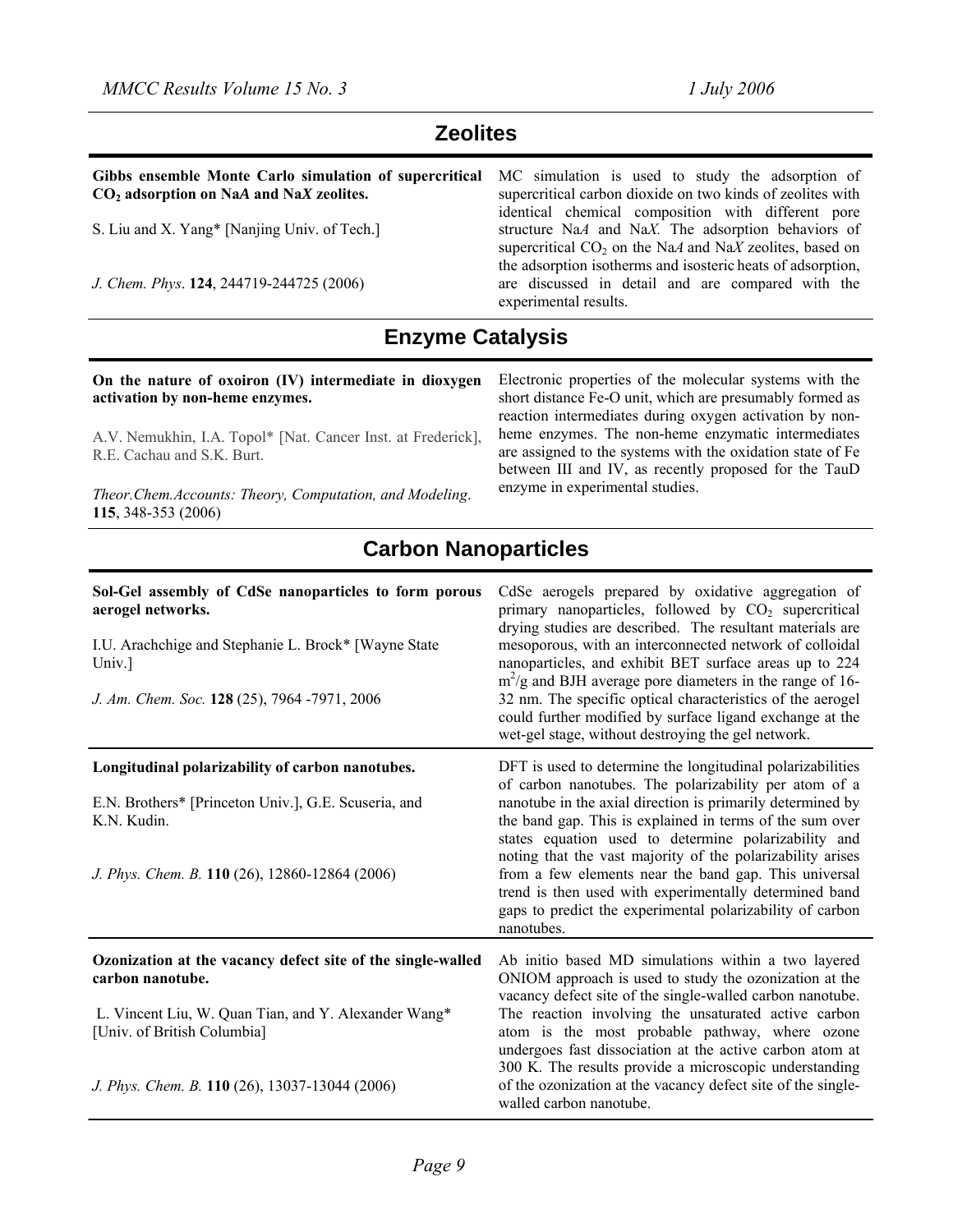## 1.2. *Biopolymers*

## **Bioinformatics**

| <b>Transition</b><br>networks<br>comprehensive<br>for<br>the<br>characterization of complex conformational change in<br>proteins.<br>Frank Noé, D. Krachtus, J.C. Smith, and S. Fischer* [Univ.]<br>of Heidelberg]<br>J.Chem. Theor. and Comp. 2, 840-857 (2006) | The computation of a TN is achieved for a complex<br>protein transition is presented. An efficient hierarchical<br>procedure is used to uniformly sample the conformational<br>subspace relevant to the transition. The best path which<br>connects the end states is determined as well as the rate-<br>limiting ridge on the energy surface which separates<br>them. Graph-theoretical algorithms permit this to be<br>achived by computing the barriers of only a small number<br>out of the many subtransitions in the TN. |
|------------------------------------------------------------------------------------------------------------------------------------------------------------------------------------------------------------------------------------------------------------------|--------------------------------------------------------------------------------------------------------------------------------------------------------------------------------------------------------------------------------------------------------------------------------------------------------------------------------------------------------------------------------------------------------------------------------------------------------------------------------------------------------------------------------|
| Genetic algorithms as a tool for helix design –<br>computational and experimental studies on prion protein<br>helix 1.<br>J. Ziegler* [Univ. of Bayreuth] and S. Schwarzinger                                                                                    | AGADIR energy function, an evolutionary approach to<br>optimize helix stability in peptides and proteins<br>employing for helix stability as scoring function. This<br>algorithm is capable of developing stable helical<br>scaffolds containing a wide variety of structural and<br>functional amino acid patterns. This is applied for the<br>optimization of the stability of prion protein helix 1, plays<br>an important role in the conformational transition from                                                       |

*J.Comp. Aided Mol.Design*.**20**, 47-54 (2006)

# the cellular to the pathogenic form of the prion protein. This is an interesting target for pharmacological as well as genetic engineering approaches to counter the uncurable prion diseases.

## **Protein Secondary Structure**

**2D representation of protein secondary structure sequences and its applications.** 

Liwei Liu\*[Dalian Univ. of Tech.], Tianming Wang

*J.Comp. Chem.* **27***,* 1119-1124 (2006)

2D representation of protein secondary structure sequences is proposed to display, analyze, and compare the secondary structure sequences. Based on this representation, the structural class to the protein, and verify the advantage or disadvantage of the methods of predicted protein second structure.

## **Protein Structure Prediction**

**Crystallographic studies on** *N***-azidoacetyl-β-Dglucopyranosylamine, an inhibitor of glycogen phosphorylase: Comparison with** *N***-acetyl-β-Dglucopyranosylamine.** 

E.I. Petsalakis, E.D. Chrysina, C. Tiraidis, T.Hadjiloi, D.D. Leonidas, N.G. Oikonomakos\* [Inst. of Org. and Pharm.Chem.], Udayanath Aich, B.Varghese and D. Loganathan.

*Bioorg. Med. Chem*. **14**, 5316-5324 (2006)

The ligand structure in complex with GPb at  $2.03 \text{ A}^{\circ}$ resolution is determined. Azido-NAG is accommodated in the catalytic site of T-state GPb at the same position as that of NAG and stabilizes the T-state conformation of the 280s loop by making several favorable contacts to residues of this loop. The difference observed in the *K*<sup>i</sup> values of the two analogues is interpreted in terms of desolvation effects, subtle structural changes of protein residues and changes in water structure.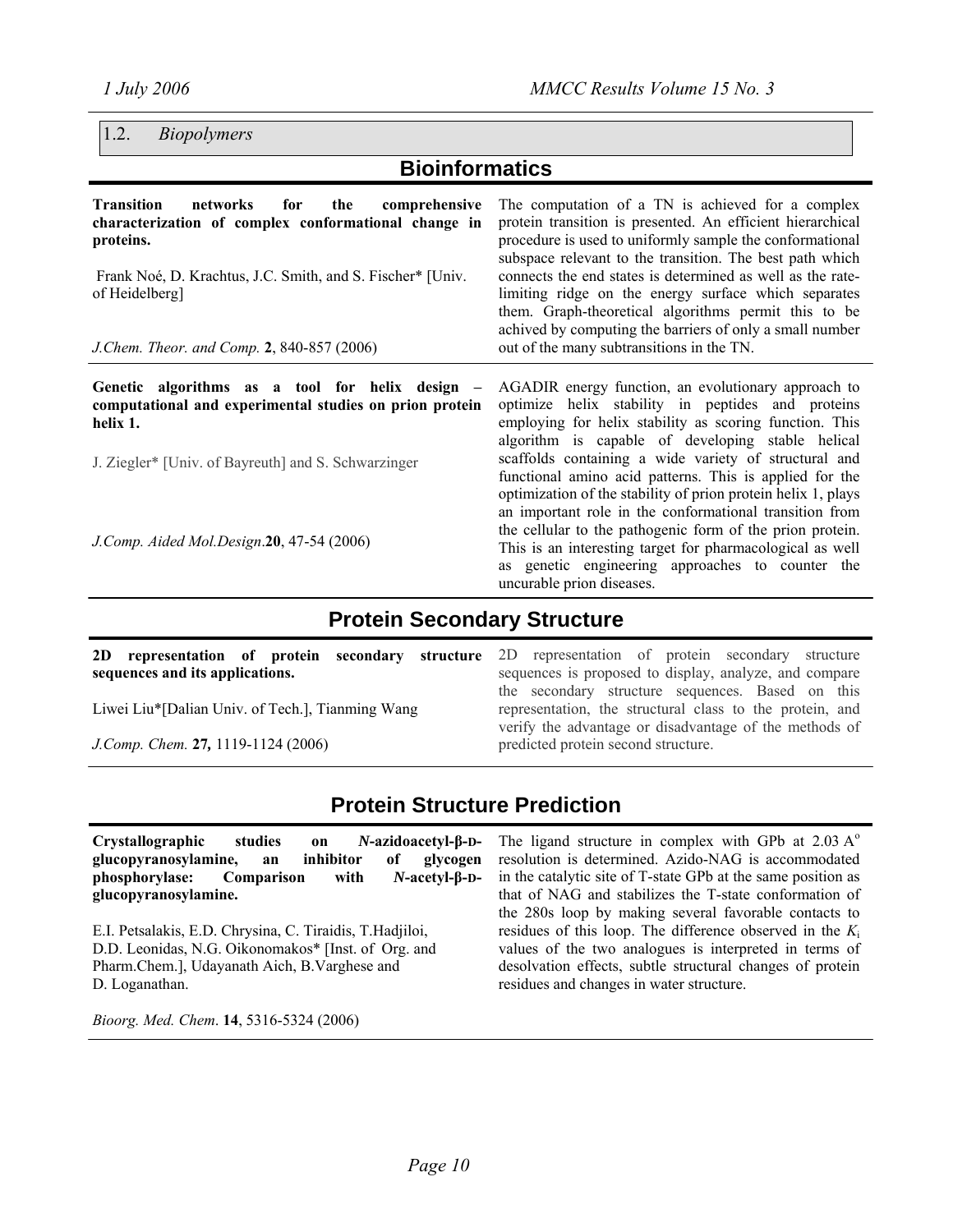| Protein Structure Prediction (cont'd)                                                                                                                     |                                                                                                                                                                                                                                                                                                                                                     |
|-----------------------------------------------------------------------------------------------------------------------------------------------------------|-----------------------------------------------------------------------------------------------------------------------------------------------------------------------------------------------------------------------------------------------------------------------------------------------------------------------------------------------------|
| Protein structure prediction: The next generation.                                                                                                        | Protein folding kinetics based on energy landscape ideas                                                                                                                                                                                                                                                                                            |
| M.C. Prentiss, Corey Hardin, M.P. Eastwood, Chenghang<br>Zong, and P.G. Wolynes* [Univ. of Illinois]                                                      | are useful to predict the protein structure and for the<br>development of coarse grained models. The second<br>generation prediction energy functions are developed by<br>introducing information from an ensemble of previously<br>simulated structures. First generation simulated structures<br>provide an improved input for associative memory |
| J.Chem. Theor. and Comp. 2, 705-716 (2006)                                                                                                                | energy functions in comparison to the experimental<br>protein structures chosen on the basis of sequence<br>alignment.                                                                                                                                                                                                                              |
| Structural basis of the inhibition of Golgi x-Mannosidase<br>II by mannostatin A and the role of the thiomethyl moiety<br>in ligand-protein interactions. | The structures of mannose trimming enzyme drosophila<br>Golgi a-mannosidase II (dGMII) complexed with the<br>inhibitors mannostatin A and an $N$ -benzyl analogue is<br>determined. Possible conformations of the mannosyl                                                                                                                          |
| S.P. Kawatkar, D.A. Kuntz, R.J. Woods, D.R. Rose, and<br>Geert-Jan Boons* [Univ. of Toronto]                                                              | oxacarbenium ion and an enzyme-linked intermediate are<br>compared to the conformation of mannostatin A in the<br>cocrystal structure with dGMII. It is found that<br>mannostatin A best mimics the covalent linked mannosyl                                                                                                                        |
| J. Am. Chem. Soc. 128 (25), 8310 -8319, 2006                                                                                                              | intermediate, which adopts a ${}^{1}S_{5}$ skew boat conformation.                                                                                                                                                                                                                                                                                  |
| Quantum mechanical and molecular dynamics<br>simulations of ureases and Zn β-lactamases.                                                                  | The use of different methodologies, including quantum<br>chemical calculations, MD simulations, as well as mixed<br>QM/MM approaches to understand the structure and                                                                                                                                                                                |
| G. Estiu, D. Suárez, K.M. Merz, Jr* [Univ. of Florida]                                                                                                    | function of metallo-β-lactamases and ureases<br>are<br>described.                                                                                                                                                                                                                                                                                   |
| J.Comp. Chem. 27, 1240-1262 (2006)                                                                                                                        |                                                                                                                                                                                                                                                                                                                                                     |
| Transition metal catalyzed methods for site-selective<br>protein modification.                                                                            | Chemical reactions that target alternative amino acid side<br>chains or unnatural functional groups are emerging as a<br>valuable complement to more commonly used lysine- and                                                                                                                                                                      |
| J.M. Antos and M.B. Francis* [Lawrence Berkeley Nationals<br>Labs.]                                                                                       | cysteine-based strategies. Transition metal catalysis to<br>protein modification resulted in new methods for protein<br>cross-linking,<br>tryptophan<br>modification,<br>tyrosine<br>modification, reductive amination of protein amines, and                                                                                                       |
| Curr. Opi. Stru. Biol. 10, 253-262, 2006.                                                                                                                 | unnatural amino acid labeling. These strategies expanded<br>the synthetic flexibility of protein modification, and thus<br>the range of applications for which bioconjugates could<br>be used in chemical biology and materials science.                                                                                                            |
| Hydrophobic and acidic moments of a nucleoplasmin NP-<br>core chaperone.                                                                                  | The present studies provide a measure of the hydrophobic<br>residue burial about the different interfaces and centers of<br>the NO38-core multimeric structure. The hydrophobic                                                                                                                                                                     |
| B. David Silverman* [IBM Thomas J. Watson Res. Cent.]                                                                                                     | "pentameric ring," comprised of the hydrophobic cores of<br>the monomers and prevalence of non-polar residues at<br>their interfaces is observed. A hydrophobic bias with<br>respect to the center of the pentamer is found, and                                                                                                                    |
| J. of Biomol. Stru. and Dyn. 24(1), 49-56, 2006.                                                                                                          | expected to contribute to the thermostability of the<br>multimer. Structural and chromatographic analysis<br>showed the NO38-core chaperone to bind $(H3-H4)_2$<br>histone tetramers as well as H2A-H2B dimers.                                                                                                                                     |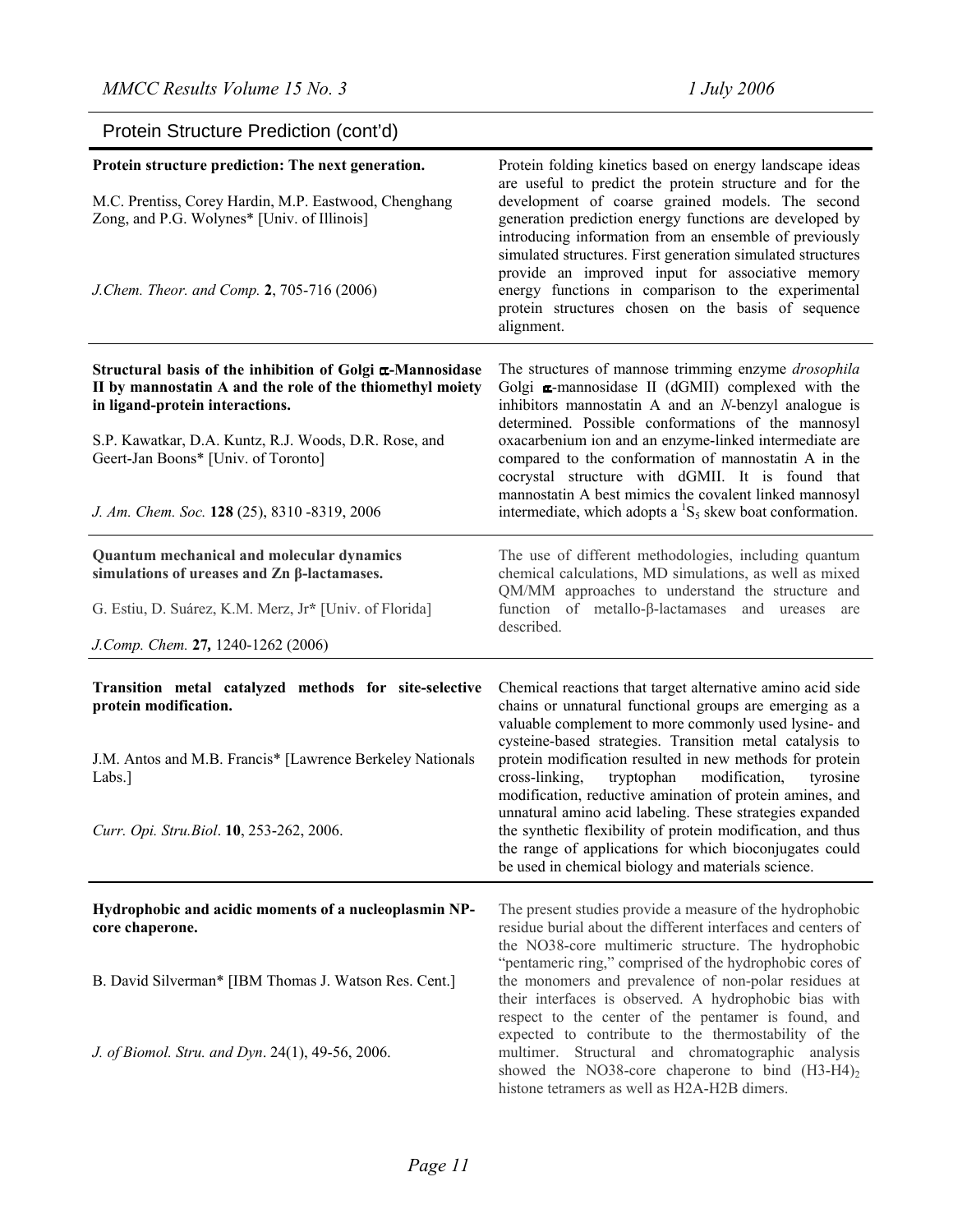conducive to catalysis. MD simulations evidenced that citrate binding has a remarkable conformational influence on the 3D structure of carnosinase, increasing the binding

affinity of carnosine to the catalytic site.

| Crystal structure prediction using ab initio evolutionary<br>techniques: Principles and applications.<br>A.R. Oganov and C.W. Glass* [ETH Zurich]<br>J. Chem. Phys. 124, 244704-244718 (2006)                                                                                                                                                   | An evolutionary algorithm with <i>ab</i> initio calculations is<br>developed to predict the crystal structure. This method<br>allows one to predict the most stable crystal structure and<br>a number of low-energy metastable structures for a given<br>compound at any $P$ -T conditions without requiring any<br>experimental input.                                                                                                                                                                                                                                                                                                                                                                                                                                      |
|-------------------------------------------------------------------------------------------------------------------------------------------------------------------------------------------------------------------------------------------------------------------------------------------------------------------------------------------------|------------------------------------------------------------------------------------------------------------------------------------------------------------------------------------------------------------------------------------------------------------------------------------------------------------------------------------------------------------------------------------------------------------------------------------------------------------------------------------------------------------------------------------------------------------------------------------------------------------------------------------------------------------------------------------------------------------------------------------------------------------------------------|
| <b>Comparative or Homology Modeling</b>                                                                                                                                                                                                                                                                                                         |                                                                                                                                                                                                                                                                                                                                                                                                                                                                                                                                                                                                                                                                                                                                                                              |
| homology<br>Comparison<br>of<br>model<br>and<br>$\mathbf{a}$<br>the<br>crystallographic structure of human 11β-hydroxysteroid<br>dehydrogenase type 1 (11βHSD1) in a structure-based<br>identification of inhibitors.<br>L. Miguet, Z. Zhang, M. Barbier and M.G. Grigorov* [China<br>Agri. Univ.]<br>J.Comp. Aided Mol.Design.20, 67-81 (2006) | An <i>in silico</i> screening study to identify new selective<br>inhibitors of human 11βHSD1 enzyme. Homology<br>modeling is used to construct the 3D structure of<br>11βHSD. Molecular docking is used to validate the<br>predicted model by showing that it is able to discriminate<br>between known 11βHSD1 inhibitors or substrates and<br>non-inhibitors. The homology model is found to<br>reproduce closely the crystal structure. Structure-based<br>virtual screening experiments carried out on both the<br>homology model and the crystallographic structure with a<br>database of 114'000 natural molecules. 15 molecules<br>were consistently selected as inhibitors based on both the<br>model and crystal structures of the enzyme from the<br>above studies. |
| Construction of human ghrelin receptor (hGHS-R1a)<br>model using a fragmental prediction approach and<br>validation through docking analysis.<br>A. Pedretti, M. Villa, M. Pallavicini, E. Valoti, and<br>G. Vistoli* [Univ. di Milano]<br>J. Med. Chem., 49 (11), 3077 -3085, 2006                                                             | The reliability of a fragmental approach to build a full-<br>length model of the human ghrelin receptor (hGHS-R1a)<br>in its open state is investigated. Docking analysis<br>confirmed the relevance of two distinct subpockets: a<br>polar cavity bearing the key residues involved in receptor<br>activation and an aromatic/apolar subpocket, plays a key<br>role in determining the high constitutive activity of<br>hGHS-R1a.                                                                                                                                                                                                                                                                                                                                           |
| Homology modeling of human serum carnosinase, a<br>potential medicinal target, and MD simulations of its<br>allosteric activation by citrate.<br>Giulio Vistoli* [Univ. of Milano], Alessandro Pedretti,<br>Matteo Cattaneo, Giancarlo Aldini, and Bernard Testa                                                                                | Serum carnosinase, its catalytic site modeling and to<br>unravel the molecular mechanism by which citrate ions<br>increase the catalytic efficiency of serum carnosinase is<br>presented. A homology model of the enzyme is obtained<br>on the basis of $\beta$ -alanine synthetase, and its active center<br>found<br>bind<br>known<br>substrates<br>is<br>to<br>carnosine,<br>homocarnosine, and anserine in a binding mode                                                                                                                                                                                                                                                                                                                                                |

*J. Med. Chem.,* **49** (11), 3269 -3277, 2006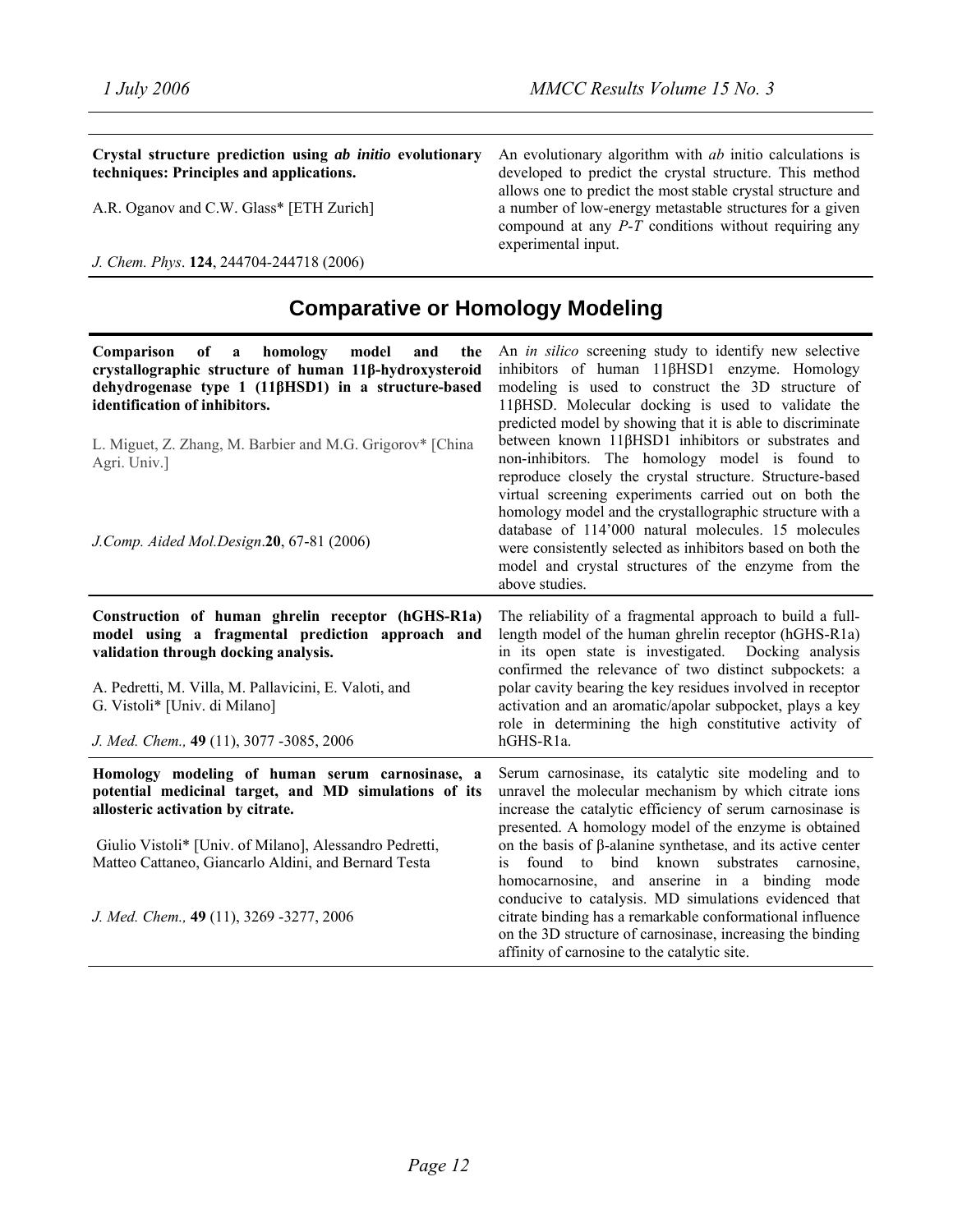## **Protein Folding**

| A study of density of states and ground states in<br>hydrophobic-hydrophilic protein folding models by equi-<br>energy sampling.<br>S. C. Kou, Jason Oh and W. Hung Wong* [Stanford Univ.]<br>J. Chem. Phys. 124, 244903-244912 (2006)   | An equi-energy (EE) sampling approach is used to study<br>protein folding in the two-dimensional hydrophobic-<br>hydrophilic (HP) lattice model. This approach enables<br>efficient exploration of the global energy landscape and<br>provides accurate estimates of the density of states, which<br>allowed to conduct a detailed study of the<br>thermodynamics of HP protein folding.                                                                                                                                                                        |
|------------------------------------------------------------------------------------------------------------------------------------------------------------------------------------------------------------------------------------------|-----------------------------------------------------------------------------------------------------------------------------------------------------------------------------------------------------------------------------------------------------------------------------------------------------------------------------------------------------------------------------------------------------------------------------------------------------------------------------------------------------------------------------------------------------------------|
| Low-dimensional, free-energy landscapes of protein-<br>folding reactions by nonlinear dimensionality reduction.<br>P. Das, M. Moll, H. Stamati, L.E. Kavraki, and C. Clementi*<br>[Baylor College of Med.]<br>PNAS.103, 9885-9890 (2006) | A general approach is proposed and validated by<br>characterizing the folding landscape associated with a<br>coarse-grained protein model of src homology 3 as<br>sampled by MD simulations. The dimensionality<br>reduction is correctly identified the transition-state<br>ensemble of the reaction. The first embedding dimension<br>efficiently captures the evolution of the folding process<br>along the main folding route. The proposed method is<br>efficiently find a low-dimensional representation of a<br>complex process such as protein folding. |
| <b>Protein Design and Engineering</b>                                                                                                                                                                                                    |                                                                                                                                                                                                                                                                                                                                                                                                                                                                                                                                                                 |
| Enzymatic tools for engineering natural product<br>glycosylation.                                                                                                                                                                        | 'Combinatorial biosynthesis', is an emerging method that<br>relies upon the co-expression of sugar biosynthetic gene                                                                                                                                                                                                                                                                                                                                                                                                                                            |

S. Blanchard and J.S. Thorson\* [Univ. of Wisconsin-Madison]

*Curr. Opi. Stru.Biol*. **10**, 263-271, 2006.

relies upon the co-expression of sugar biosynthetic gene cassettes and glycosyltransferases in a host organism to generate novel glycosylated natural products. A recent progress in combinatorial biosynthesis is highlighted in this review, emphasizing the elucidation of nucleotidesugar biosynthetic pathways and recent developments on glycosyltransferases.

## **Protein Hydration**

| Hybrid quantum/classical molecular dynamics for a<br>proton transfer reaction coupled to a dissipative bath.<br>S. Young Kim and S. Hammes-Schiffer* [Pennsylvania State]<br>Univ.]<br>J. Chem. Phys. 124, 244102-244113 (2006) | hybrid quantum/classical molecular dynamics<br>A<br>approach is applied to a proton transfer reaction<br>represented by a symmetric double well system coupled<br>to a dissipative bath. In this approach, the proton is<br>treated quantum mechanically and all bath modes are<br>treated classically. The results are well agreed with the<br>spatial-diffusion-controlled regime. The results have<br>important implications for future applications to<br>hydrogen transfer reactions in solution and proteins. |
|---------------------------------------------------------------------------------------------------------------------------------------------------------------------------------------------------------------------------------|---------------------------------------------------------------------------------------------------------------------------------------------------------------------------------------------------------------------------------------------------------------------------------------------------------------------------------------------------------------------------------------------------------------------------------------------------------------------------------------------------------------------|
| Observation of fragile-to-strong dynamic crossover in<br>protein hydration water.                                                                                                                                               | The hydrated protein is able to sample more<br>conformational states and biologically functional at 220<br>K temperature. This sudden dynamic behavior of the<br>hydration water on lysozyme occurs precisely at 220 K                                                                                                                                                                                                                                                                                              |
| S.-H. Chen*[Massachusettes Inst. of Tech.], L. Liu, E. Fratini,<br>P. Baglioni, A. Faraone, and E. Mamontov                                                                                                                     | and is described as a fragile-to-strong dynamic crossover.<br>At the fragile-to-strong dynamic crossover, the structure                                                                                                                                                                                                                                                                                                                                                                                             |
| PNAS.103, 9012-9016 (2006)                                                                                                                                                                                                      | of hydration water makes a transition from predominantly<br>high-density (more fluid state) to low-density (less fluid<br>state) forms derived from the existence of the second<br>critical point at an elevated pressure.                                                                                                                                                                                                                                                                                          |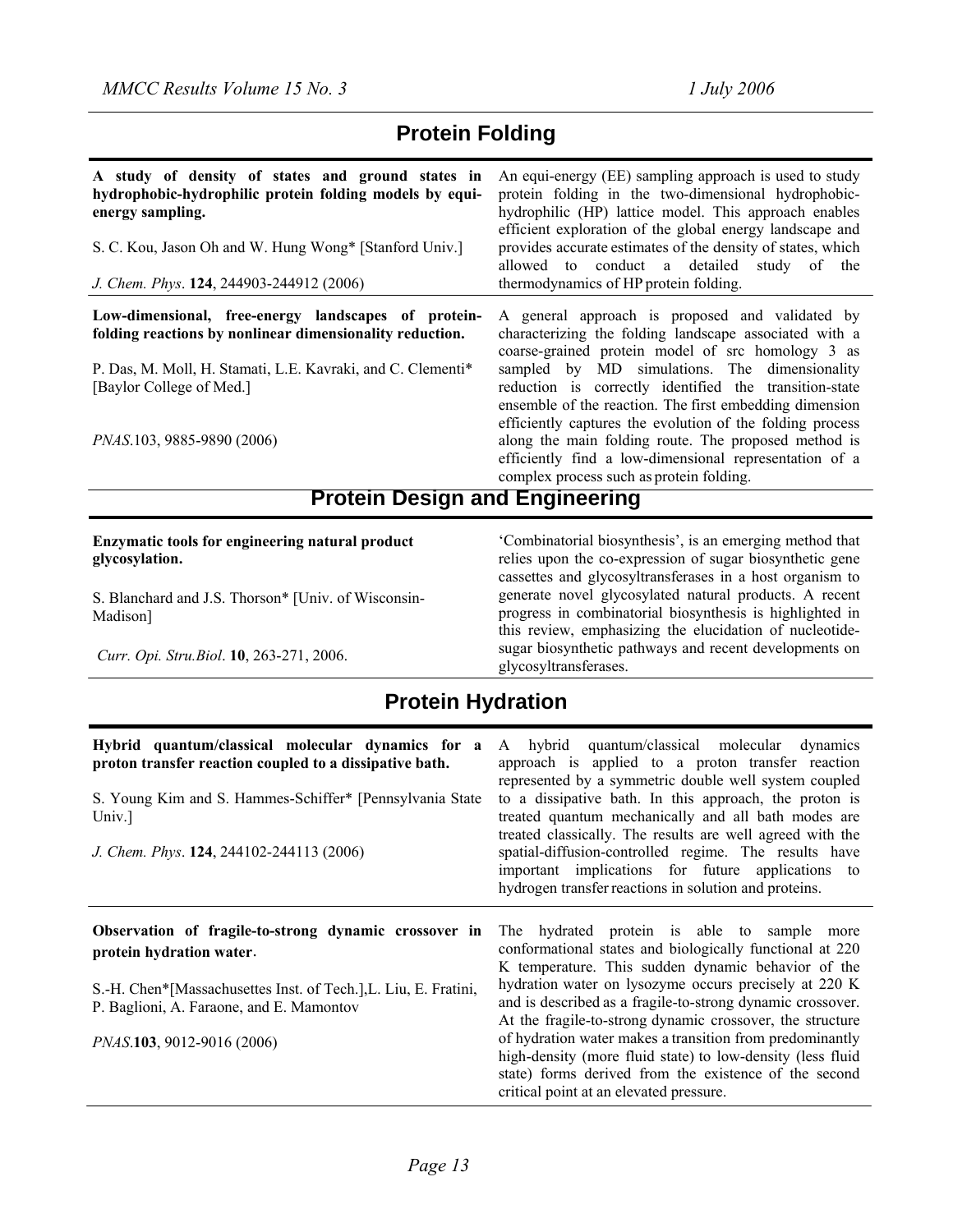# **Protein Dynamics**

| Collective dynamics of EcoRI-DNA complex by elastic<br>network model and molecular dynamics simulations. | Anisotropic network model (ANM) is used to analyze the<br>collective motions of restriction enzyme EcoRI in free<br>form and in complex with DNA. MD simulations are                        |
|----------------------------------------------------------------------------------------------------------|---------------------------------------------------------------------------------------------------------------------------------------------------------------------------------------------|
| Pemra Doruker* [Bogazici Univ.], Lennart Nilsson, Ozge<br>Kurkcuoglu                                     | performed for the EcoRI-DNA complex in explicit water.<br>The residues that make specific and non-specific<br>interactions with the DNA exhibit very low fluctuations                       |
| J. of Biomol. Stru. and Dyn. 24(1), 1-16, 2006.                                                          | in the free enzyme. Dynamic domains in EcoRI complex<br>and cross-correlations between residue fluctuations<br>indicate possible means of communication between the<br>distal active sites. |

# **Membrane Proteins and Lipid-Peptide Interactions**

| Assignment of the first photoelectron<br>band<br>of<br>$CH3CHBr(X2A)$ using ab-initio and density functional<br>theory (DFT) computational calculations.<br>M. H. N. Zamanpour*[Univ. of California] and<br>G. Ebrahimzadeh.<br>J.Chem. Theor.and Comp. 2, 472-483 (2006) | Simulation algorithms for the dynamics of elastic<br>membrane sheets embedded in a fluid medium are<br>extended to inhomogeneous hydrodynamic environments.<br>The hydrodynamic environment of the membrane leads<br>to significant changes in dynamics, and the effects are<br>discussed.                                                                                                                                                                                                                                                          |
|---------------------------------------------------------------------------------------------------------------------------------------------------------------------------------------------------------------------------------------------------------------------------|-----------------------------------------------------------------------------------------------------------------------------------------------------------------------------------------------------------------------------------------------------------------------------------------------------------------------------------------------------------------------------------------------------------------------------------------------------------------------------------------------------------------------------------------------------|
| Multiscale coarse-graining of mixed phospholipid<br>/cholesterol bilayers.<br>Sergei Izvekov and Gregory A. Voth* [Univ. of Utah]<br>J.Chem. Theor. and Comp. 2, 637-648 (2006)                                                                                           | Multiscale coarse-graining method is used to construct<br>models<br>for<br>mixed<br>dimyristoyl-<br>coarse-grained<br>phosphatidylcholine/cholesterol lipid bilayers. The CG<br>sites for lipid and cholesterol molecules are associated<br>with the centers-of-mass of atomic groups. A one-site<br>MS-CG model based on the TIP3P potential was used for<br>water, with the interaction site placed at the molecular<br>geometrical center, and the analytical fit of the model is<br>presented.                                                  |
| Interaction between $K^+$ channel gate modifier hanatoxin<br>and lipid bilayer membranes analyzed by molecular<br>dynamics simulation.<br>M. Nishizawa and K. Nishizawa* [Teikyo Univ.]<br>J. Euro. Biophys. 35, 373-381, 2006                                            | MD simulations are carried out for HaTx1, a variant of<br>HaTx, in fully hydrated phospholipid bilayers. The<br>system reproduced the surface-binding mode of HaTx1,<br>in which HaTx1 resided in the extracellular side of the<br>water/membrane interface with the hydrophobic patch of<br>HaTx1 facing the membrane interior. Various parameter<br>settings suggested that the surface-binding mode is<br>unstable because of the substantial attractive electrostatic<br>force between HaTx1 and the lipid head groups of the<br>inner leaflet. |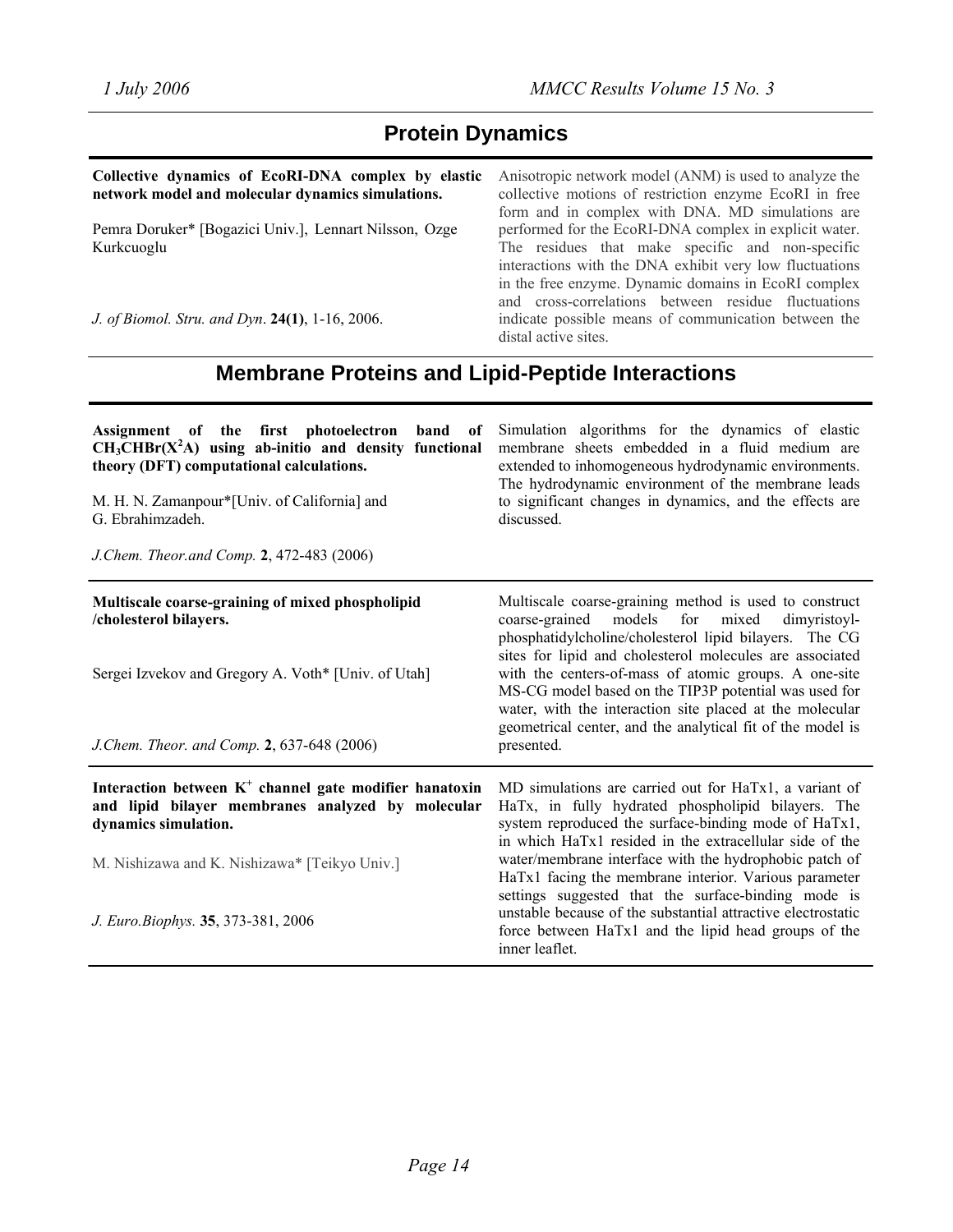# Membrane Proteins and Lipid-Peptide Interactions

| Actin and amphiphilic polymers influence on channel<br>formation by syringomycin E in lipid bilayers.<br>A.N. Bessonov, L.V. Schagina, J.Y. Takemoto, P.A. Gurnev,<br>I.M. Kuznetsova, K.K. Turoverov and V.V. Malev* [St.<br>Petersburg State Univ.]<br>J. Euro.Biophys. 35, 382-392, 2006 | The G-actin increased the SRE-induced membrane<br>conductance due to formation of additional SRE-<br>channels. Actin binds to the lipid bilayer and binding is a<br>limiting step for SRE-channel formation. The increase in<br>the SRE membrane activity is due to hydrophobic<br>interactions between the adsorbing molecules and<br>membrane. Hydrophobic interactions are not sufficient<br>for the increase of SRE channel-forming activity. The<br>dependence of the number of SRE-channels on the<br>concentration of adsorbing species gave an S-shaped<br>curve indicating cooperative adsorption of the species. |
|---------------------------------------------------------------------------------------------------------------------------------------------------------------------------------------------------------------------------------------------------------------------------------------------|----------------------------------------------------------------------------------------------------------------------------------------------------------------------------------------------------------------------------------------------------------------------------------------------------------------------------------------------------------------------------------------------------------------------------------------------------------------------------------------------------------------------------------------------------------------------------------------------------------------------------|
| Bilayer lipid composition modulates the activity of<br>dermaseptins, polycationic antimicrobial peptides.                                                                                                                                                                                   | The ion specificity of its pores induced in bilayers is<br>modulated by phospholipid-charged headgroups. This<br>suggests mixed lipid-peptide pore lining instead of the                                                                                                                                                                                                                                                                                                                                                                                                                                                   |
| Hervé Duclohier*[UNRS-Univ. de Poitiers]                                                                                                                                                                                                                                                    | more classical barrel-stave model. Concentration<br>dependence suggests that the pores are mainly formed by<br>dermaseptin tetramers. The two most probable single-                                                                                                                                                                                                                                                                                                                                                                                                                                                        |
| J. Euro.Biophys. 35, 401-409, 2006                                                                                                                                                                                                                                                          | channel events are well resolved at 200 and 500 pS with<br>occasional other equally spaced higher or lower levels.                                                                                                                                                                                                                                                                                                                                                                                                                                                                                                         |
| Lipid model membranes for drug interaction study.<br>L. P. Cavalcanti* [European Synch. Radiation Facility],<br>O. Konovalov and I. L. Torriani.                                                                                                                                            | The structural study on the process of incorporation of a<br>hydrophobic drug, Ellipticine (ELPT), into lipid model<br>membranes for drug targeting purpose. The ELPT is an<br>alkaloid that showed an anti-proliferation activity against<br>several types of tumor cells and against the HIV1 virus.<br>The zwitterionic lipid dipalmitoyl phosphatidylcholine<br>(DPPC) and four different anionic lipids: cardiolipin<br>(CL), dipalmitoyl phosphatidic acid (DPPA), dipalmitoyl                                                                                                                                       |
| J. Euro.Biophys. 35, 431-438, 2006                                                                                                                                                                                                                                                          | phosphatidylglycerol<br>(DPPG)<br>dipalmitoyl<br>and<br>phosphatidylserine (DPPS), both spread on a Langmuir<br>monolayer and deposited on a solid substrate are used to<br>mimic a model membrane and study the interaction with<br>the drug ELPT.                                                                                                                                                                                                                                                                                                                                                                        |
| Spatial modeling of dimerization reaction dynamics in the<br>plasma<br>membrane:<br>Monte<br>continuum<br>Carlo<br>VS.<br>differential equations.                                                                                                                                           | MD simulations showed that the effective reaction rate<br>constant decreases with time due to time dependent<br>changes in the spatial distribution of receptors. The<br>effective reaction rate constant of simple PDEs differ                                                                                                                                                                                                                                                                                                                                                                                            |
| Kapil Mayawala* [Univ. of Delware], D.G. Vlachos and<br>J.S. Edwards                                                                                                                                                                                                                        | from that of MC by up to two orders of magnitude. The<br>fluctuations in the number of copies of signaling proteins<br>depending on the diffusion properties of the system. The<br>results showed that localization of epidermal growth<br>factor receptor (EGFR) could cause the diffusion limited                                                                                                                                                                                                                                                                                                                        |
| J.Biophys. 122, 194-208, 2006.                                                                                                                                                                                                                                                              | dimerization rate to be up to two orders of magnitude<br>higher at higher average receptor densities reported for<br>cancer cells, as compared to a normal cell.                                                                                                                                                                                                                                                                                                                                                                                                                                                           |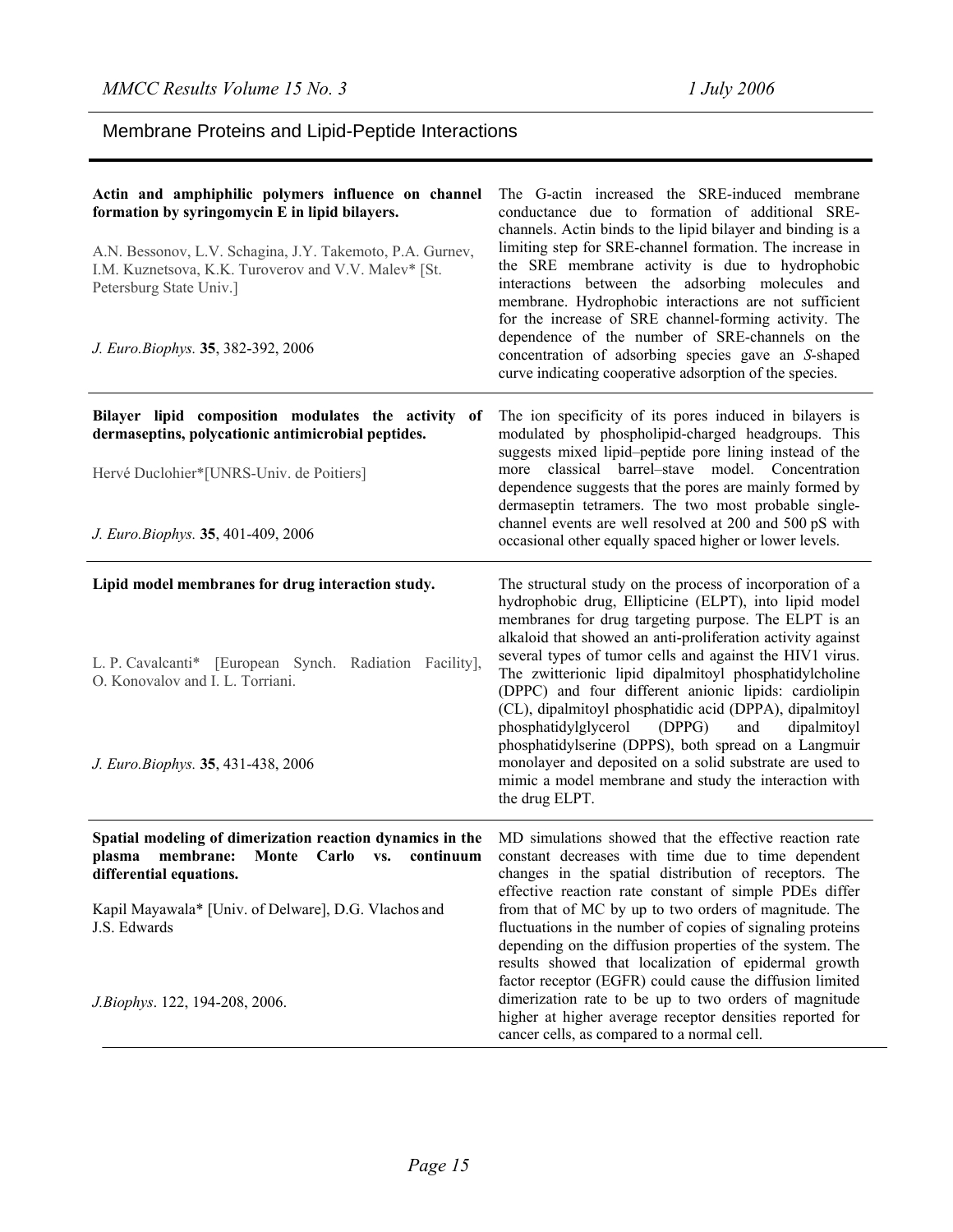## Membrane Proteins and Lipid-Peptide Interactions

| Membrane protein dynamics and detergent interactions<br>within a crystal: A simulation study of OmpA. | MD simulations are used to explore the dynamics of<br>outer membrane protein OmpA in its crystal                                                                                                                                          |
|-------------------------------------------------------------------------------------------------------|-------------------------------------------------------------------------------------------------------------------------------------------------------------------------------------------------------------------------------------------|
| P.J. Bond, J.D. Faraldo-Gómez* [Univ. of Oxford], S.S. Deol,<br>and M.S.P. Sansom                     | environment. The previously undescribed structure and<br>dynamics of detergent molecules in a unit cell providing<br>insight into the interactions important in the formation<br>and stabilization of the crystalline environment at room |
| <i>PNAS</i> .103, 9518-9523 (2006)                                                                    | temperature. It was observed that at room temperature the<br>detergent molecules form a dynamic, extended micellar<br>structure spreading over adjacent OmpA monomers<br>within the crystal.                                              |
|                                                                                                       |                                                                                                                                                                                                                                           |

# **Ligand Binding**

| A new structural theme in $C_2$ -symmetric HIV-1 protease<br>inhibitors: Ortho-substituted P1/P1' side chains.<br>Johan Wannberg, Yogesh A. Sabnis, Lotta Vrang, Bertil<br>Samuelsson, Anders Karlén, Anders Hallberg and Mats<br>Larhed* [Uppsala Univ.]                                                                                                                                                            | Computational techniques are applied to study the<br>binding mode of inhibitors and to establish structure-<br>activity relationships. The overall orientation of the<br>inhibitors in the active site is reproduced by docking. The<br>results suggested three possible conformations of the<br>P1/P1' groups, two are of more plausible.                                                                                                                                                                                                                                          |
|----------------------------------------------------------------------------------------------------------------------------------------------------------------------------------------------------------------------------------------------------------------------------------------------------------------------------------------------------------------------------------------------------------------------|-------------------------------------------------------------------------------------------------------------------------------------------------------------------------------------------------------------------------------------------------------------------------------------------------------------------------------------------------------------------------------------------------------------------------------------------------------------------------------------------------------------------------------------------------------------------------------------|
| Bioorg. Med. Chem. 14, 5303-5315 (2006)                                                                                                                                                                                                                                                                                                                                                                              |                                                                                                                                                                                                                                                                                                                                                                                                                                                                                                                                                                                     |
| Aptamers selected for higher-affinity binding are not<br>more specific for the target ligand.<br>J.M. Carothers, S.C. Oestreich, and J.W. Szostak* [Simches]<br>Res. Cent.]<br>J. Am. Chem. Soc. 128 (25), 7929 -7937, 2006.                                                                                                                                                                                         | The binding specificities of the eleven GTP aptamers by<br>carrying out competition binding studies with sixteen<br>different chemical analogues of GTP are examined. The<br>aptamers have distinct patterns of specificity, implying<br>that each RNA is a structurally unique solution to the<br>problem of GTP binding. The results suggested that the<br>simplest way to improve aptamer $K_d$ s will increase the<br>stability of the RNA tertiary structure with additional                                                                                                   |
| Novel $bis(1H-indol-2-yl)$ methanones as potent inhibitors<br>of FLT3 and platelet-derived growth factor receptor<br>tyrosine kinase.<br>S. Mahboobi* [Univ. of Regensburg], A. Uecker, A. Sellmer,<br>C. Cénac, H. Höcher, H. Pongratz, E. Eichhorn, H. Hufsky,<br>A. Trümpler, M. Sicker, F. Heidel, T. Fischer, C. Stocking,<br>S. Elz, Frank-D. Böhmer, and S. Dove<br>J. Med. Chem., 49 (11), 3101 -3115, 2006. | intramolecular RNA-RNA interactions.<br>$Bis(1H\text{-}\text{indol-2-yl})$ methanones are found to inhibit FLT3<br>and PDGFR kinases and to optimize FLT3 activity and<br>selectivity, 35 novel derivatives are tested for inhibition<br>of FLT3 and PDGFR autophosphorylation. Docking at<br>the recent FLT3 structure suggested a bidentate binding<br>mode with the backbone of Cys-694. Activity and<br>selectivity is related to interactions of one indole moiety<br>with a hydrophobic pocket including Phe-691, the only<br>different binding site residue (PDGFR Thr-681). |
| A combination of docking/dynamics simulations and<br>pharmacophoric modeling to discover new dual c-Src/Abl<br>kinase inhibitors.<br>Fabrizio Manetti, G.A. Locatelli, Giovanni Maga, Silvia<br>Schenone, Michele Modugno, Stefano Forli, Federico Corelli,<br>and Maurizio Botta* [Inst. of Gen. Molecolare]<br>J. Med. Chem., 49 (11), 3278-3286, 2006                                                             | Docking and dynamics calculations are used to build<br>three-dimensional models of the complexes between Src<br>and several of its known inhibitors. Activities of the<br>inhibitors due to the interactions contribution are codified<br>into pharmacophoric models, which in turn applied to<br>perform a search of available compounds within the<br>Asinex database. 1,3,4-thiadiazoles and pyrazolydine-3,5-<br>diones shows inhibitory activity in the submicromolar<br>range in a cell-free assay toward Src.                                                                |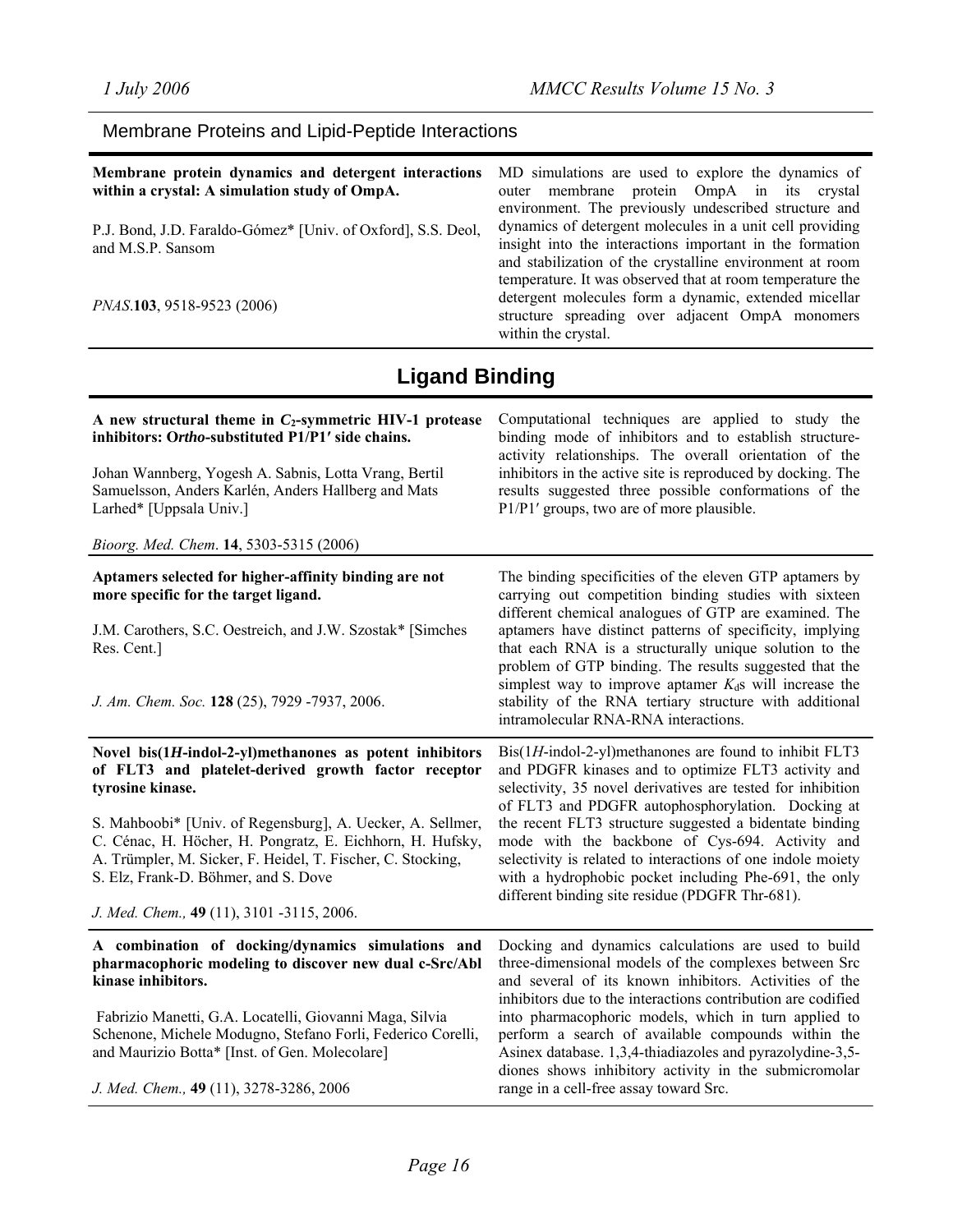# Ligand Binding

| MolDock: A new technique for high-accuracy molecular<br>docking.<br>René Thomsen* [Molegro ApS] and M.H. Christensen<br>J. Med. Chem., 49 (11), 3315-3321, 2006.                                                                                                                      | MolDock is based on a new heuristic search algorithm<br>that combines differential evolution with a cavity<br>prediction algorithm. The docking scoring function of<br>MolDock is an extension of the piecewise linear potential<br>including new hydrogen bonding and electrostatic terms.<br>The docking accuracy of MolDock is evaluated by<br>docking flexible ligands to 77 protein targets and is able<br>to identify the correct binding mode of 87% of the<br>complexes. The accuracy of Glide and Surflex is 82%<br>and 75%, and FlexX obtained 58% and GOLD 78% on<br>subsets containing 76 and 55 cases respectively. |
|---------------------------------------------------------------------------------------------------------------------------------------------------------------------------------------------------------------------------------------------------------------------------------------|----------------------------------------------------------------------------------------------------------------------------------------------------------------------------------------------------------------------------------------------------------------------------------------------------------------------------------------------------------------------------------------------------------------------------------------------------------------------------------------------------------------------------------------------------------------------------------------------------------------------------------|
| Binding mode prediction of strand transfer HIV-1<br>integrase inhibitors using Tn5 transposase as a plausible<br>surrogate model for HIV-1 integrase.<br>M. Letizia Barreca* [Univ. of Messina], L. De Luca, N. Iraci,<br>and A. Chimirri.<br>J. Med. Chem., 49 (11), 3994-3997, 2006 | The crystal structure of Tn5 transposase-DNA complex is<br>used in docking studies to predict binding modes of HIV-<br>1 integrase strand transfer inhibitors (INSTIs). The<br>identification of HIV-1 integrase inhibitors from an in<br>vitro screen using Tn5 transposase as the target has been<br>recently reported. The results suggested that the utility of<br>this protein is useful to surrogate model for IN and also<br>for in silico screening, in the search for new potential<br><b>INSTIS.</b>                                                                                                                   |

# **Protein-Protein Interactions**

| An analytical electrostatic model for salt screened<br>interactions between multiple proteins.<br>Itay Lotan and T. Head-Gordon* [Univ. of California]<br>J.Chem. Theor.and Comp. 2, 541-555 (2006) | A new general analytical solution for computing the<br>screened electrostatic interaction between multiple<br>macromolecules of arbitrarily complex<br>charge<br>distributions, assumed that they are described by<br>spherical low dielectric cavities in a higher dielectric<br>medium. While the current formulation describes<br>solutions based on simple spherical geometries, it appears<br>possible to reformulate these electrostatic expressions to<br>smoothly increase spatial resolution back to greater<br>molecular detail of the dielectric boundaries. |
|-----------------------------------------------------------------------------------------------------------------------------------------------------------------------------------------------------|-------------------------------------------------------------------------------------------------------------------------------------------------------------------------------------------------------------------------------------------------------------------------------------------------------------------------------------------------------------------------------------------------------------------------------------------------------------------------------------------------------------------------------------------------------------------------|
| Carbonic anhydrase inhibitors: X-ray and molecular<br>modeling study for the interaction of a fluorescent<br>antitumor sulfonamide with isozyme II and IX.                                          | The crystal structure of the carbonic anhydrase inhibitor<br>(4-sulfamoylphenylethyl)thioureido fluorescein<br>in<br>complex with the cytosolic isoform hCA II is reported. Its<br>binding to hCA II is similar to that of other                                                                                                                                                                                                                                                                                                                                        |
| V. Alterio, R. Maria Vitale, S. Maria Monti, C. Pedone,<br>A. Scozzafava, A. Cecchi, G. De Simone, and C.T. Supuran*<br>[Univ. degli Stu. di Firenze]                                               | benzesulfonamides, with the ionized sulfonamide<br>coordinated to the $\text{Zn}^{2+}$ ion within the enzyme active site,<br>and also participating in a network of hydrogen bonds<br>with residues Thr-199 and Glu-106. The bulky tricyclic                                                                                                                                                                                                                                                                                                                            |
| J. Am. Chem. Soc. 128 (25), 8329 -8335, 2006                                                                                                                                                        | fluorescein moiety is located at the rim of the active site,<br>on the protein surface, and strongly interacted with the $\alpha$ -<br>helix formed by residues Asp130-Val135.                                                                                                                                                                                                                                                                                                                                                                                          |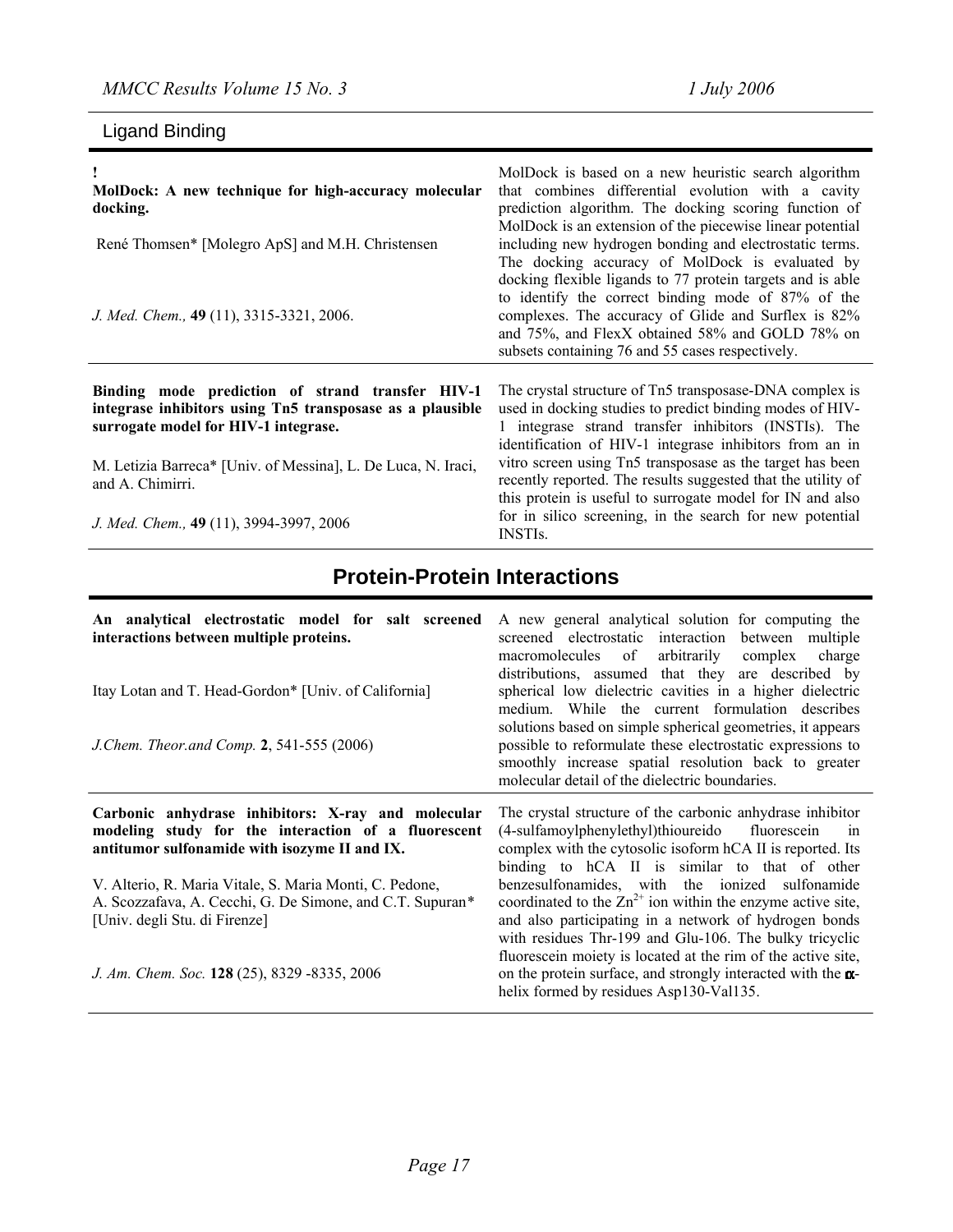| Protein-Protein Interactions (cont'd) |  |  |
|---------------------------------------|--|--|
|---------------------------------------|--|--|

| Development of small molecules designed to modulate<br>protein-protein interactions<br>Ye Che <sup>*</sup> [Nat. Inst.<br>of Health],<br>B.R. Brooks<br>and<br>Garland R. Marshall<br>J.Comp. Aided Mol.Design.20, 109-130 (2006)                                           | A general approach based on the "privileged-structure"<br>hypothesis" is described. Any organic templates capable<br>of mimicking surfaces of protein-recognition motifs are<br>potential privileged scaffolds as protein-complex<br>antagonists-to address the challenges inherent in the<br>discovery of small-molecule inhibitors of protein-protein<br>interactions.                                                                                                                                                                                                                         |  |
|-----------------------------------------------------------------------------------------------------------------------------------------------------------------------------------------------------------------------------------------------------------------------------|--------------------------------------------------------------------------------------------------------------------------------------------------------------------------------------------------------------------------------------------------------------------------------------------------------------------------------------------------------------------------------------------------------------------------------------------------------------------------------------------------------------------------------------------------------------------------------------------------|--|
| Long-range cooperative binding effects in a T cell receptor<br>variable domain.<br>Beenu Moza* [Boston Biomed. Res. Inst.], R.A. Buonpane,<br>Penny Zhu, C.A. Herfst, A.K.M. Nur-ur Rahman,<br>J.K. McCormick, D.M. Kranz, and E.J. Sundberg.<br>PNAS.103, 9867-9872 (2006) | Using combinatorial mutagenesis and surface plasmon<br>resonance binding analysis to dissect additivity and<br>cooperativity in a complex formed between a variable<br>domain of a T cell receptor and a bacterial superantigen,<br>the combinations of mutations from each of two hot<br>regions exhibited significant cooperative energetics. It is<br>proposed that these cooperative effects are propagated<br>through a dynamic structural network. Cooperativity<br>between hot regions has significant implications for the<br>prediction and inhibition of protein-protein interactions. |  |
| <b>Nucleic Acids</b>                                                                                                                                                                                                                                                        |                                                                                                                                                                                                                                                                                                                                                                                                                                                                                                                                                                                                  |  |
| Coronavirus<br>phylogeny<br>based<br>2D<br>graphical<br>on<br>representation of DNA sequence.<br>Bo Liao* [Hunan Univ.], Xuyu Xiang, Wen Zhu<br>J.Comp. Chem. 27, 1196-1202 (2006)                                                                                          | A new approach is proposed based on the 2D graphical<br>representation of the whole genome sequence to analyze<br>the phylogenetic relationships of coronaviruses. The<br>evolutionary distances are obtained through measuring<br>the differences among the two-dimensional curves.                                                                                                                                                                                                                                                                                                             |  |
| Possible inhibition of group-I intron RNA by resveratrol                                                                                                                                                                                                                    | In vitro studies showed that the folded structure of group                                                                                                                                                                                                                                                                                                                                                                                                                                                                                                                                       |  |

**and genistein.** 

S. Usha, I. M. Johnson, and R. Malathi\* [Univ. of Tennessee]

*J. of Biomol. Stru. and Dyn*. 24(1), 25-32, 2006.

#### **Sequence structure of human nucleosome DNA.**

S.B. Kogan, M. Kato, R. Kiyama and E.N. Trifonov\* [Nat. Inst. of Adv. Indust. Sci. & Tech.]

*J. of Biomol. Stru. and Dyn*. 24(1), 25-32, 2006.

In vitro studies showed that the folded structure of group I intron RNA could be a potential target site for therapeutic agents. Its presence in human pathogen like Candida albicans and absence in humans, suggested that the intron could act as an alternative therapeutic target. The binding affinity of dietary compounds resveratrol and genistein suggested that these natural compounds are binding with intron RNA and acts as an potential target and modulates the cellular process during therapeutic intervention.

The GG and CC dinucleotides and their positions are shifted about a half-period from one another, is observed earlier for AA and TT dinucleotides. The dominance of oscillating GG and CC dinucleotides in human nucleosomes and the contribution of AG(CT), GA(TC), and AA(TT) suggested a general nucleosome DNA sequence pattern counterphase oscillation of RR and YY dinucleotides. AA and TT dinucleotides, commonly accepted as major players, are only weak contributors in the case of human nucleosomes.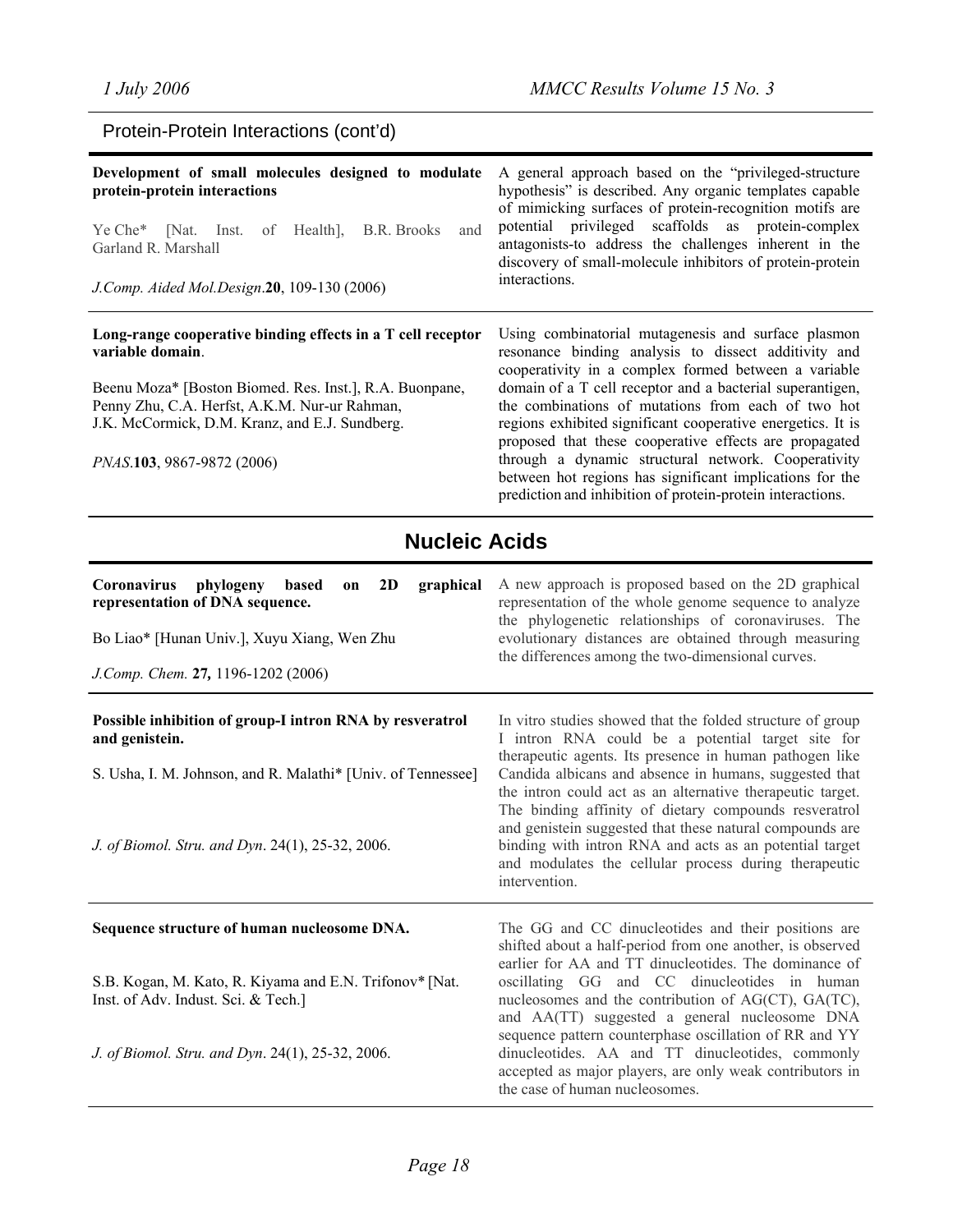# Nucleic Acids (cont'd)

| Prediction of RNA secondary structure by free energy<br>minimization.<br>D.H. Mathews and D.H. Turner* [Univ. of Rochester]<br>Curr.Opi.Stru.Biol.16, 270-278, 2006.                                                                          | The estimation of folding free energy change, the<br>mapping of secondary structure and the implementation<br>of computer programs for structure prediction are made.<br>The recent trends in computer program development are:<br>efficient use of experimental mapping of structures to<br>constrain structure prediction; use of statistical mechanics<br>to improve the fidelity of structure prediction; inclusion<br>of pseudoknots in secondary structure prediction; and use<br>of two or more homologous sequences to find a common<br>structure.                                                                                                                                                                       |
|-----------------------------------------------------------------------------------------------------------------------------------------------------------------------------------------------------------------------------------------------|----------------------------------------------------------------------------------------------------------------------------------------------------------------------------------------------------------------------------------------------------------------------------------------------------------------------------------------------------------------------------------------------------------------------------------------------------------------------------------------------------------------------------------------------------------------------------------------------------------------------------------------------------------------------------------------------------------------------------------|
| RNA splicing: group I intron crystal structures reveal the<br>basis of splice site selection and metal ion catalysis.<br>M.R. Stahley and S.A. Strobel* [Yale Univ.]<br>Curr.Opi.Stru.Biol.16, 319-326, 2006.                                 | Azoarcus, Tetrahymena and bacteriophage Twort group I<br>introns structures mimic different states of the splicing or<br>ribozyme reaction pathway and provide information on<br>splice site selection and metal ion catalysis. The 5'-splice<br>site is selected by formation of a conserved G·U wobble<br>pair between the 5'-exon terminus and the intron. The 3'-<br>splice site is identified through stacking of three base<br>triples, in which the middle triple contains the conserved<br>terminal nucleotide of the intron, $\Omega$ G. The structures<br>support a two-metal-ion mechanism for group I intron<br>splicing that might have corollaries to group II intron and<br>pre-mRNA splicing by the spliceosome. |
| Modeling the Lac repressor-operator assembly: The<br>influence of DNA looping on Lac repressor conformation.<br>D. Swigon* [The State Univ. of NJ], B.D. Coleman, and<br>W.K. Olson<br>PNAS.103, 9879-9884 (2006)                             | The theory is used to calculate the configuration and free<br>energy of the DNA loop as a function of its length and<br>base-pair sequence, its linking number, and the end<br>conditions imposed by the LacR tetramer. The tetramer<br>assumed two types of conformations. Computed loop<br>configurations are compared with the experimental<br>observations of permanganate sensitivities, DNase I<br>cutting patterns, and loop stabilities. It is observed that<br>linear DNA segments of short-to-medium chain length<br>give rise to loops with the extended form of LacR and<br>that loops formed within negatively supercoiled plasmids<br>induce the V-shaped structure.                                               |
| DNA detection method based on the two-dimensional<br>aggregation and selective desorption of nanoparticle<br>probes.<br>A. Charrier*[Univ. of Mediterranee] N. Candoni, and<br>F. Thibaudau<br>J. Phys. Chem. B. 110 (26), 12896-12900 (2006) | A new detection method is developed based on the<br>selective desorption of nonaggregated nanoparticles. The<br>results are highly specific and allow the quantification of<br>the DNA targets.                                                                                                                                                                                                                                                                                                                                                                                                                                                                                                                                  |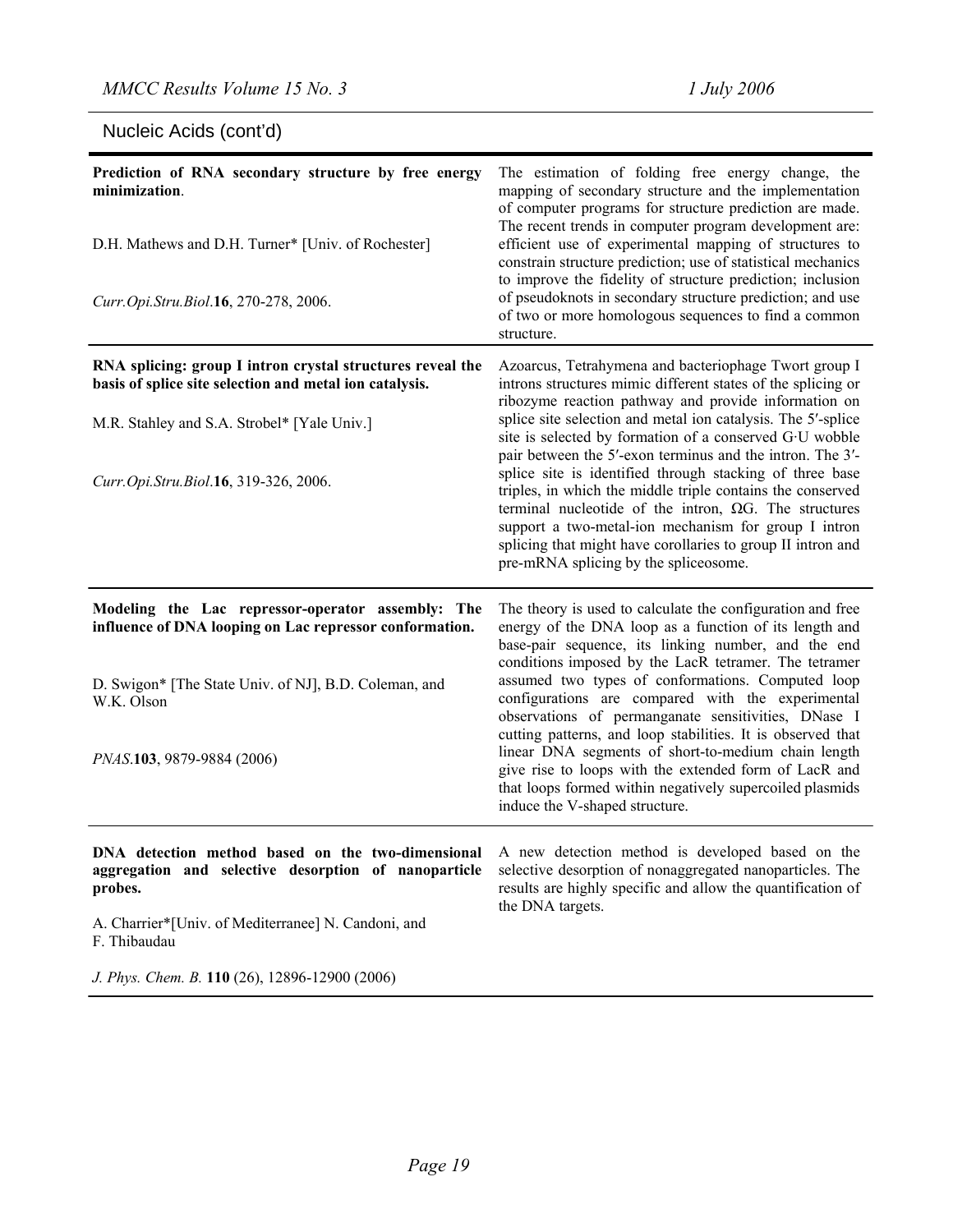# *1.3. Surfaces, Catalysts, and Material Subjects*

| Small carbon clusters doped with vanadium metal: A<br>density functional study of $VC_n$ ( $n = 1-8$ ).<br>P. Redondo* [Univ. of Valladolid], C. Barrientos, and<br>Antonio Largo.<br>J.Chem. Theor. and Comp. 2, 885-893 (2006)                                  | DFT is used to study the different isomers of neutral VCn<br>$(n=1-8)$ clusters. B3LYP method with different basis sets<br>is used to predict electronic energies, rotational constants,<br>dipole moments, and vibrational frequencies. The<br>electronic ground state is found to be a quartet state for<br>even $n$ values, whereas the ground state is a doublet for<br>$VC_3$ and $VC_5$ and a quartet for $VC_7$ for odd <i>n</i> values.                                                                                                                                                                                            |
|-------------------------------------------------------------------------------------------------------------------------------------------------------------------------------------------------------------------------------------------------------------------|--------------------------------------------------------------------------------------------------------------------------------------------------------------------------------------------------------------------------------------------------------------------------------------------------------------------------------------------------------------------------------------------------------------------------------------------------------------------------------------------------------------------------------------------------------------------------------------------------------------------------------------------|
| Confined crystallization of cylindrical diblock copolymers<br>studied by dynamic monte carlo simulations.<br>M. Wang, W. Hu and Yu Ma and Yu-Qiang Ma* [Nanjing<br>Univ.]<br>J. Chem. Phys. 124, 244901-244905 (2006)                                             | MC simulations are applied for polymer crystallization<br>and found that during the isothermal crystallization at<br>high temperatures, crystal orientations are dominantly<br>perpendicular to the cylinder axis at the early stage of<br>crystal nucleation and remain to the final state.                                                                                                                                                                                                                                                                                                                                               |
| Theoretical study of sticking processes on molecular<br>models of silica surfaces.<br>G. Berthier* [Univ. of Pierre at Marie Curie], R. Savinelli,<br>C. Adamo and I. Ciofini<br>Theor.Chem.Accounts: Theory, Computation, and Modeling.<br>115, 379-384 (2006).  | MP2 and MP4 are used to model the adsorption of small<br>charged and neutral molecules on silica. The simplest<br>spherosiloxane compound $(H_4Si_4O_6)$ is used to mimic the<br>surface while several molecules are considered as<br>adsorbed species. The results identified that a strong ion-<br>multipole interaction for the first ones and a weak<br>dispersion-type<br>interaction<br>for<br>the<br>latter.<br>The<br>spherosiloxane cluster is screened by a mantle of accreted<br>dust, the value of the binding energies, computed using<br>the continuum dielectric theory, which is predicted to be<br>significantly reduced. |
| Structure and stability of isomers of the promising<br>interstellar molecule $PC3O$ .<br>Yang Liu, Xu-Ri Huang*[Jilin Univ.], Guang-Tao Yu, Hui-<br>Ling Liu and Chia-Chung Sun<br>Theor.Chem.Accounts: Theory, Computation, and Modeling.<br>115, 410-426 (2006) | $CCSD(T)/6-311G(2d)$<br>$DFT/B3LYP/6-311G(d)$<br>and<br>single-point calculations are carried out for exploring the<br>doublet potential energy surface (PES) of $PC3O$ , a<br>molecule of potential interest in interstellar chemistry.<br>The structures of the most relevant isomers and transition<br>states are further optimized at the QCISD level followed<br>by CCSD(T) single-point energy calculations. At the<br>$CCSD(T)/6-311G(2df)/QCISD/6-311G(d)+ZPVE$ level,<br>the global minimum.                                                                                                                                      |
| Two-Stage melting of Au-Pd nanoparticles.<br>S.J. Mejía-Rosales, C. Fernández-Navarro, E. Pérez-Tijerina,<br>J.M. Montejano-Carrizales and M. José-Yacaman* [The<br>Univ. of Texas at Austin]<br>J. Phys. Chem. B. 110 (26), 12884-12889 (2006)                   | MD simulations are performed to study the melting<br>transition of bimetallic cuboctahedral nanoparticles of<br>gold-palladium at different relative concentrations to<br>study their structural properties before, in, and after the<br>transition. It is found that the melting transition, the outer<br>layer of the nanoparticle gets disordered, where Au atoms<br>near the surface migrate to the surface and remain there<br>after the particle melts as a whole.                                                                                                                                                                   |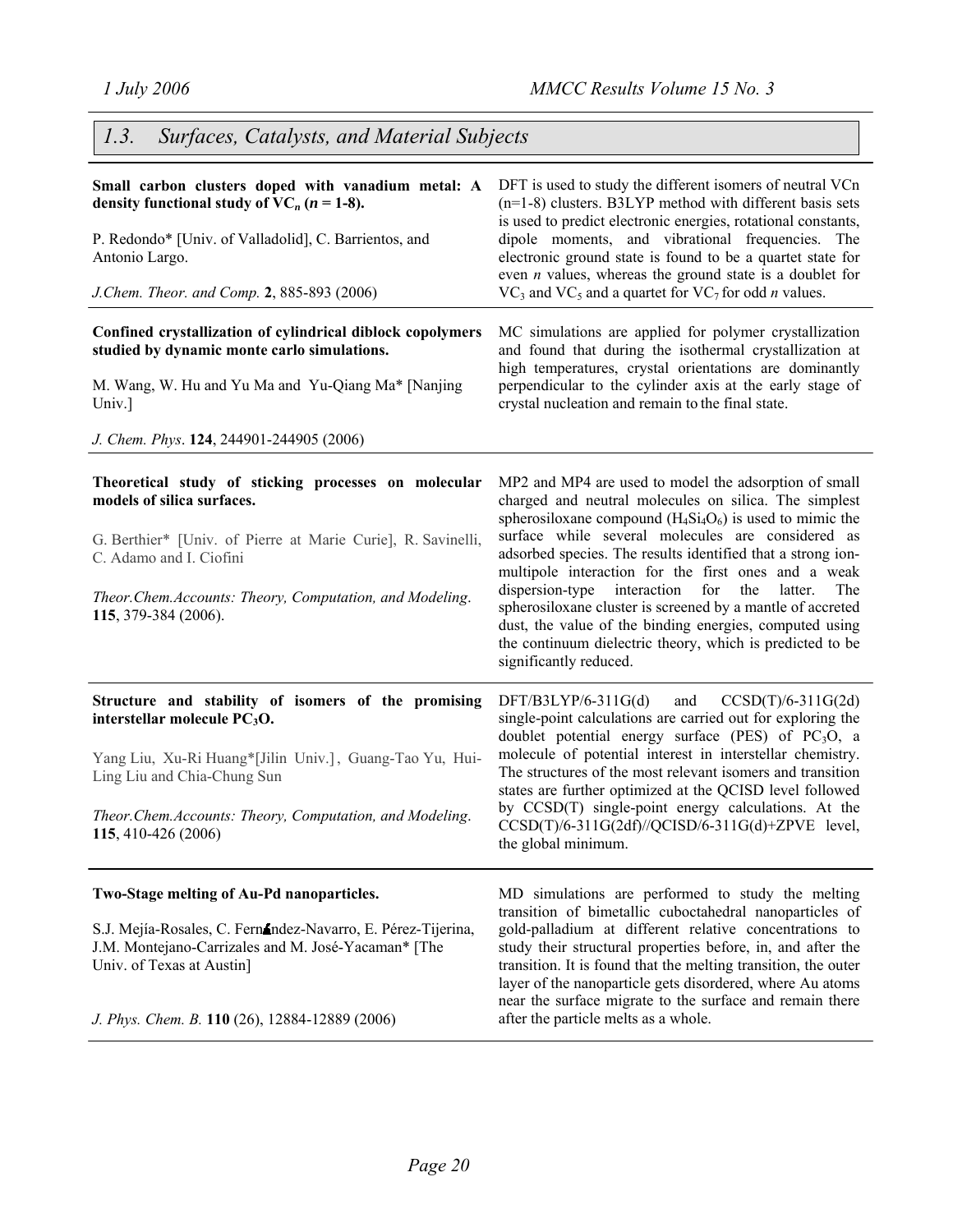# **2. METHODOLOGY**

# **Conformational Search and Analysis**

| TRAJELIX: A computational tool for the geometric<br>characterization of protein helices during molecular<br>dynamics simulations.<br>Mihaly Mezei* [New York Univ.] and Marta Filizola.<br>J.Comp. Aided Mol.Design.20, 97-107 (2006) | A new program is developed for the geometric<br>characterization of distorted conformations of $\alpha$ -helices<br>proteins. TRAJELIX, a new module within the<br>SIMULAID framework is capable of monitoring<br>distortions of alpha-helices in terms of their<br>displacement, global and local tilting, rotation around<br>their axes, compression/extension, winding/unwinding,<br>and bending. Accurate evaluation of these global and<br>local structural properties of the helix is helped to study<br>the possible intramolecular and intermolecular changes in<br>the helix packing of alpha-helical membrane proteins. |
|---------------------------------------------------------------------------------------------------------------------------------------------------------------------------------------------------------------------------------------|-----------------------------------------------------------------------------------------------------------------------------------------------------------------------------------------------------------------------------------------------------------------------------------------------------------------------------------------------------------------------------------------------------------------------------------------------------------------------------------------------------------------------------------------------------------------------------------------------------------------------------------|
| Conformational analysis of 2,2'-bifuran: Correlated high-                                                                                                                                                                             | Ab initio and DFT calculations are performed to study                                                                                                                                                                                                                                                                                                                                                                                                                                                                                                                                                                             |
| level ab initio and DFT results.                                                                                                                                                                                                      | the torsional potential for inter-ring rotation. The                                                                                                                                                                                                                                                                                                                                                                                                                                                                                                                                                                              |
| J. C. Sancho-García and A. Karpfen* [Univ. of Alicante]<br>Theor. Chem. Accounts. 115, 427-433 (2006)                                                                                                                                 | presence of a shallow gauche minimum in the torsional<br>potential curve. The results are used in further<br>investigation on structure and conformational distribution<br>of this system.                                                                                                                                                                                                                                                                                                                                                                                                                                        |

# **Potentials and Parameters**

| Replica exchange and multicanonical algorithms with the<br>coarse-grained united-residue (UNRES) force field.<br>M. Nanias, C. Czaplewski, and H.A. Scheraga* [Univ. of<br>Gdansk]<br>J. Chem. Theor. and Comp. 2, 513-528 (2006)   | Replica exchange method (REM), replica exchange<br>multicanonical method (REMUCA), and replica<br>exchange multicanonical method with replica exchange<br>(REMUCAREM) algorithms are applied to one peptide<br>and two small proteins to calculate the free-energy maps.<br>The free-energy calculations showed correct folding<br>behavior for poly-L-alanine and protein A, while for<br>1E0G, the native structure had the lowest free energy<br>only at very low temperatures. The entropy contribution<br>for 1E0G is larger than that for protein A at the same<br>temperature. |
|-------------------------------------------------------------------------------------------------------------------------------------------------------------------------------------------------------------------------------------|---------------------------------------------------------------------------------------------------------------------------------------------------------------------------------------------------------------------------------------------------------------------------------------------------------------------------------------------------------------------------------------------------------------------------------------------------------------------------------------------------------------------------------------------------------------------------------------|
| Force-field parametrization of retro-inverso modified<br>residues: Development of torsional and electrostatic<br>parameters.<br>David Curcó, F. Rodríguez-Ropero and Carlos Alemán <sup>*</sup><br>[Univ. Politécnica de Catalunya] | QM calculations are used to develop the torsional and the<br>electrostatic parameters for molecular mechanics studies<br>of retro-inverso modified peptides. The resulting<br>parameters are compared with those calculated for<br>conventional peptides. The reliability of electrostatic<br>models based on geometry-dependent charges and fixed<br>charges are examined.                                                                                                                                                                                                           |
| J.Comp. Aided Mol.Design.20, 13-25 (2006)                                                                                                                                                                                           |                                                                                                                                                                                                                                                                                                                                                                                                                                                                                                                                                                                       |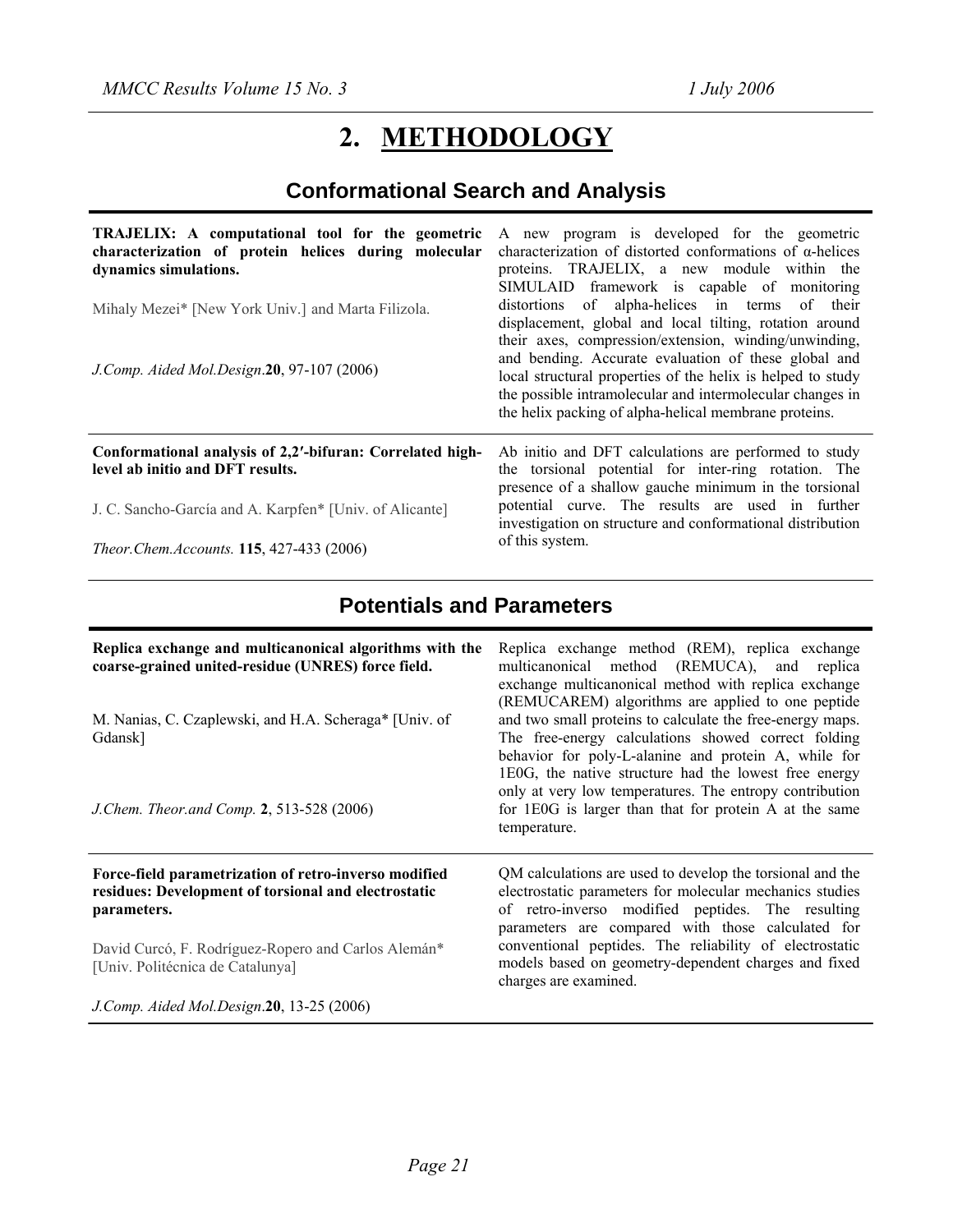## Potentials and Parameters (cont'd.)

| Gradients of the exchange-repulsion energy in the general<br>effective fragment potential method. | Effective fragment potential (EFP2) method is derived<br>and implemented for calculating the analytic gradients of<br>the exchange-repulsion energy. The direct differentiation |
|---------------------------------------------------------------------------------------------------|---------------------------------------------------------------------------------------------------------------------------------------------------------------------------------|
| Hui Li and M.S. Gordon* [Iowa State Univ.]                                                        | approach is not approximate, the gradients is used with<br>confidence in molecular dynamics and MC simulations                                                                  |
| Theor.Chem.Accounts. 115, 385-390 (2006)                                                          | with the EFP2 method.                                                                                                                                                           |

## **Molecular Dynamics**

#### **YUP: A molecular simulation program for coarse-grained and multiscaled models.**

 Robert K. Z. Tan, Anton S. Petrov, and Stephen C. Harvey\* [Georgia Inst. of Tech.]

*J.Chem. Theor.and Comp.* **2**, 529-540 (2006)

**Adsorption and dynamics of a single polyelectrolyte chain near a planar charged surface: Molecular dynamics simulations with explicit solvent.** 

Govardhan Reddy, Rakwoo Chang, and Arun Yethiraj\* [Kwangwoon Univ.]

*J.Chem. Theor. and Comp.* **2**, 630-636 (2006)

**Hydride transfer reaction catalyzed by hyperthermophilic dihydrofolate reductase is dominated by quantum mechanical tunneling and is promoted by both inter- and intramonomeric correlated motions.** 

J. Pang, Jingzhi Pu, Jiali Gao, D.G. Truhlar, and R.K. Allemann\* [Univ. of Minnesota]

*J. Am. Chem. Soc.* **128** (25), 8015 -8023, 2006.

#### **Association of transmembrane helices: What determines assembling of a dimer?**

R.G. Efremov\* [Russian Acad. of Sci.], Y.A. Vereshaga, P.E. Volynsky, D.E. Nolde and A.S. Arseniev.

*J.Comp. Aided Mol.Design*.**20**, 27-45 (2006)

YUP, a general-purpose program for coarse-grained and multiscaled models is developed. The MD algorithm is extended for a coarse-grained DNA model and is invisible to a standard implementation. A third model type took advantage of access to the force field to simulate the packing of DNA in viral capsids. We find that objects are easy to modify, extend, and redeploy.

MD simulation with explicit solvent is used to study the effect of solvent quality on the behavior of a polyelectrolyte chain near a charged surface. The polyion adsorbs completely on the surface for a high enough surface charge density, and the surface charge required for complete adsorption becomes lower as the solvent quality is decreased. Translational diffusion coefficient increases, and the rotational relaxation time decreases as solvent quality is decreased for a fixed surface charge density.

MD simulations are used to study the hydride and deuteride transfer catalyzed by dihydrofolate reductase from the hyperthermophile Thermotoga maritima (TmDHFR). TmDHFR is modeled with its active homodimeric quaternary structure, where each monomer has three subdomains. The decreased catalytic efficiency of the monomer is not the result of a decrease of the tunneling contribution but an increase in the quasiclassical activation free energy. The catalytic effect is associated in the dimer with correlated motions between domains as well as within and between subunits. The intrasubunit correlated motions are decreased in the monomer when compared to both native dimeric TmDHFR and monomeric *E. coli* enzyme.

MC simulations are applied to study the self-association of two hydrophobic α-helices, described by an effective potential. The influence of TM electrostatic potential, thickness and hydrophobicity degree of lipid bilayer is investigated. It is shown that the membrane environment stabilizes  $\alpha$ -helical conformation of GpA monomers, induces their TM insertion and facilitates inter-helical contacts.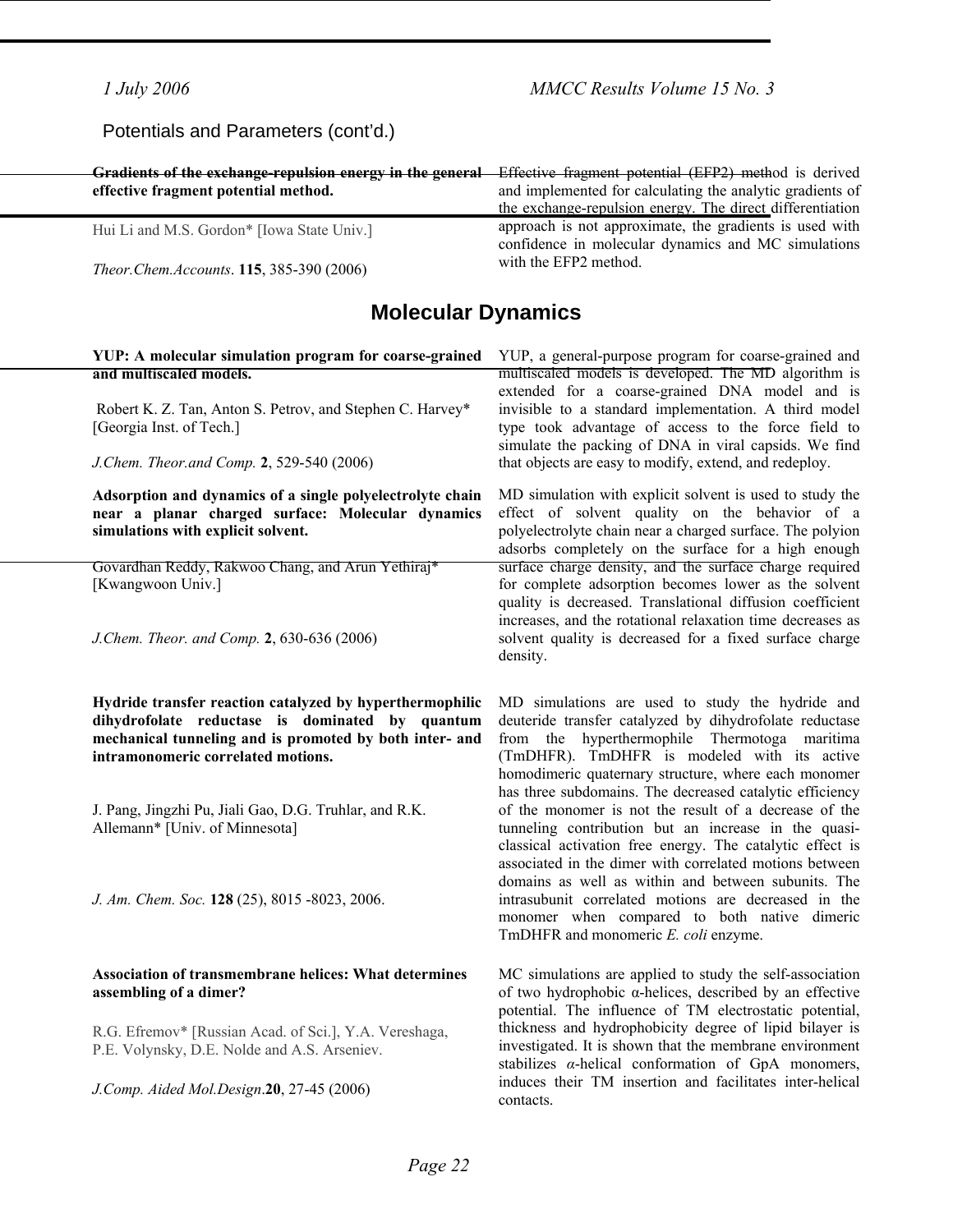| QM/MM                                                                                                                                                                                                                                                                                        |                                                                                                                                                                                                                                                                                                                                                                                                                                                                                                                                                                                                                                                   |  |
|----------------------------------------------------------------------------------------------------------------------------------------------------------------------------------------------------------------------------------------------------------------------------------------------|---------------------------------------------------------------------------------------------------------------------------------------------------------------------------------------------------------------------------------------------------------------------------------------------------------------------------------------------------------------------------------------------------------------------------------------------------------------------------------------------------------------------------------------------------------------------------------------------------------------------------------------------------|--|
| Combining quantum mechanics methods with molecular<br>mechanics methods in ONIOM.<br>Thom Vreven* [Gaussian Inc.], K. Suzie Byun, Istvan<br>Komaromi, Stefan Dapprich, J.A. Montgomery, Jr., Keiji<br>Morokuma, and M.J. Frisch<br>J.Chem. Theor. and Comp. 2, 815-826 (2006)                | The ONIOM (QM:MM) scheme, the electrostatic<br>interaction between the regions is included at the classical<br>level is presented. The behavior of ONIOM with<br>electronic embedding is more stable than QM/MM with<br>electronic embedding. The link atom correction is<br>investigated, which is implicited in ONIOM but not in<br>QM/MM. The ONIOM(QM:MM) calculations showed<br>the potential surface is discontinuous when there is bond<br>breaking and forming closer than three bonds from the<br>MM region.                                                                                                                             |  |
| Theoretical calculation of hydrogen-bonding strength for<br>drug molecules.<br>Ming-Hong Hao* [Boehringer Ingelheim Pharma., Inc.]<br>J.Chem. Theor. and Comp. 2, 863-872 (2006)                                                                                                             | DFT based method is presented to predict the hydrogen-<br>bonding strength for different acceptors with respect to a<br>given donor or vice versa. The results indicated the<br>predictive power of this method but also shed light on<br>factors that determine the magnitude of experimentally<br>measured hydrogen-bonding constants for different<br>acceptors with respect to a given donor. The results<br>suggested a primarily enthalpic contribution from<br>hydrogen-bonding energy. This is useful for evaluating<br>the effects of steric interference and inhibitor binding<br>geometry on hydrogen-bonding strength in drug design. |  |
| Computing the amino acid specificity of fluctuations in<br>biomolecular systems.<br>K. Hamacher* [Univ. of Calif.] and J. A. McCammon<br>J.Chem. Theor. and Comp. 2, 873-878 (2006)                                                                                                          | A new specification method is developed for the<br>computation of spatial fluctuations of proteins around<br>their native structures. The consistency with experimental<br>values and the increased performance in comparison to an<br>established model, based on statistical estimates for a set<br>of test proteins is showed. We applied the new method to<br>HIV-1 protease in its wild-type form and to a V82F-I84V<br>mutant that shows resistance to protease inhibitors. It was<br>further showed how the method is used to explain the<br>molecular biophysics of drug resistance of the mutant.                                        |  |
| The stabilities of N-Cl bonds in biocidal materials.<br>A. Akdag, S. Okur, M.L. McKee, and S. D. Worley* [Auburn<br>Univ.<br>J.Chem. Theor. and Comp. 2, 879-884 (2006)                                                                                                                      | $B3LYP/6-31+G(d)$ level is applied and using the<br>conductor-like polarizable continuum aqueous solvation<br>model with UAKS cavities. It is found that the imide and<br>amide N-halamine stabilities on hydantoin rings could be<br>reversed with substitution patterns at the 5 position.                                                                                                                                                                                                                                                                                                                                                      |  |
| Accurate prediction of the blood-brain partitioning of a<br>large set of solutes using ab initio calculations and genetic<br>neural network modeling.<br>Bahram Hemmateenejad*[Shiraz Univ.], Ramin Miri,<br>Mohammad A. Safarpour, Ahmad R. Mehdipour<br>J.Comp. Chem. 27, 1125-1135 (2006) | A genetic algorithm-based artificial neural network<br>model is developed for the accurate prediction of the<br>blood-brain barrier partitioning of chemicals. A data set<br>of 123 $logBB$ of a diverse set of chemicals is choosing.<br>The optimum 3D geometry of the molecules is estimated<br>by the <i>ab initio</i> calculations at the level of RHF/STO-3G,<br>and different electronic descriptors are calculated for<br>each molecule. The best model produced RMS error of<br>prediction 0.140, and could predict about 98% of<br>variances in the logBB data.                                                                         |  |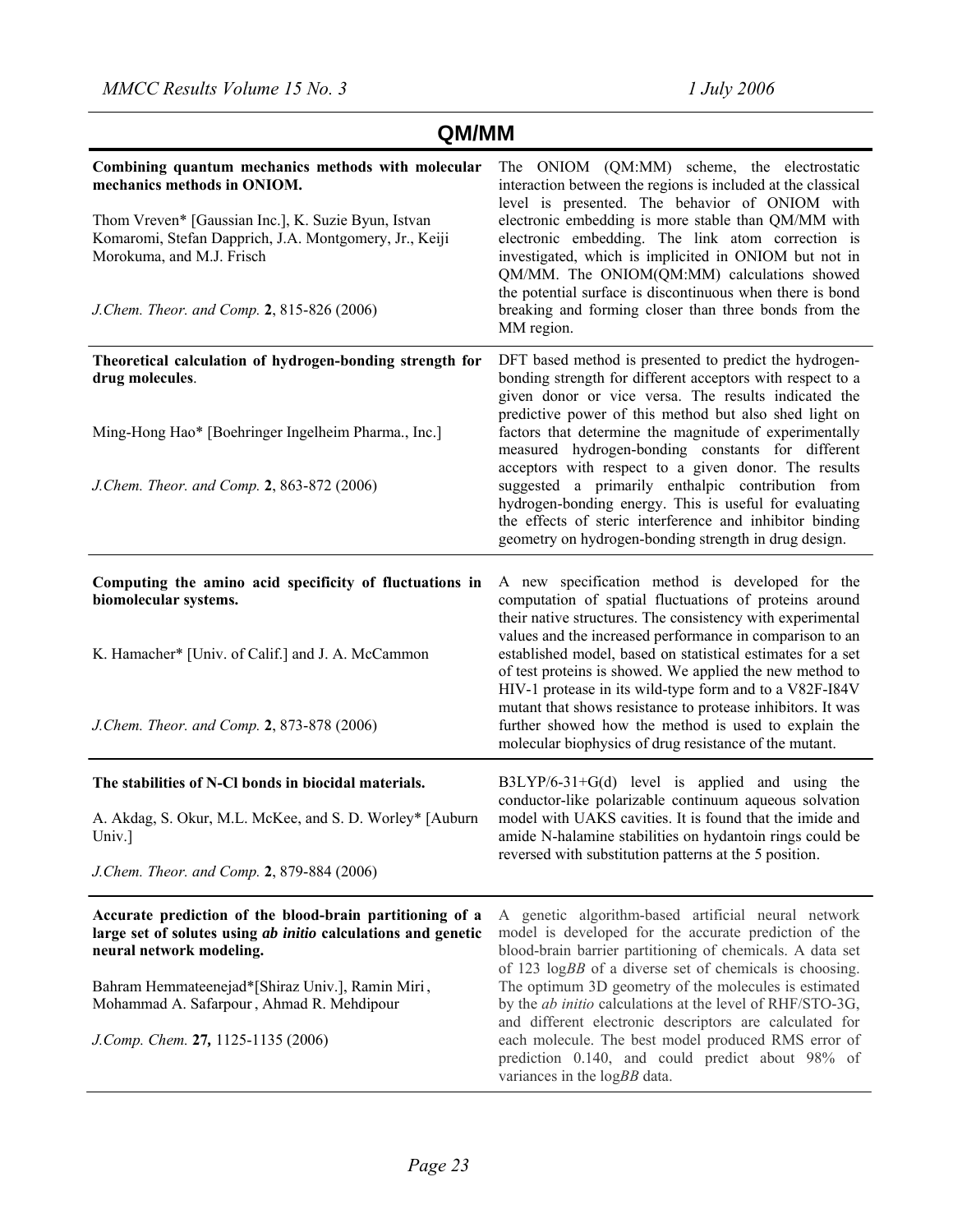*Page 24* 

## QM/MM (cont'd)

### **A QM/MM study on the aqueous solvation of the tetrahydroxouranylate [UO2(OH)4] 2- complex ion.**

Ivan Infante, Bas van Stralen, and Lucas Visscher\* [Vrije Univ. Amsterdam]

*J.Comp. Chem.* **27***,* 1156-1162 (2006)

#### **Can the semiempirical PM3 scheme describe ironcontaining bioinorganic molecules?**

J.P. McNamara, M. Sundararajan, I.H. Hillier\* [Univ. of Manchester], Jun Ge, A. Campbell, and C. Morgado

*J. Comp. Chem.* **27***,* 1307-1323 (2006)

#### **QM/MM modeling of compound I active species in cytochrome P450, cytochrome C peroxidase, and ascorbate peroxidase.**

Jeremy N. Harvey\* [Univ. of Bristol], Christine M. Bathelt, and A.J. Mulholland

*J. Comp. Chem.* **27***,* 1352-1362 (2006)

**QM/MM calculations with DFT for taking into account protein effects on the EPR and optical spectra of metalloproteins. Plastocyanin as a case study.** 

Sebastian Sinnecker, and Frank Neese\*[Planck-Inst. for Bio-Inorg. Chem.]

*J. Comp. Chem.* **27***,* 1463-1475 (2006)

**Quantum chemistry applied to the mechanisms of transition metal containing enzymes - Cytochrome** *c* **oxidase, a particularly challenging case.**

M.R.A. Blomberg\* [AlbaNova Univ.], and P.E.M. Siegbahn

*J. Comp. Chem.* **27***,* 1373-1384 (2006)

QM/MM method is applied to study the coordination of the tetrahydroxouranylate ion in aqueous solution. QM/MM geometry optimizations showed that a hexacoordinated structure is more stable than the heptacoordinated structure by 43 kJ/mol. Charge transfer of the tetrahydroxouranylate to the solvating water molecules is relatively modest, and is modeled by including a solvation layer consisting of 12 explicit water molecules.

B3LYP/6-31G\* level for a training set of 60 representative complexes are employed and a gradientbased optimization algorithm is used. The derived parameters lead in general to good predictions of the structure and energetics of molecules both within and outside the training set, and overcome the extensive deficiencies of a B3LYP/STO-3G model. The derived parameter set provides a starting point should greater accuracy for a more restricted range of compounds are required.

QM/MM calculations are applied on Cytochrome *c* Peroxidase (CcP) and Ascorbate Peroxidase (APX) and computational data is presented. The results suggested that the difference in electronic structure is due to a large number of small differences in structure from one protein to another. QM/MM calculations on the active species of cytochrome P450 are discussed, the electronic structure to the environment is found.

QM/MM approach is used to study the influence of the surrounding protein on magnetic and optical spectra of metalloproteins. The calculations are performed using nonrelativistic and scalar relativistic calculations. The best results obtained at the scalar relativistic ZORA level for the largest model in conjunction with explicit modeling of the protein environment through the QM/MM procedure. The protein effects required an explicit treatment of the protein beyond the second coordination sphere.

DFT with B3LYP level is used to study the mechanisms of O-O bond cleavage and proton pumping in cytochrome c Oxidase. It is possible to construct the models, which are accurately reproduce relative redox potentials and  $pK_a$  values within the active site and to calculate energy profiles. The energy between the reductive and oxidative half cycles, which is not correlated with the experimental observation that the proton pumping is evenly distributed between the two half cycles.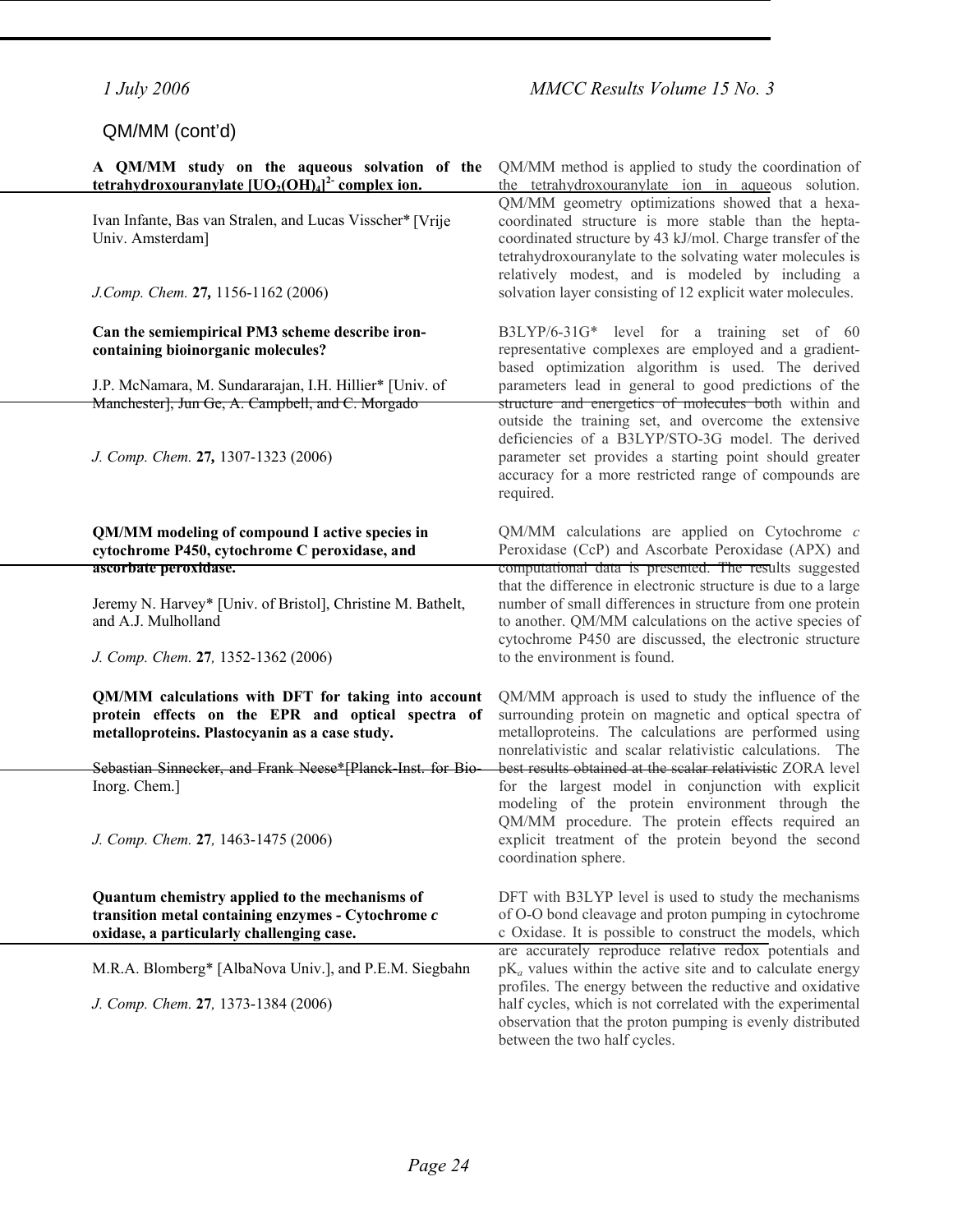## QM/MM (cont'd)

| An ab initio computational study of thiamin synthesis<br>from gaseous reactants of the interstellar medium. | The formation of thiamin derivatives from gaseous<br>reactants is identified in the interstellar medium, and is                                                       |
|-------------------------------------------------------------------------------------------------------------|-----------------------------------------------------------------------------------------------------------------------------------------------------------------------|
| N. Aylward* [Queensland Univ. of Tech.]                                                                     | relevant to a prebiotic atmosphere. The gaseous mixture<br>consisted of methanimine, acetonitrile, cyanoacetylene,<br>ammonia, acetylene, allylene, hydrogen sulfide, |
| J. Biophys. 122, 185-193, 2006.                                                                             | thioformaldehyde, and hydrogen in the presence of water.<br>HF and MP2/6-31G* level is used to study the overall<br>enthalpy changes in the ZKE approximation.        |

# **Ligand Docking**

| Artificial transfer hydrogenases based on the biotin-<br>(Strept) avidin technology: Fine tuning the selectivity by<br>saturation mutagenesis of the host protein.<br>C. Letondor, A. Pordea, Nicolas Humbert, Anita Ivanova,<br>S. Mazurek, M. Novic, and T.R. Ward* [Nat. Inst. Chem.]<br>J. Am. Chem. Soc. 128 (25), 8320 -8328, 2006 | Docking studies are used to choose the genetic<br>optimization site, which reveal that S112 position lies<br>closest to the biotinylated metal upon incorporation into<br>streptavidin. The results suggested that the<br>enantioselection is mostly dictated by $CH/\pi$ interactions<br>between the substrate and the $\eta^6$ -bound arene. These<br>enantiodiscriminating interactions are outweighed in the<br>presence of cationic residues at position S112 to afford<br>the opposite enantiomers of the product. |
|------------------------------------------------------------------------------------------------------------------------------------------------------------------------------------------------------------------------------------------------------------------------------------------------------------------------------------------|--------------------------------------------------------------------------------------------------------------------------------------------------------------------------------------------------------------------------------------------------------------------------------------------------------------------------------------------------------------------------------------------------------------------------------------------------------------------------------------------------------------------------|
| Docking studies of Nickel-Peptide deformylase (PDF)<br>inhibitors: Exploring the new binding pockets.                                                                                                                                                                                                                                    | Auto Dock is used to study the binding modes of a<br>series of known activity inhibitors to peptide deformy lase<br>(PDF). The results are good agreement with the                                                                                                                                                                                                                                                                                                                                                       |
| Q. Wang, D. Zhang, J. Wang, Zhengting Cai* [Shandong]<br>Univ.], and Weiren Xu                                                                                                                                                                                                                                                           | calculated binding energies and experimental inhibitory<br>activities. It is concluded that some shallow pockets near<br>the known active pocket are important which could                                                                                                                                                                                                                                                                                                                                               |
| J.Biophys. 122, 43-49, 2006.                                                                                                                                                                                                                                                                                                             | accommodate the side-chains of the inhibitor.                                                                                                                                                                                                                                                                                                                                                                                                                                                                            |

# **Peptide Conformational Analysis**

| Multiple pathways in conformational transitions of the<br>alanine dipeptide: An application of dynamic importance<br>sampling.<br>Hyunbum Jang* [Johns Hopkins Univ.], T.B. Woolf<br>J.Comp. Chem. 27, 1136-1141 (2006) | Dynamic importance sampling (DIMS) method is used to<br>study the multiple dynamic transition pathways on the<br>two-dimensional dihedral plane between conformational<br>states of the alanine dipeptide. Free energy surfaces on<br>the dihedral plane are calculated from the equilibrium<br>simulations, and four energy minima defined from the<br>surface are used as the starting and ending points for<br>DIMS dynamics, results multiple transition pathways<br>within complex biomolecular systems. |  |
|-------------------------------------------------------------------------------------------------------------------------------------------------------------------------------------------------------------------------|---------------------------------------------------------------------------------------------------------------------------------------------------------------------------------------------------------------------------------------------------------------------------------------------------------------------------------------------------------------------------------------------------------------------------------------------------------------------------------------------------------------|--|
| <b>Protein Structure Prediction</b>                                                                                                                                                                                     |                                                                                                                                                                                                                                                                                                                                                                                                                                                                                                               |  |
| Performance of DFT in modeling electronic and structural<br>properties of cobalamins.                                                                                                                                   | The electronic and structural properties of coenzyme $B_{12}$<br>models are performed to examine the performance of<br>three different functionals including B3LYP, BP86, and                                                                                                                                                                                                                                                                                                                                 |  |

Jadwiga Kuta, Seguei Patchkovskii, M.Z. Zgierski, P.M. Kozlowski\* [Univ. of Louisville]

*J. Comp. Chem.* **27***,* 1429-1437 (2006).

revPBE. The cobalt-carbon bond dissociation energies, axial bond lengths, and selected stretching frequencies are analyzed. The results showed that B3LYP functional significantly underestimates the strength of the Co-C bond while the nonhybrid BP86 functional produces very consistent results in comparison to experimental data.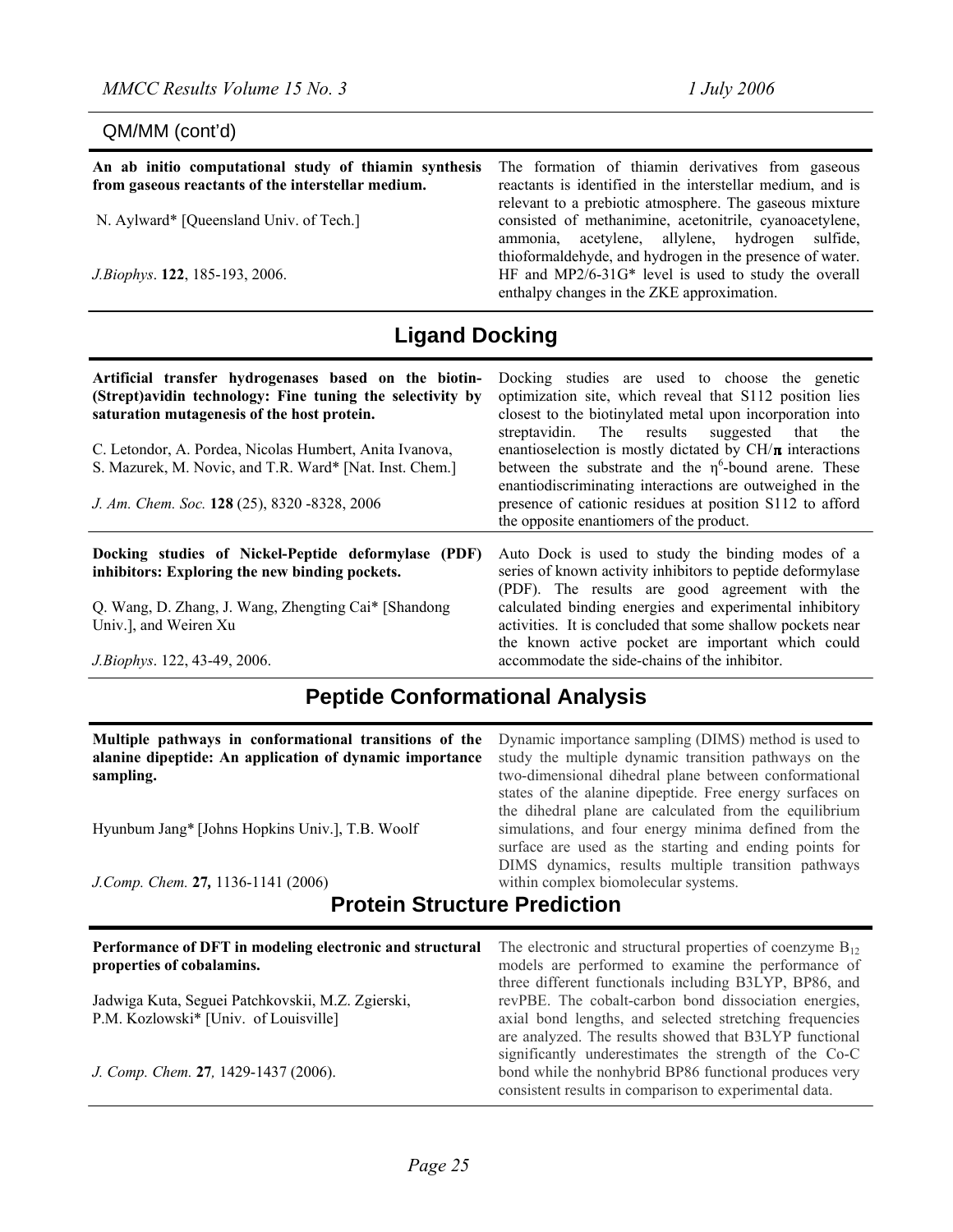*1 July 2006 MMCC Results Volume 15 No. 3* 

# **Threading or Fold Prediction**

| Generalized simulated annealing applied to protein<br>folding studies.                                                            | The Generalized Simulated Annealing method coupled to<br>the GROMOS96 molecular force field is applied to study                                                                                                                                                                                   |
|-----------------------------------------------------------------------------------------------------------------------------------|---------------------------------------------------------------------------------------------------------------------------------------------------------------------------------------------------------------------------------------------------------------------------------------------------|
| F.P. Agostini* [LNCC], D.De O. Soares-Pinto, M.A. Moret,                                                                          | the minimum energy confirmation of 18-alanine. The $q_T$<br>GSA parameter is used to control the freezing process                                                                                                                                                                                 |
| Carla Osthoff, P.G. Pascutti<br>J.Comp. Chem. 27, 1142-1155 (2006)                                                                | during the annealing procedure, and to avoid polypeptide<br>chains to be trapped in energy local minima. Grid<br>computing platform is developed and tested based on<br>MYGRID middleware, which is a technology that is<br>employed all machines accessed by the user to run the<br>application. |
| Ab initio protein fold prediction using evolutionary<br>algorithms: Influence of design and control parameters on<br>performance. | The real encoding and multipoint crossover are superior,<br>while both generational and steady-state replacement<br>strategies have merits. The scaling between the optimal<br>control parameter settings and polyalanine size is<br>identified for both generational and steady-state designs    |
| D.P. Djurdjevic, M.J. Biggs* [Univ. of Edinburgh]                                                                                 | based on real encoding and multipoint crossover. The<br>steady-state design to met-enkephalin indicated that these                                                                                                                                                                                |
| J.Comp. Chem. 27, 1177-1195 (2006).                                                                                               | scalings are potentially transferable to real proteins.<br>Comparison of the performance of the steady state design                                                                                                                                                                               |
|                                                                                                                                   | for met-enkephalin with other <i>ab initio</i> methods indicates<br>that EAs can be competitive provided the correct design<br>and control parameter values are used.                                                                                                                             |

# **Molecular Graphics**

| Small molecule screening by imaging.                | The use of model organisms such as zebrafish in screens   |
|-----------------------------------------------------|-----------------------------------------------------------|
|                                                     | and review different methods of target identification are |
| U.S. Eggert* [Harvard Med. Sch.] and T.J. Mitchison | discussed. The emerging field of automated image          |
|                                                     | analysis is also introduced.                              |

*Curr. Opi. Stru.Biol*. **10**, 232-237, 2006.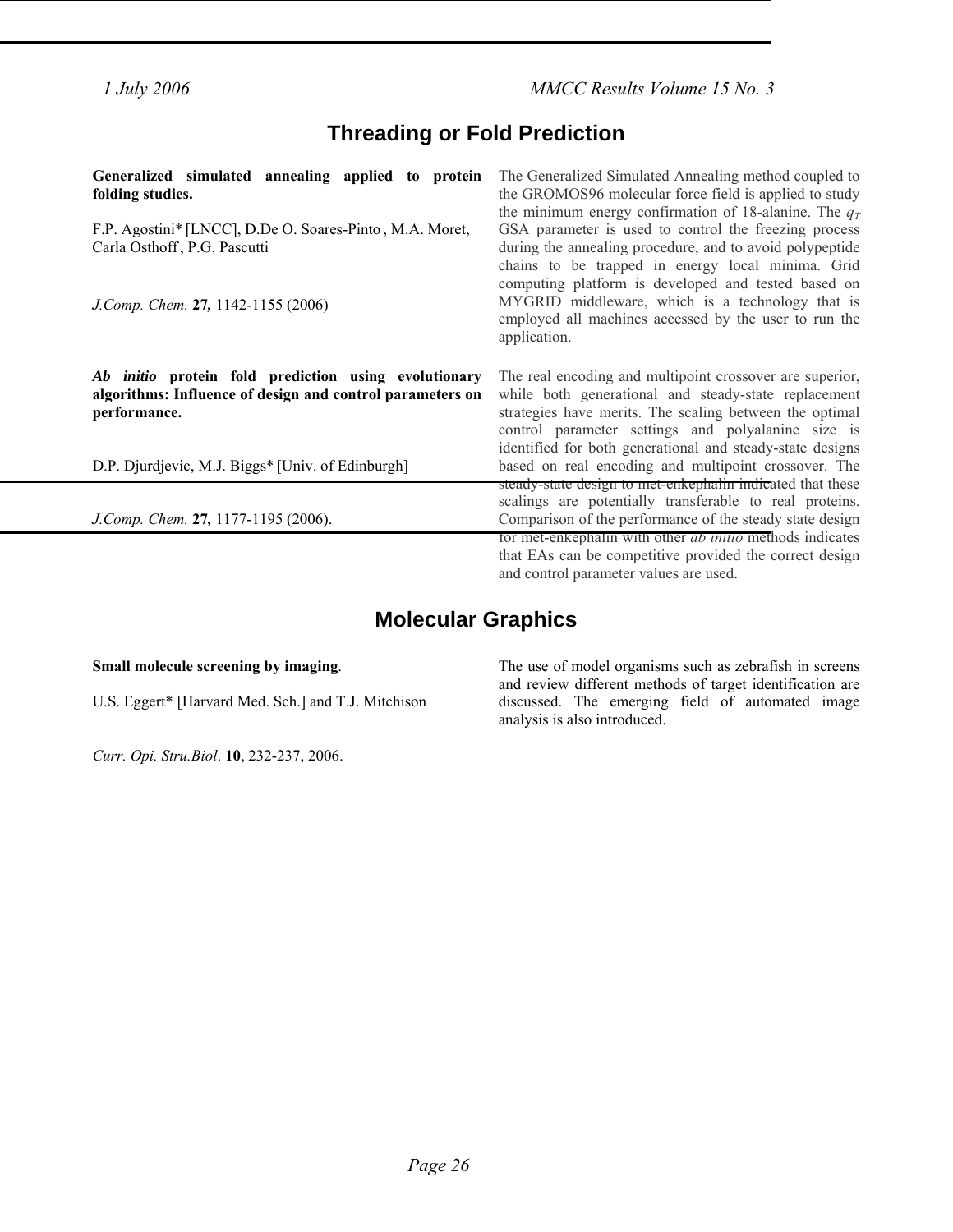*MMCC Results Volume 15 No. 3* 1 *July 2006* 

# **3. J O U R N A L R E V I E W S**

## **Journal of Computational Chemistry 27(8), August, 2006**

1119-1124 **2D representation of protein secondary structure sequences and its applications,** Liwei Liu\* [Dalian Univ. of Tech.], T. Wang.

> 2D representation of protein secondary structure sequences is proposed to display, analyze, and compare the secondary structure sequences.

1125-1135 **Accurate prediction of the blood-brain partitioning of a large set of solutes using ab initio calculations and genetic neural network modeling,** B. Hemmateenejad\* [Shiraz Univ.], R. Miri, M.A. Safarpour, A.R. Mehdipour.

> A genetic algorithm-based artificial neural network model is developed for the accurate predition of the blood-brain barrier partitioning (in log*BB* scale) of chemicals.

1136-1141 **Multiple pathways in conformational transitions of the alanine dipeptide: An application of dynamic importance sampling,** Hyunbum Jang\*[Johns Hopkins Univ.], T.B.Woolf

> Dynamic importance sampling (DIMS) method with unbiased MD simulations are used to generate equilibrium ensembles for the alanine dipeptide within different states.

1142-1155 **Generalized simulated annealing applied to protein folding studies**, Flavia P. Agostini\* [Lab. of Nati. Compu. Cent.], Diogo De O. Soares-Pinto, Marcelo A. Moret, Carla Osthoff, Pedro G. Pascutti.

> The Generalized Simulated Annealing method coupled to the GROMOS96 molecular force field is applied. The  $q_T$  GSA parameter is used to control the freezing process during the annealing procedure, and to avoid polypeptide chains to be trapped in energy local minima.

1156-1162 A QM/MM study on the aqueous solvation of the tetrahydroxouranylate  $[UO_2(OH)_4]^2$  complex ion, Ivan Infante, Bas van Stralen, Lucas Visscher **\*** [Vrije Univ. Amsterdam]

QM/MM study on the coordination of the tetrahydroxouranylate ion in aqueous solution is reported.

1163-1176 **A multiple time step algorithm compatible with a large number of distance classes and an arbitrary distance dependence of the time step size for the fast evaluation of nonbonded interactions in molecular simulations,** Vincent Kräutler, P.H. Hünenberger\*[

> A new algorithm is introduced to perform the multiple time step integration of the equations of motion for a molecular system, based on the splitting of the nonbonded interactions into a series of distance classes.

1177-1195 *Ab initio* **protein fold prediction using evolutionary algorithms: Influence of design and control parameters on performance,** Dusan P. Djurdjevic and Mark J Biggs\* [Univ. of Ediburgh]

> Comparison of the performance of the steady state design for met-enkephalin with other *ab initio* methods indicates that EAs could be competitive provided the correct design and control parameter values are used.

1196-1202 **Coronavirus phylogeny based on 2D graphical representation of DNA sequence,** Bo Liao\* [Hunan Univ.], Xuyu Xiang, Wen Zhu

> A new approach is proposed based on the 2D graphical representation of the whole genome sequence to analyze the phylogenetic relationships of coronaviruses.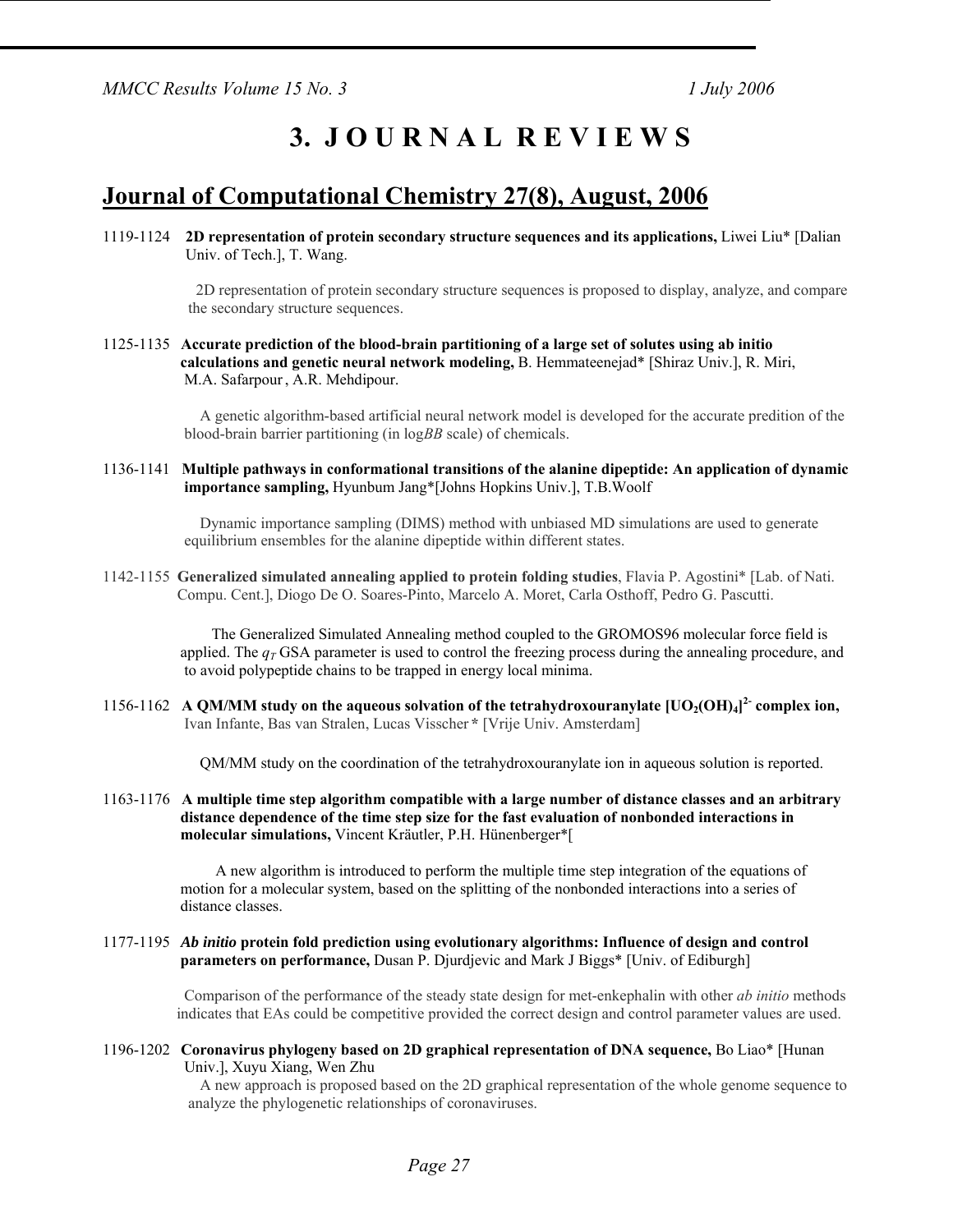1203-1210 **A new approach to counterpoise correction to BSSE**, Annia Galano\* [Inst. Mexican Petroleum], J. Raúl Alvarez-Idaboy.

 The intermolecular BSSE is obtained by subtracting the intramolecular BSSE of the fragments from the intramolecular BSSE of the supermolecule, and considering every atom as a fragment in the calculation of each intramolecular BSSE.

1211-1219 **Simulation of phase separation in alcohol/water mixtures using two-body force field and standard molecular dynamics,** E.S. Ferrari, R.C. Burton , R.J. Davey\*[The Univ. of Manchester], A.G.R.J. Davey

 MD simulations are carried out, All-atom force field with Lennard-Jones potentials are used for mixtures by developing combination rules with the TIP3P water model.

# **Journal of Computational Chemistry 27(9), September, 2006**

1223-1229 **Spin states in polynuclear clusters: The [Fe2O2] core of the methane monooxygenase active site,**  Carmen Herrmann, Lian Yu, Markus Reiher**\***[Lab. for Phys.Chem.]

> The energetics of different total and local spin states of a dinuclear oxygen-bridged iron(IV) model for the intermediate Q of the hydroxylase component of methane monooxygenase by means of spin-unrestricted Kohn-Sham density functional theory.

1240-1262 **Quantum mechanical and molecular dynamics simulations of ureases and Zn β-lactamases,**  Guillermina Estiu, Dimas Suárez, Kenneth M. Merz, Jr **\*** [Univ. of Florida]

> QM/MM and MD simulations are applied to describe the structure and function of metallo-β-lactamases and ureases.

1263-1277 **DFT models for copper(II) bispidine complexes: Structures, stabilities, isomerism, spin distribution, and spectroscopy,** Mihail Atanasov , Peter Comba\* [Univ. of Heidelberg], Bodo Martin , Vera Müller, Gopalan Rajaraman, Heidi Rohwer, Steffen Wunderlich

> A*b initio* methods, including B3LYP, HF, SORCI, and LF-density functional theory (DFT), are used to compute the structures, relative stabilities, spin density distributions, and spectroscopic properties of the two possible isomers of the copper(II) complexes with derivatives of a rigid tetradentate bispidine ligand with two pyridine and two tertiary amine donors, and a chloride ion.

1278-1291 **Theoretical, spectroscopic, and mechanistic studies on transition-metal dinitrogen complexes: Implications to reactivity and relevance to the nitrogenase problem,** Felix Studt, Felix Tuczek**\*** [Christian-Albrechts-Univ.]

> DFT calculations are used to investigate the dinitrogen complexes of transition metals exhibit different binding geometries of  $N_2$ .

1292-1306 **DFT calculations of 57Fe Mössbauer isomer shifts and quadrupole splittings for iron complexes in polar dielectric media: Applications to methane monooxygenase and ribonucleotide reductase**, Wen-Ge Han, Tiqing Liu, Timothy Lovell, Louis Noodleman\*[The Scripps Res.Inst.]

> The geometries and electronic structures of all complexes in the training sets are optimized within the conductor like screening (COSMO) solvation model.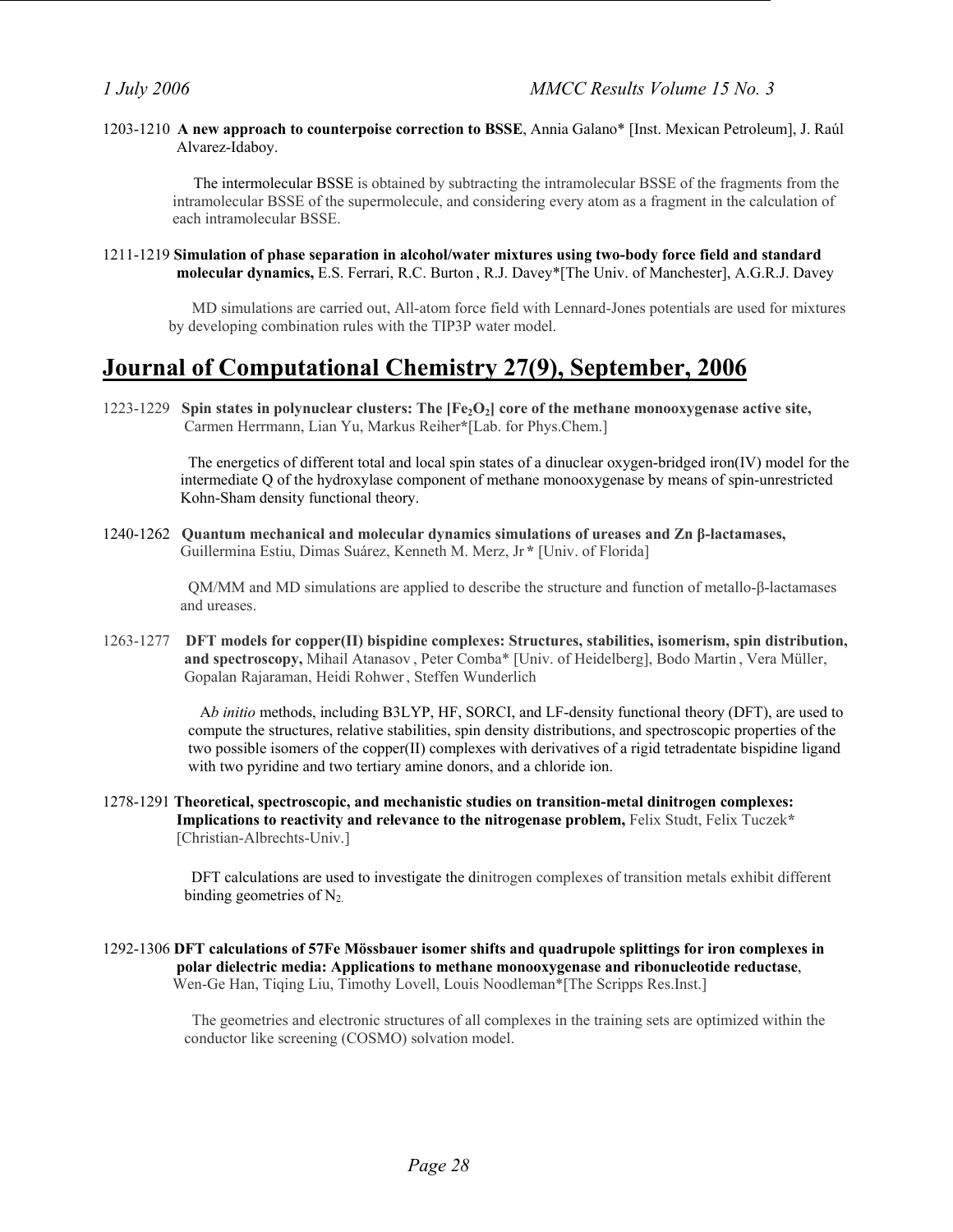#### 1307-1323 **Can the semiempirical PM3 scheme describe iron-containing bioinorganic molecules?**  J.P. McNamara, M. Sundararajan, I.H. Hillier\* [Univ. of Manchester], Jun Ge, A. Campbell, C. Morgado

 The semiempirical PM3 method have been developed to allow the structure and redox properties of the active sites of iron-containing proteins to be accurately modeled, focussing on iron-sulfur, iron-heme, and iron-only hydrogenases.

#### 1352-1362 **QM/MM modeling of compound I active species in cytochrome P450, cytochrome C peroxidase, and ascorbate peroxidase,** J.N. Harvey\* [Univ. of Bristol], C.M. Bathelt, A.J. Mulholland

 QM/MM calculations are applied on Cytochrome *c* Peroxidase (CcP) and Ascorbate Peroxidase (APX) and computational data is presented.

1363-1372 **On the O2 binding of Fe-porphyrin, Fe-porphycene, and Fe-corrphycene complexes,** H. Nakasima, Jun-ya Hasegawa, H. Nakatsuji\* [Kyoto Univ.]

> The O2 binding mechanism in the Fe-porphyrin isomers, Fe-porphycene (FePc), and Fe-corrphycene (FeCor) complexes are investigated.

1373-1384 **Quantum chemistry applied to the mechanisms of transition metal containing enzymes – Cytochrome** *c* **oxidase, a particularly challenging case,** M.R.A. Blomberg\* [AlbaNova Univ. Cent. Stockholm Univ.] , P.E. M. Siegbahn.

> DFT with B3LYP level is used to study the mechanisms of O-O bond cleavage and proton pumping in cytochrome c Oxidase.

#### 1385-1397 **On the accuracy of density functional theory for iron - sulfur clusters,** R.K. Szilagyi\* [Montana State Univ.], and M.A. Winslow.

 A simple wave function method is demonstrated for developing ground state electronic wave function for [2Fe-2S] and [Mo-3Fe-4S] clusters.

#### 1398-1414 **The reaction mechanism of iron and manganese superoxide dismutases studied by theoretical calculations,** Lubomír Rulí ek, Kasper P. Jensen, Kristoffer Lundgren, Ulf Ryde\* [Lund Univ.]

 The reaction mechanism of iron and manganese superoxide dismutase with DFT calculations on realistic active-site models, with large basis sets and including solvation, zero-point, and thermal effects are investigated.

1415-1428 **Metal-thiolate bonds in bioinorganic chemistry,** E.I. Solomon\* [Stanford Univ.], S.I. Gorelsky, Abhishek Dey.

> The energy of the metal-thiolate bond is fairly insensitive to its ionic/covalent and  $\Pi/\sigma$  nature as increasing M-S covalency reduces the charge distribution, hence the ionic term, and these contributions could compensate.

1429-1437 **Performance of DFT in modeling electronic and structural properties of cobalamins,** Jadwiga Kuta, Seguei Patchkovskii, M.Z. Zgierski, P.M. Kozlowski\* [Univ. of Louisville]

> The electronic and structural properties of coenzyme  $B_{12}$  models are performed to establish the performance of three different functionals including B3LYP, BP86, and revPBE.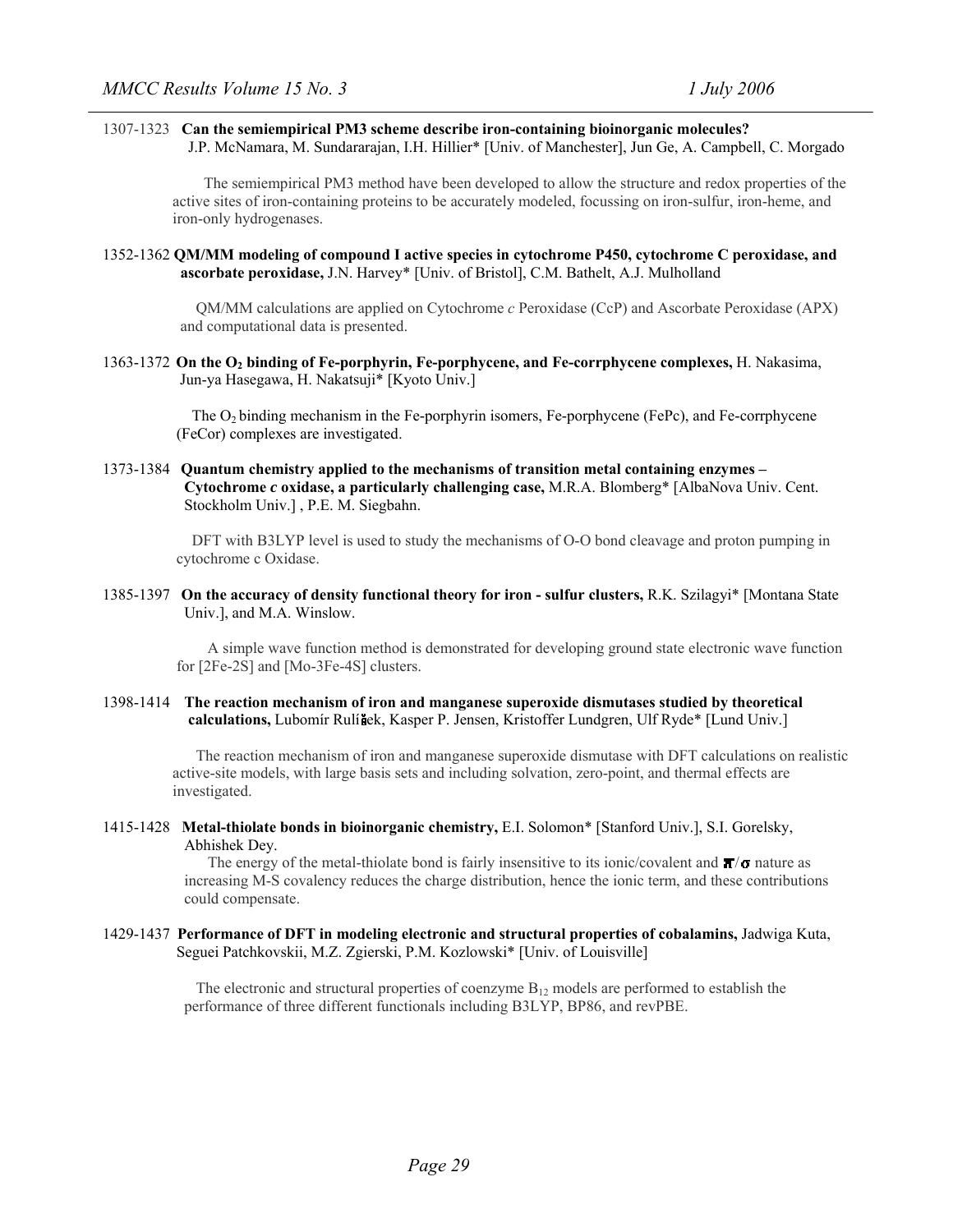1438-1445 **A DFT study of the mechanism of Ni superoxide dismutase (NiSOD): Role of the active site cysteine-6 residue in the oxidative half-reaction,** Rajeev Prabhakar, Keiji Morokuma\* [Emory Univ.], Djamaladdin G. Musaev.

> DFT study, the catalytic mechanism of  $H_2O_2$  formation in the oxidative half-reaction of NiSOD,  $E-Ni(II) + O<sub>2</sub> + 2H<sup>+</sup> \longrightarrow E-Ni(III) + H<sub>2</sub>O<sub>2</sub>$  is investigated.

1446-1453 **A DFT study on the relative affinity for oxygen of the α and β-subunits of hemoglobin,** Jean-Didier Maréchal, F. Maseras\* [Inst. of Chem.Res. of Catalonia], A. Lledós, L. Mouawad, D. Perahia.

DFT calculations are performed on computational models of the active center of the α- and β-subunits of hemoglobin in both its oxygenated (R) and deoxygenated (T) states.

1454-1462 **Correlation between computed gas-phase and experimentally determined solution-phase infrared spectra: Models of the iron-iron hydrogenase enzyme active site,** J.W. Tye, M.Y. Darensbourg, M.B. Hall\* [Texas A&M Univ.]

> Gas-phase DFT calculations with double zeta plus polarization basis sets are used to predict the solutionphase infrared spectra for a series of CO- and CN-containing iron complexes.

1463-1475 **QM/MM calculations with DFT for taking into account protein effects on the EPR and optical spectra of metalloproteins: Plastocyanin as a case study,** S. Sinnecker, Frank Neese\*[Planck-Inst. for Bio-Inorg. Chem.]

 QM/MM approach is used to study the influence of the surrounding protein on magnetic and optical spectra of metalloproteins.

# **Theoritical Chemistry Accounts: Theory, Computation and Modeling, 115(5), 2006**

343-347 **Assignment of the first photoelectron band of CH3CHBr(X<sup>2</sup> A) using Ab-initio an density functional theory (DFT) computational calculations**, M.H.N. Zamanpour\* [Teacher Training Univ.] and G. Ebrahimzadeh

 ∆SCF, ∆MP2 (full) and ∆(B3LYP) methods are used with different basis sets to calculate the vertical ionization energies were computed in this work for  $CH_3CHBr(X^2A)$  and  $CH_2CH_2Br(X^2A)$ .

348-353 **On the nature of oxoiron (IV) intermediate in dioxygen activation by non-heme enzymes**, A.V. Nemukhin, I.A. Topol\* [Nat. Cancer Inst. at Frederick], R.E. Cachau and S.K. Burt.

 Electronic properties of the molecular systems with the short distance Fe-O unit, which are presumably formed as reaction intermediates during oxygen activation by non-heme enzymes.

354-360 **Analytical Hartree-Fock gradients with respect to the cell parameter: systems periodic in one and two dimensions**, K. Doll\*[Inst. of Math.Phys.], R. Dovesi and R. Orlando.

 Hartree-Fock gradients with respect to the cell parameter are implemented in the electronic structure code CRYSTAL, for the case of one- and two-dimensional periodicity expressed in Gaussian type orbitals.

361-369 **Structural and electronic characterization of antioxidants from marine organisms**, M. Belcastro, T.Marino and N. Russo\* [Univ. of Calabria] and M. Toscano

DFT with B3LYP/6-311++ $G^*$  level is used to investigate the molecular properties of new systems that serve as antioxidants.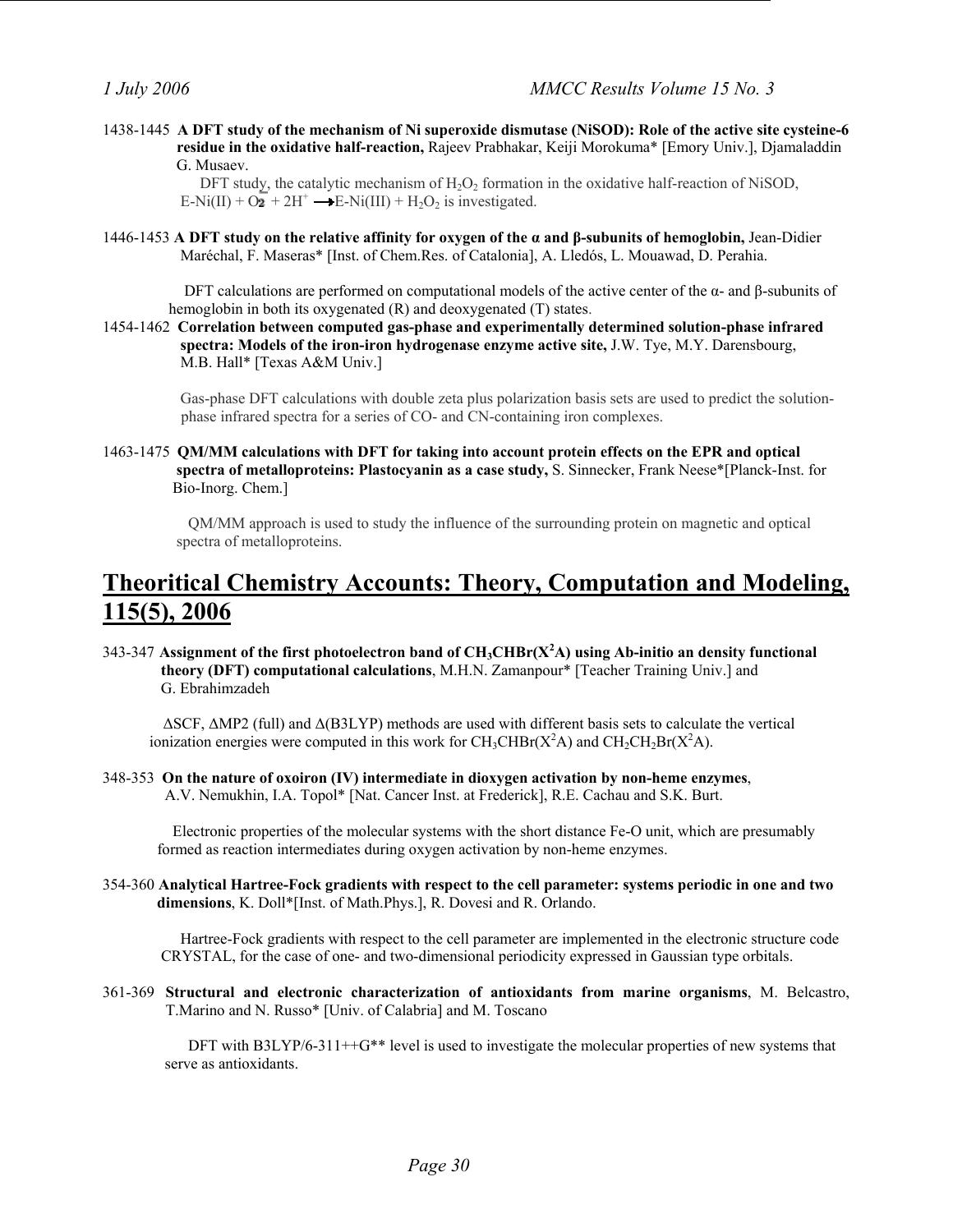- 370-378 **Information theory, the shape function, and the Hirshfeld atom**, Paul W. Ayers\*[McMaster Univ.] A solution is constructed using the shape function and an "entropy of mixing", the same revision, however, could not be made when if the Tsallis entropy, instead of the Shannon form, is used.
- 379-384 **Theoretical study of sticking processes on molecular models of silica surfaces**, G. Berthier\* [Univ. of Pierre at Marie Curie], R. Savinelli, C. Adamo and I. Ciofini. MP2 and MP4 are used to model the adsorption of small charged and neutral molecules on silica.
- 385-390 **Gradients of the exchange-repulsion energy in the general effective fragment potential method**, Hui Li and M.S. Gordon\*[Iowa State Univ.]

Effective fragment potential (EFP2) method is derived and implemented for calculating the analytic gradients of the exchange-repulsion energy.

391-397 **Direct calculation of Henry's law constants from Gibbs ensemble Monte Carlo simulations: Nitrogen, oxygen, carbon dioxide and methane in ethanol,** Ling Zhang and J.I. Siepmann\* [Univ. of Minnesota]

 MC simulations are used to to calculate Henry's law constants, Ostwald solubilities, and Gibbs free energies of transfer for oxygen, nitrogen, methane, and carbon dioxide in ethanol at 323 and 373 K.

398-409 **Systematic sequences of geometric relativistic basis sets. I:** *s***- and** *p***-block elements up to Xe,**  A.S. Pereira Gomes, R. Custodio\* [Univ. of Estadual de Campinas] and L. Visscher.

 A systematic sequences construction scheme of relativistic SCF basis sets is presented and applied to atoms of the s- and p-block up to Xe.

410-426 **Structure and stability of isomers of the promising interstellar molecule PC3O**, Yang Liu, Xu-Ri Huang\* [Jilin Univ.], Guang-Tao Yu, Hui-Ling Liu and Chia-Chung Sun.

 DFT/B3LYP/6-311G(d) and CCSD(T)/6-311G(2d) single-point calculations are carried out for exploring the doublet potential energy surface (PES) of PC3O, a molecule of potential interest in interstellar chemistry.

427-433 **Conformational analysis of 2,2′-bifuran: Correlated high-level ab initio and DFT results,** J.C. Sancho- García and A. Karpfen\* [Univ. of Vienna]

Ab initio calculations and DFT is applied to study the torsional potential for inter-ring rotation in 2,2'-bifuran.

434-440 CO<sub>2</sub> activation by  $Zr^+$  and  $ZrO^+$  in gas phase, F. Rondinelli, N. Russo and M. Toscano\* [Univ. of Calabria]

DTF is used to investigate the gas-phase reduction of carbon dioxide and carbon monoxide induced by  $Zr^+$ and  $ZrO^+$  catalysts.

441-447 **Relativistic quadruple-zeta and revised triple-zeta and double-zeta basis sets for the 4p, 5p, and 6p elements,** Kenneth G Dyall\* [Schrodinger, Inc.]

 Relativistic basis sets of quadruple-zeta quality is optimized at the self-consistent field leve; with a Gaussian nuclear charge distribution for the 4p, 5p and 6p elements.

448-459 **The silicon carbonyls revisited: On the existence of a planar Si(CO)4,** P. Belanzoni\* [Univ. of Perugia], G. Giorgi, G.F. Cerofolini and A. Sgamellotti

 The reaction of silicon with carbonyl is investigated by DFT and found that the tetracoordinated planar Si(CO)<sub>4</sub> complex is thermodynamically stable.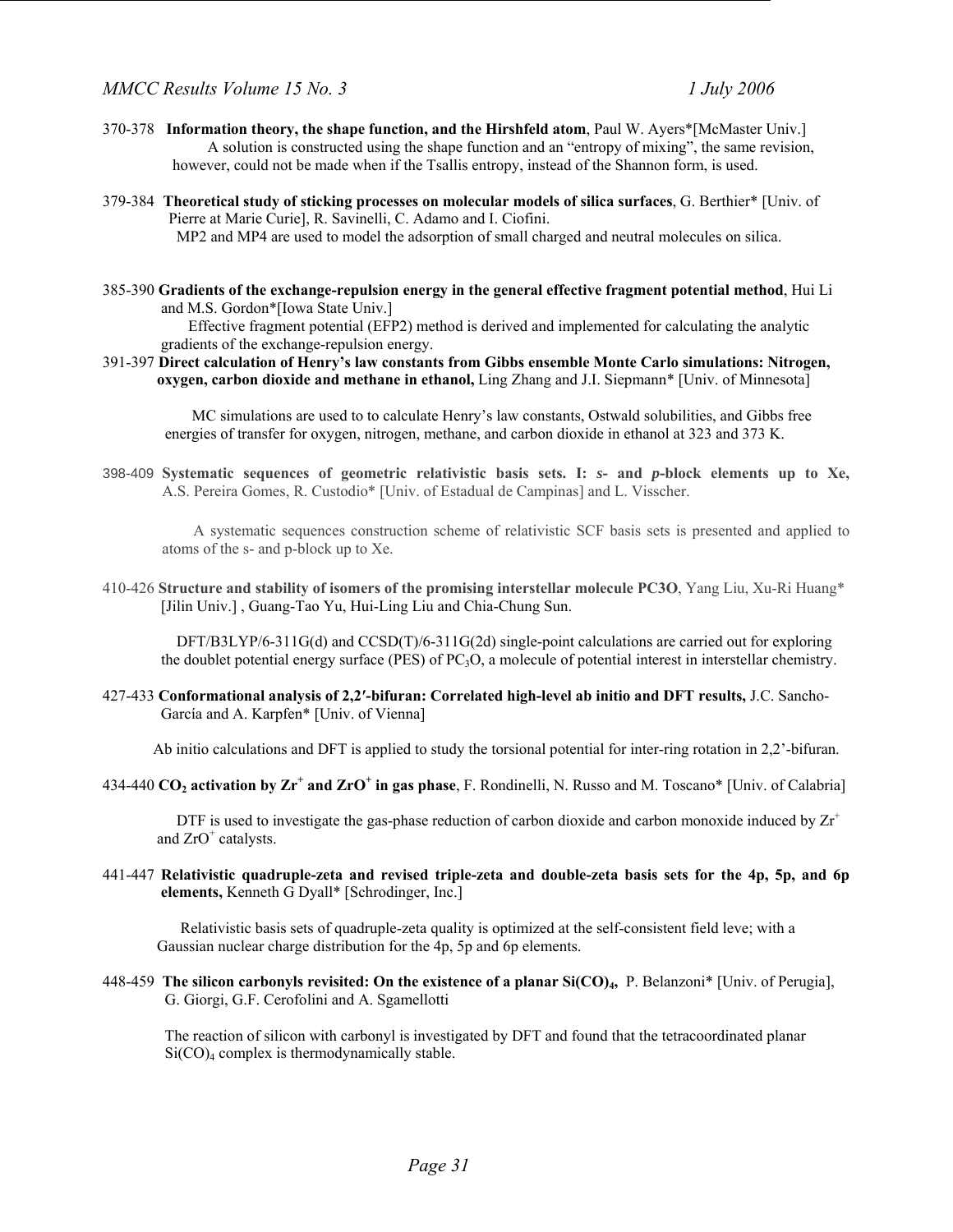# **4. A D D R E S S E S O F P R I N C I P A L A U T H O R S**

The production sites for the corresponding or principal authors are given in brackets in the citations. When not designated by the publisher, the first author is assumed to be the principal. Current addresses are listed here.

Abderrazzak Douhal Dept. de Química Física Sección de Químicas Facu. of Chem. del Med. Ambiente Univ. de Castilla-La Mancha Avda. Carlos III, S.N., 45071 Toledo, Spain

Anne Charrier Cent. de Res. en Mat. Cond. et Nanosci. Cent. Nati. la Res. Sci. Univ. de la Méditerranée Marseille, France

Annia Galano agalano@imp.mx Inst. Mexicano del Petróleo Eje Central Lázaro Cárdenas 152 007730 México D.F. México

Arun Yethiraj Dept. of Chem. Kwangwoon Univ. Seoul, 139-701 Republic of Korea

Arto Urtti Drug Discov. & Develop., Phys. Chem. & Pharmacokinetic Simulations Orion Pharma P.O. Box 65, FIN-02101 Espoo Finland

Bahram Hemmateenejad hemmatb@sums.ac.ir Dept. of Chem. Shiraz Univ. Shiraz, Iran

G. Berthier berthier@lct.jussieu.fr Lab. de Chem. Théor. Univ. at Pierre et Marie Curie CNRS-UMR 7616, Case 137 4 place Jussieu 75252 Paris Cedex 05 France

#### Bo Liao

dragonbw@163.com Lab. of Embedded Compu. and System Sch. of Comp. and Commun. Hunan Univ. Changsha Hunan 410082 PR China

Bahram Hemmateenejad hemmatb@sums.ac.ir Dept. of Chem. Shiraz Univ., Shiraz Iran

B. J. Berne Dept. of Chem. Columbia Univ. 3000 Broadway, New York New York 10027 U.S.A.

Beenu Moza sundberg@bbri.org Boston Biomed. Res. Inst. Watertown, MA 02472 U.S.A.

H.A. Carlson Biophys. Res. Division 930 North Univ. Univ. of Michigan Ann Arbor, Michigan 48109-1055 **USA** 

Carlos Alemán carlos.aleman@upc.es Dept. of Engg. Quím. E.T.S. d'Enginyers Industrials de Barcelona Univ. at Politécnica de Catalunya Diagonal 647, E-08028 Barcelona Spain

Christoph Rücker Biocenter Univ. of Basel, Klingelbergstrasse 50-70 CH-4056 Basel Switzerland

Claudiu T. Supuran claudiu.supuran@unifi.it Univ. degli Stud. di Firenze Polo Sci., Lab. di Chim. Bioinorg. Rm. 188, Via della Lastruccia 3 50019 Sesto Fiorentino (Florence) Italy

L. P. Cavalcanti cavalcanti@esrf.fr Euro. Synchrotron Radiation Facility (ESRF) Grenoble Cedex France

Christoph Alexiou C.Alexiou@web.de Klinik und Poliklinik für Hals-Nasen- Ohren- kranke Univ. Erlangen – Nürnberg Erlangen, Germany

Colin W. Glass Lab. of Crystallography Dept. of Materials ETH Zurich, HCI G 515 Wolfgang-Pauli-Strasse 10 CH-8093 Zurich Switzerland

Cecilia Clementi cecilia@rice.edu Stru. and Compu. Biol. and Mol. Biophys. Baylor Coll. of Medicine Houston, TX 77030 USA

S.-H. Chen sowhsin@mit.edu Dept. of Nuclear Sci. and Engg. Massachusetts Inst. of Tech. Cambridge, MA 02139 U.S.A.

R. J. Davey roger.davey@manchester.ac.uk Sch. of Chem. Engg. and Analytical Sci. The Univ. of Manchester P.O. Box 88, Manchester M60 1QD, UK

David Swigon swigon@pitt.edu Dept. of Chem. and Chem. Biol. and Mech. and Mat.Sci. Rutgers, The State Univ. of New Jersey Piscataway, NJ 08854 USA

B. David Silverman silverma@us.ibm.com IBM Thomas J. Watson Research Center P. O. Box 218 Yorktown Heights, NY 10598 U.S.A.

Douglas H Turner Dept. of Chem. Univ. of Rochester Rochester, NY 14627-0216 USA

Edward E. Knaus Facu. of Pharm. and Pharm.Sci. Univ. of Alberta Edmonton, Alta., Canada T6G 2N8

A.D. Ellington Univ. of Texas at Austin 1 University Station A4800, Austin, TX 78712, USA

Edward N. Trifonov trifonov@research.haifa.ac.il Res. Inst. for Biol. Resources and Functions Nat. Inst. of Adv. Industr. Sci. and Tech. 1-1-1 Higashi Tsukuba Ibaraki 305-8566, Japan

Edward I. Solomon Edward.Solomon@stanford.edu Dept. of Chem. Stanford Univ. 333 Campus Drive Stanford, California 94305 USA

Edward N. Brothers Dept. of Chem. Mail Stop 60, Rice Univ. Houston, Texas 77005-1892 USA.

Flavia P. Agostini flavia@lncc.br Lab. Nati. Compu. Cent. – LNCC Petrópolis, Rio de Janeiro, Brazil

Felix Tuczek ftuczek@ac.uni-kiel.de Inst. für Anorganische Chem. Christian-Albrechts-Univ. Kiel Otto Hahn Platz 6/7, 24098 Kiel Germany

J.D. Faraldo-Gómez mark.sansom@bioch.ox.ac.uk Dept. of Biochem. Univ. of Oxford South Parks Road, Oxford OX1 3QU, UK.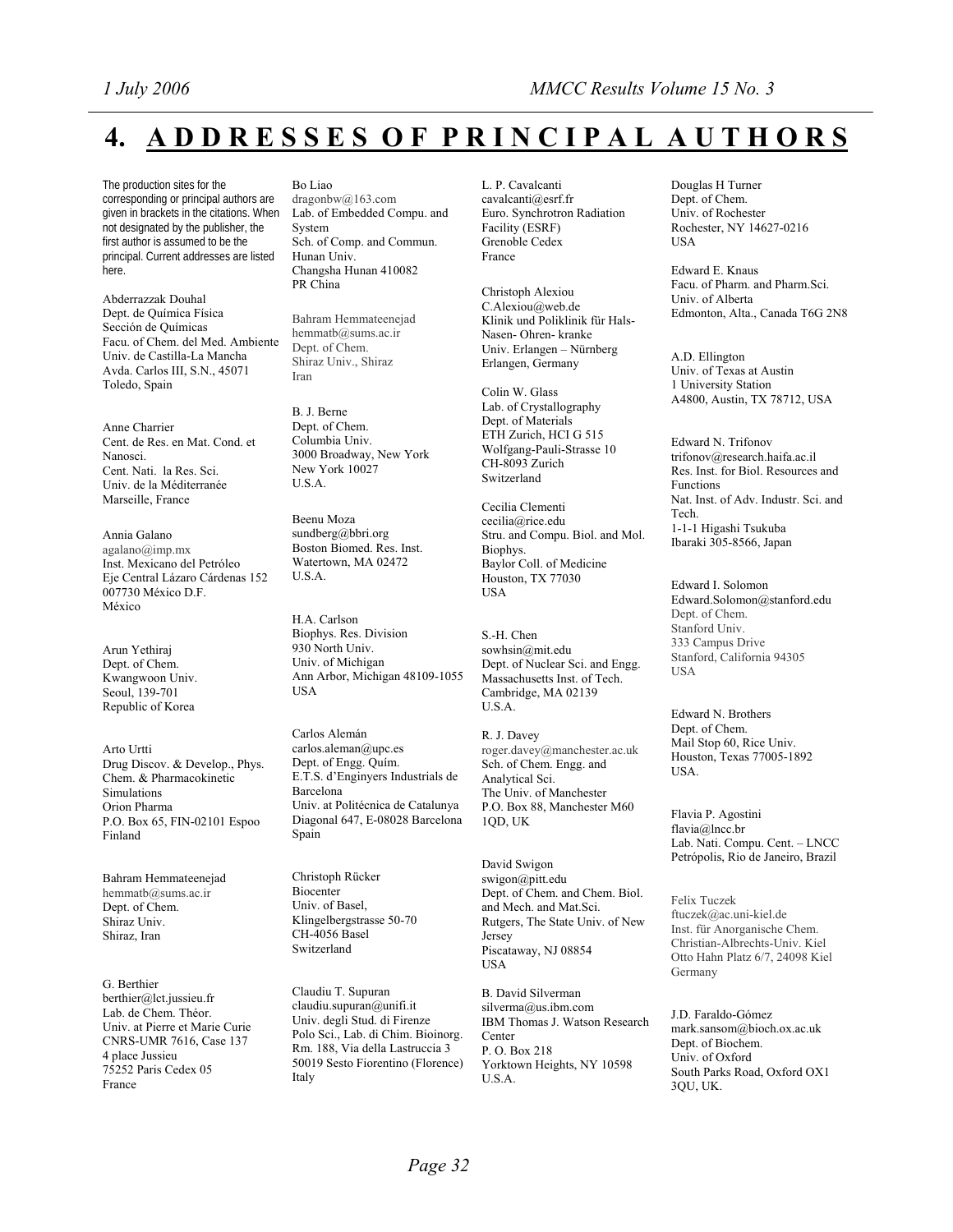### *MMCC Results Volume 15 No. 3 1 July 2006*

Feliu Maseras fmaseras@iciq.es Inst. of Chem. Res. of Catalonia (ICIQ) 43007 Tarragona, Catalonia Spain

Flavia P. Agostini flavia@lncc.br Lab. Nati. de Comp. Cent. – LNCC Petrópolis, Rio de Janeiro Brazil

Frank L. H. Brown Dept. of Chem. and Biochem. Univ. of California Santa Barbara California 93106-9510 USA

Frank Neese theochem@thch.uni-bonn.de Max-Planck-Inst. for Bio-Inorg. Chem. Stiftstrasse 34-36, D-45470 Mülheim an der Ruhr Germany

Geert-Jan Boons gjboons@ccrc.uga.edu Ontario Cancer Inst. and Dept. of Med. Biophys. Univ. of Toronto 101 College Street Toronto, Ontario Canada M5G 1L7

Giulio Vistoli Istituto di Chimica Farma. Facu. di Farmacia Univ. di Milano Viale Abruzzi 42 I-20131 Milano, Italy

Gregory A. Voth Dept. of Chem. and Cent. for Biophys. Model. and Simulation Univ. of Utah 315 South 1400 East Room 2020 Salt Lake City, Utah 84112-0850 USA

Giulio Vistoli Inst. of Chem. Pharrma. Facu. di Pharm. Univ. di Milano Viale Abruzzi 42, I-20131 Milano Italy

K. Hamacher Howard Hughes Medical Inst. Univ. of California at San Diego La Jolla, California 92093-0365

S. Hammes-Schiffer Dept. of Chem. Pennsylvania State Univ. Univ. Park, Pennsylvania 16802 U.S.A.

Haralambos Sarimveis hsarimv@central.ntua.gr Sch. of Chem. Engg. Nati. Tech. Univ. of Athens Athens, Greece

Harold A. Scheraga Facu. of Chem. Univ. of Gdansk Sobieskiego 18 80-952 Gdansk, Poland

J.-P. Hénichart Univ. de Lille-II rue du professeur-Laguesse BP 83, 59006 Lille France

Hervé Duclohier herve.duclohier@univ-poitiers.fr Inst. de Physiol. et de Biol. Cellulaires (Pôle Biologie Santé), UMR 6187 CNRS-Univ. de Poitiers 40 Avenue du Recteur Pineau 86022 Poitiers, France

Hirotaka Ode odehir@graduate.chiba-u.jp Graduate School of Pharma.Sci. Chiba Univ. Chiba 263-8522, Japan

Hiroshi Nakatsuji hiroshi@sbchem.kyoto-u.ac.jp Dept. of Synthetic Chem. and Biol. Chem. Graduate Sch. of Engg. Kyoto Univ. Katsura, Nishikyo-ku, Kyoto 615- 8510 Japan

Hyunbum Jang jangh@ncifcrf.gov Department of Physiology Johns Hopkins University Baltimore, Maryland 21205 USA

Ian H. Hillier Ian.Hillier@manchester.ac.uk School of Chem. Univ. of Manchester Manchester, M13 9PL United Kingdom

Igor A. Topol topol@ncifcrf.gov Advanced Biomed. Comp. Cent. Nati. Cancer Inst. at Frederick Frederick, MD 21702, USA

Jack W. Szostak szostak@molbio.mgh.harvard.edu Dept. of Mol.Biol., and Cent. for Comp. and Integrative Biol. 7215, Simches Res. Cent. Massachusetts General Hospital 185 Cambridge Street, Boston Massachusetts 02114

Jan Ziegler jan.ziegler@uni-bayreuth.de Lehrstuhl Biopolymere Univ. of Bayreuth, Universitätsstr. 30 95444 Bayreuth Germany

Jeremy N. Harvey Jeremy.Harvey@bristol.ac.uk School of Chem. and Cent. for Comp.Chem. Univ. of Bristol Cantock's Close, Bristol BS8 1TS United Kingdom

Jean-Pierre Dognon Lab. de Chem. et Phys. Quantiques IRSAMC, Univ. Paul Sabatier 118 Route de Narbonne F31062 Toulouse Cedex France

Jon S Thorson Lab. for Biosynthetic Chem., Pharm. Sci. Sch. of Pharmacy Univ. of Wisconsin-Madison 777 Highland Avenue, Madison Wisconsin 53705, USA

Kapil Mayawala Dept. of Chem. Engg. 150 Academy Street Univ. of Delaware Newark, DE 19716, USA

Kazuhisa Nishizawa kazunet@med.teikyo-u.ac.jp Dept. of Biochem. Sch. of Med., Teikyo Univ. Kaga, Itabashi, 173-8605 Tokyo Japan

A. Karpfen JC.Sancho@ua.es Dept. de Química Física Univ. de Alicante, 03080 Alicante Spain

Keiji Morokuma morokuma@emory.edu Cherry L. Emerson Cent. for Sci. Comp. & Dept. of Chem. Emory Univ. 1515 Dickey Dr., Atlanta, Georgia 30322

Kenneth M. Merz, Jr merz@qtp.ufl.edu. Dept. of Chem. Quantum Theory Project Univ. of Florida 2328 New Physics Building P.O. Box 118435 Gainesville Florida 32611-8435

Leonid Yelash Inst. for Phys., WA 331 Johannes-Gutenberg Univ. at Mainz Staudingerweg 7 D-55099 Mainz, Germany

Liwei Liu daliguowei@163.com Dept. of Applied Mathematics Dalian Univ. of Tech. Dalian 116024 PR China

Louis Noodleman lou@scripps.edu Dept. of Mol. Biol. TPC15, The Scripps Res. Inst. 10550 N. Torrey Pines Road La Jolla, California 92037

Lucas Visscher visscher@chem.vu.nl Theor. Chem. Section Facu. of Sci. Vrije Univ. Amsterdam De Boelelaan 1083 1081 HV Amsterdam The Netherlands

R. Malathi r\_malathi@hotmail.com Dept. of Med. Univ. of Tennessee Health Sci. Cent. 874 Union Avenue Memphis, Tennessee- 38163, USA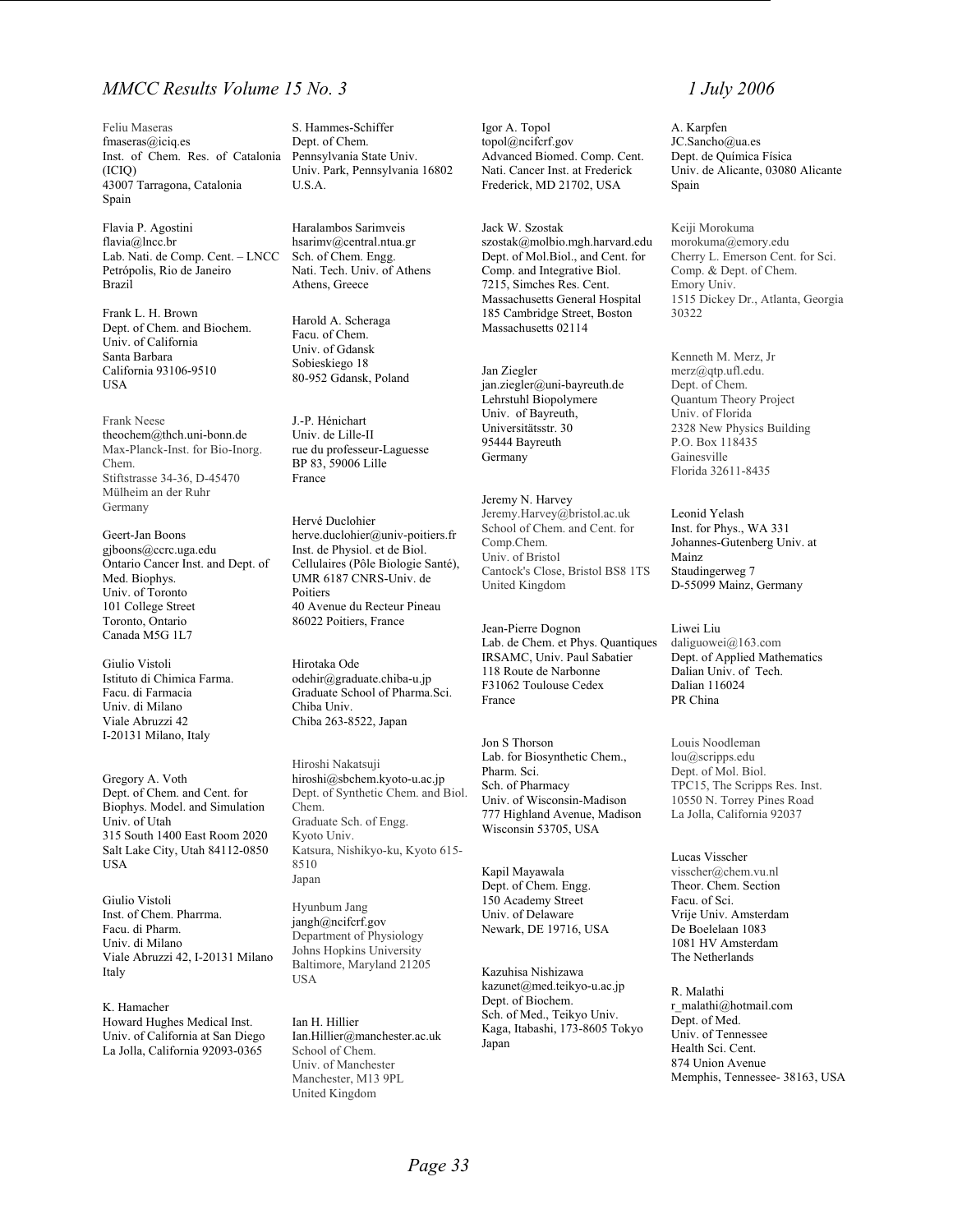Maoxiang Wang Nat. Lab. of Solid State Microstructures Dept. of Phys. Nanjing Univ. Nanjing 210093, China

Maria Letizia Barreca Dept. of Pharma-Chem. Univ. di Messina Viale Annunziata, 98168 Messina, Italy

Maurizio Botta Inst. di Genetica Molecolare IGM-CNR, Via Abbiategrasso 207 I-27100, Pavia Italy.

Margareta R. A. Blomberg mb@physto.se Dept. of Physics AlbaNova Univ. Center Stockholm University S-106 91 Stockholm Sweden

Mark J. Biggs M.Biggs@ed.ac.uk Inst. for Mat. and Processes Univ. of Edinburgh King's Buildings Mayfield Road Edinburgh EH9 3JL United Kingdom

Matthew B Francis Materials Sciences Division Lawrence Berkeley Nationals Labs Berkeley, CA 94720, USA

Masataka Shoji Pharm. Res. Lab. Ajinomoto company Inc. 1-1, Suzuki-cho Kawasaki-ku Kawasaki-shi Japan

Mats Larhed Organic Pharm.Chem. Dept. of Med.Chem. Uppsala Univ. BMC, Box 574, SE-751 23 Uppsala Sweden

Martin G. Grigorov martin.grigorov@ rdls.nestle.com Bioinformatics Center College of Biological Science China Agri. Univ. 100094 Beijing, China

Mark S. Gordon mark@si.fi.ameslab.gov Dept. of Chem. Iowa State Univ. Ames, IA 50011, USA

Mark J. Biggs M.Biggs@ed.ac.uk Inst. for Materials and Processes Univ. of Edinburgh, King's Buildings Mayfield Road, Edinburgh EH9 3JL, United Kingdom

Markus Reiher markus.reiher@phys.chem.ethz.ch Lab. for Phys.Chem. ETH Zurich, Hoenggerberg Wolfgang-Pauli-Str. 10, CH 8093 Zurich Switzerland

Margareta R. A. Blomberg mb@physto.se Dept. of Phys. AlbaNova Univ. Cent. Stockholm Univ. S-106 91 Stockholm, Sweden

Michael B. Hall mbhall@tamu.edu Michael B. Hall, Dept. of Chem. Texas A&M Univ. College Station, Texas 77843-3255

Michael L. McKee Dept. of Chem. and Biochem. Auburn Univ. Auburn, Alabama 36849

Miguel José-Yacam in Chem. Engg. Dept. and Texas Advanced Mat. Cent. The Univ. of Texas at Austin Austin, Texas 78712.

Mihaly Mezei mezei@inka.mssm.edu Dept. of Physiology and **Biophysics** Mount Sinai School of Medicine NYU, One Gustave L. Levy Place Box 1218, New York, NY 10029 USA

Ming-Hong Hao Dept. of Med. Chem. Boehringer Ingelheim Pharm.Inc., Ridgefield, Connecticut 06877 USA

## *1 July 2006 MMCC Results Volume 15 No. 3*

Nikos G. Oikonomakos Inst. of Org. and Pharm. Chem. The National Hellenic Research Foundation 48, Vas. Constantinou Ave. 116 35 Athens, Greece

Nino Russo nrusso@unical.it Dept. of Chem. and Cent. of Calcolo ad Alte Prestazioni per Elabo. Parallele e Distribuite-Cent. d'Eccellenza MIUR Univ. della Calabria 87030 Arcavacata di Rende (CS) Italy

Nigel Aylward Sch. of Phys. and Chem. Sci. Queensland Univ. of Tech. George St., Brisbane Queensland 4000, Australia

Oren M. Becker Predix Pharma. Ltd. 3 Hayetzira Street Ramat Gan 52521, Israel

Pawel M. Kozlowski pawel@louisville.edu Dept. of Chem. Univ. of Louisville, 2320 S. Brook Street, Louisville, Kentucky 40292 USA

Peter G. Wolynes Dept. of Chem. Univ. of Illinois Urbana-Champaign 600 South Mathews Avenue Urbana, Illinois 61801 **IISA** 

Pemra Doruker doruker@boun.edu.tr Dept. of Chem. Engg. and Polymer Res. Cent. Bogazici Univ. Bebek 34342, Istanbul Turkey

Peter Comba peter.comba@aci.uni-heidelberg.de Univ. Heidelberg Anorganisch-Chem. Inst. Im Neuenheimer Feld 270 D-69120 Heidelberg Germany

Philippe H. Hünenberger phil@igc.phys.chem.ethz.ch Philippe H. Hünenberger Lab. of Phys.Chem. Wolfgang-Pauli Strasse 10 HC1 G233, ETH-Hoenggerberg CH-8093 Zürich, Switzerland

Pilar Redondo Dept. of Quím. Física Facu. de Ciencias Univ. de Valladolid 47005 Valladolid, Spain

Prasad V. Bharatam pvbharatam@niper.ac.in Dept. of Med. Chem. Nati. Inst. of Pharma. Edu. and Res. (NIPER) S.A.S. Nagar, 160 062 Mohali Punjab, India

René Thomsen Molegro ApS Hoegh-Guldbergs Gade 10 Bldg. 1090, DK-8000 Aarhus

Robert L. Jernigan Dept. of Biochem., Biophys., and Mol. Biol. and Bioinfo. and Compu. Biol. Program Iowa State Univ. Ames, Iowa 50011

Roman Lesyk Dept. of Pharm., Organic and Bioorganic Chem. Danylo Halytsky Lviv Nat.Med. Univ. Pekarska 69, Lviv 79010, Ukraine

Rudolf K. Allemann allemannrk@cardiff.ac.uk Dept. of Chem. and Supercomp. Inst. Univ. of Minnesota 207 Pleasant Street S.E., Minneapolis, Minnesota 55455- 0431, U.S.A.

Roman G. Efremov efremov@nmr.ru M.M. Shemyakin and Yu.A. Ovchinnikov Inst. of Bioorg. Chem. Russian Acad. of Sci. Ul. Miklukho-Maklaya, 16/10, V-437 117997 GSP Moscow, Russia

Robert K. Szilagyi Szilagy@Montana.edu Dept. of Chem. and Biochem. Montana State Univ. 223 Gaines Hall, Bozeman Montana 59717

Siavosh Mahboobi Inst. of Pharm. Facu. of Chem. and Pharm. Univ. of Regensburg, D-93040 Regensburg Germany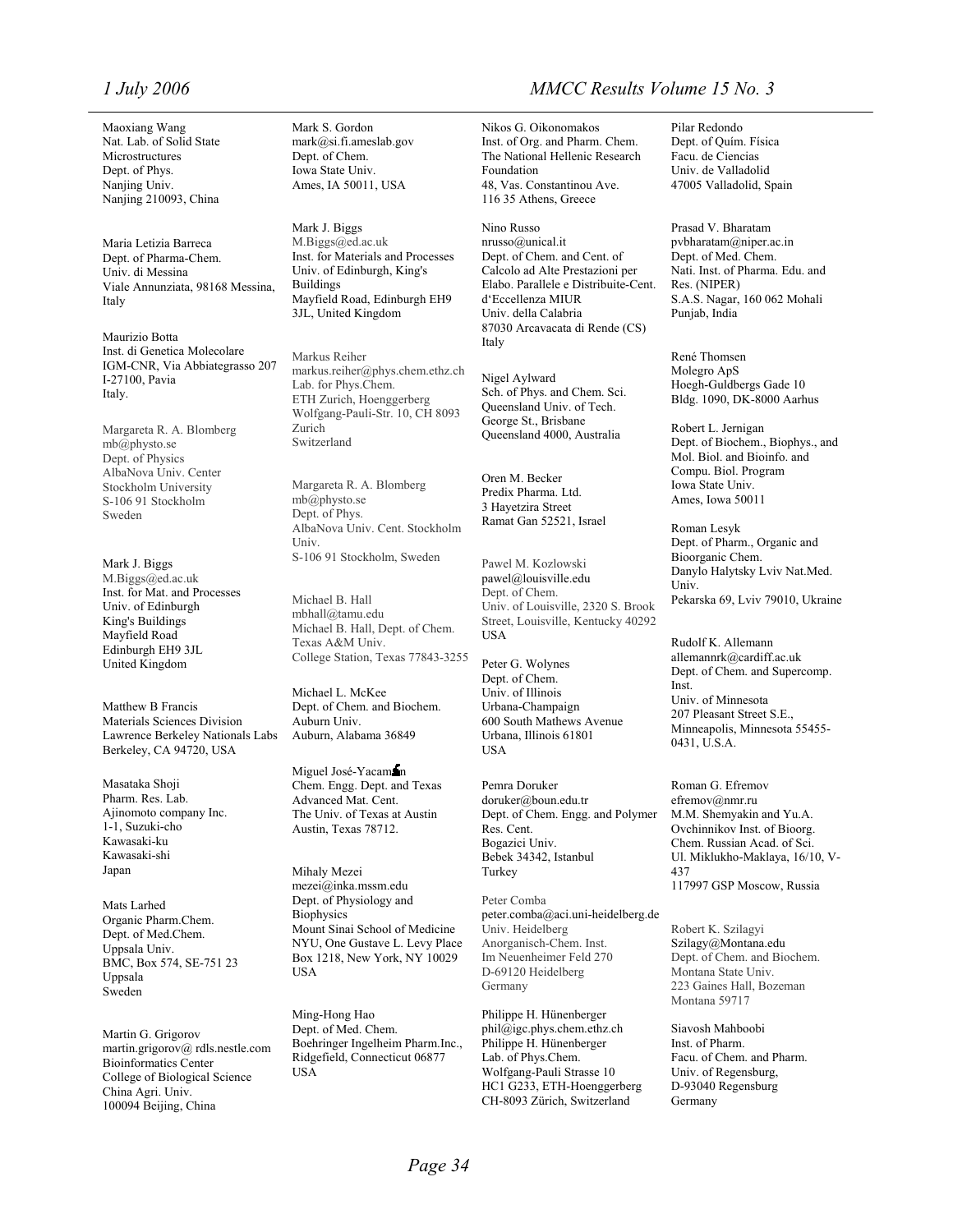### *MMCC Results Volume 15 No. 3 1 July 2006*

Stefano Banfi Dept. of Stru. and Funct. Biol. Univ. of Insubria Via H. Dunant 3 21100 Varese (VA) Italy

S.A. Strobel Dept. of Mol. Biophys. & Biochem. Yale Univ. 260 Whitney Avenue New Haven, CT 06520-8114 USA

Stephen C. Harvey School of Biology Georgia Inst. of Tech. 310 Ferst Drive Atlanta, Georgia 30332

Stefan Fischer Compu. Biochem. Interdisciplinary Cent. for Scientific Computing (IWR) Univ. of Heidelberg Im Neuenheimer Feld 368 69120 Heidelberg, Germany

Stephanie L. Brock sbrock@chem.wayne.edu Dept. of Chem. Wayne State Univ. Detroit, Michigan 48202 USA

Teresa Head-Gordon Dept. of Bioengg. Univ. of California, Berkeley Berkeley, California 94720 USA

Thierry Langer Dept. of Nephrology and Hypertension Dept. of Clinical Research Univ. of Berne Freiburgstrasse 15 3010 Berne, Switzerland

Thom Vreven Gaussian, Inc. 340 Quinnipiac Street Building 40, Wallingford Connecticut 06492 U.S.A.

Thomas Balle Danish Univ. of Pharm. Sci. 2 Universitetsparken DK-2100 Copenhagen Denmark

Thomas R. Ward thomas.ward@unine.ch Laboratory of Chemometrics Nati. Inst. of Chem. Hajdrihova 19 SI-1001 Ljubljana Slovenia

Thy-Hou Lin Div. of Biotech. & Pharm.Res. Nati. Health Res. Inst. 35 Keyan Road, Zhunan Town Miaoli County 350, Taiwan Republic of China

Ulrike S Eggert Dept. of Systems Biol. Harvard Med. Sch. Boston, MA 02115, USA

Ulf Ryde Ulf.Ryde@teokem.lu.se Dept. of Theor. Chem. Chemical Centre, P.O. Box 124 Lund Univ. S 221 00, Lund, Sweden

Ursula Schulze-Gahmen Phys. Biosci. Div. at Lawrence Berkeley Nati. Lab. 1 Cyclotron Road, MS3 Berkeley, California U.S.A.

Valery V. Malev valery@vm5692.spb.edu St. Petersburg State Univ. Petergof, 198504, Russia

Vincenzo Calderone Dept. di Psichiatria, Neurobiologia, Pharma. & Biotech. Università di Pisa via Bonanno 6, I-56126 Pisa Italy

Wanda P. Almeida Dept. of Pharmacology Facu. Med. Sci./Unicamp PO Box 6614, 13083-970 Campinas, SP, Brazil

Wing Hung Wong Dept. of Statistics Sequoia Hall Stanford Univ. Stanford, California 94305 U.S.A.

S. D. Worley Dept. of Chem. & Biochem. Auburn Univ. Auburn, Alabama 36849

Xiaoning Yang Key Lab. of Mat.-Orientated Chem. Engg. of Jiangsu Province Coll. of Chem. & Chem.Engg. Nanjing Univ. of Technology Nanjing 210009 PR China

Ye Che chey@nhlbi.nih.gov Lab. of Comp. Biol. National Heart, Lung and Blood Inst. Nati. Inst. of Health Bethesda, MD 20892 U.S.A.

Yan Alexander Wang Dept. of Chem. Univ. of British Columbia Vancouver, BC V6T 1Z1, Canada

Yang Liu, Xu-Ri Huang quanchemly@yahoo.com.cn State Key Lab. of Theor. and Comp.Chem. Inst. of Theor. Chem. Jilin Univ. Changchun, 130023 PR China

Zhengting Cai Inst. of Theor. Chem. Shandong Univ. Jinan 250100, China

Zhang Ruisheng liumc@lzu.edu.cn Dept. of Comp. Sci. Lanzhou Univ. 730000 Lanzhou China

Ziwei Huang The Burnham Inst. for Med. Res. La Jolla, CA 92037, USA